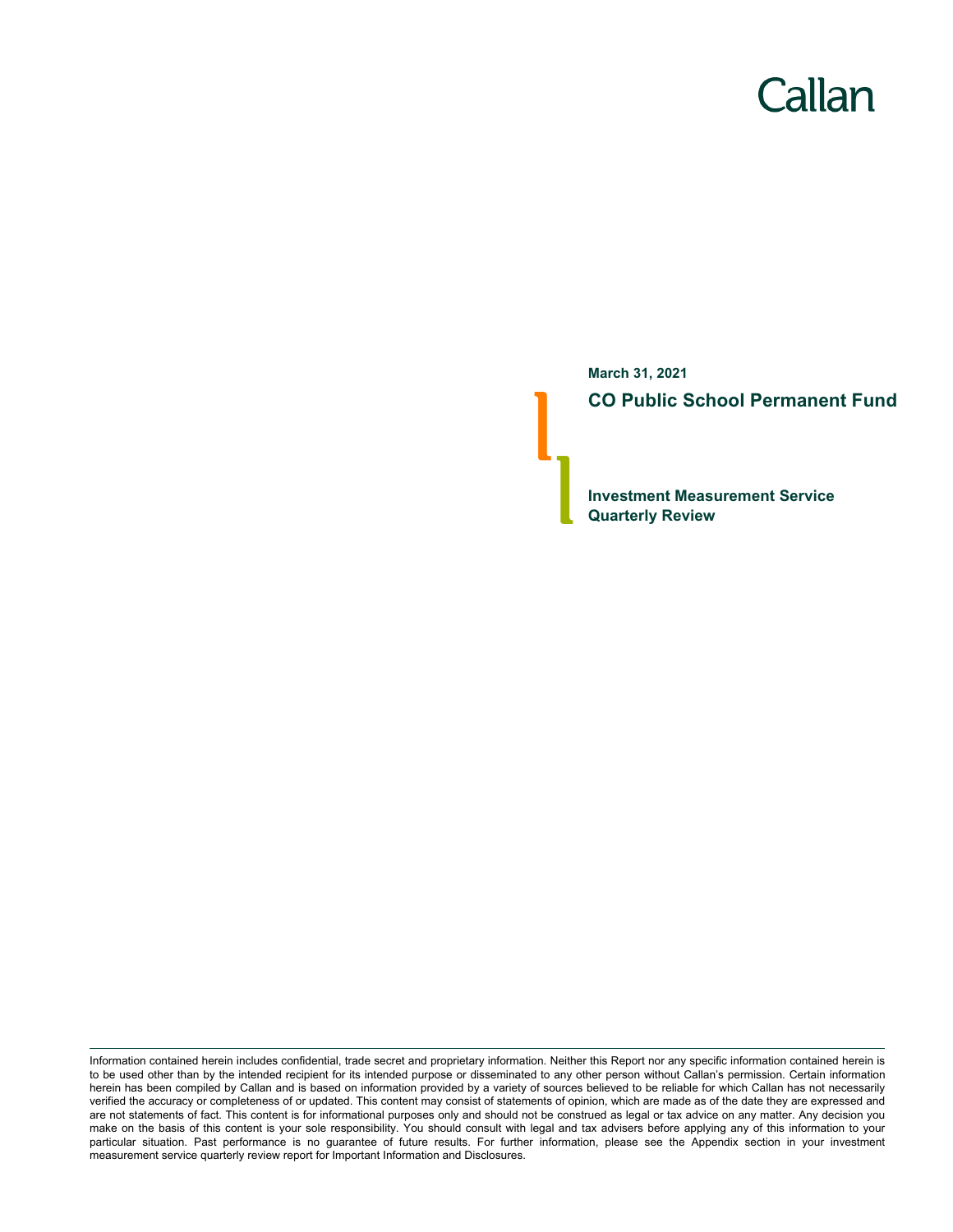## <span id="page-1-0"></span>**Table of Contents CO Public School Permanent Fund March 31, 2021**

| <b>Actual vs. Target Asset Allocation</b> | 1  |
|-------------------------------------------|----|
| <b>Equity</b>                             |    |
| <b>Total Equity</b>                       | 9  |
| Domestic Equity                           | 11 |
| <b>International Equity</b>               | 15 |
| <b>Fixed Income</b>                       |    |
| <b>Total Fixed Income</b>                 | 20 |
| <b>Market Duration</b>                    |    |
| Colorado Treasurer's Portfolio            | 25 |
| <b>Short Duration</b>                     |    |
| Janus Henderson Short Duration            | 30 |
| <b>High Income Strategies</b>             |    |
| <b>High Income Strategies</b>             | 36 |
| <b>High Yield Fixed Income</b>            |    |
| Mackay Shield US High Yield               | 39 |
| <b>Preferred Securities</b>               |    |
| <b>Principal Preferred Securities</b>     | 44 |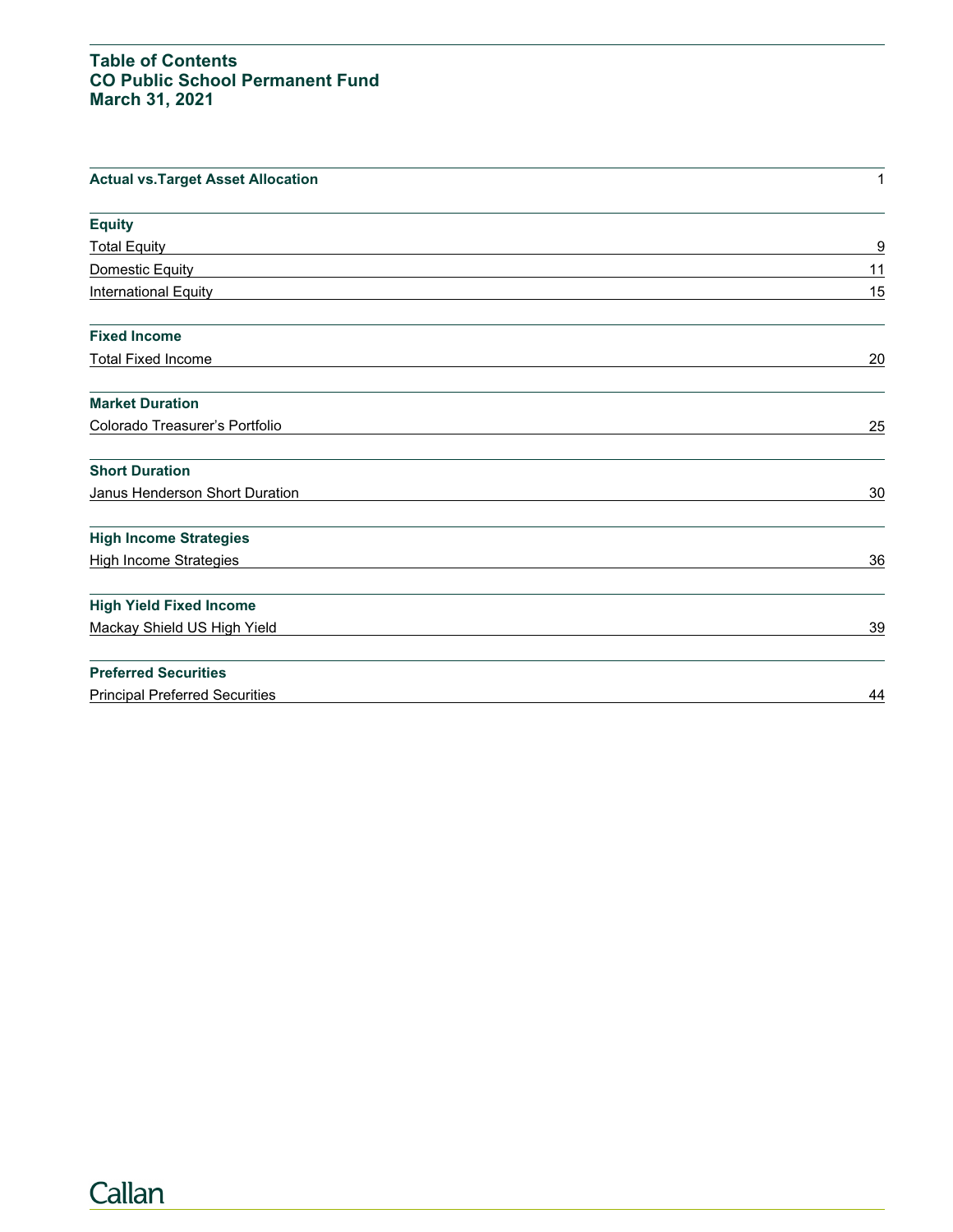## **Actual vs Target Asset Allocation As of March 31, 2021**

The top left chart shows the Fund's asset allocation as of March 31, 2021. The top right chart shows the Fund's target asset allocation as outlined in the investment policy statement. The bottom chart ranks the fund's asset allocation and the target allocation versus the Callan Endow/Foundation - Mid (100M-1B).



|                           | \$000s    | Weight   |         | Percent           | \$000s     |
|---------------------------|-----------|----------|---------|-------------------|------------|
| Asset Class               | Actual    | Actual   | Target  | <b>Difference</b> | Difference |
| Domestic Equity           | 196.549   | 15.1%    | 12.0%   | 3.1%              | 40.649     |
| International Equity      | 130.414   | $10.0\%$ | $8.0\%$ | $2.0\%$           | 26.482     |
| Equity Cash               | 1.025     | 0.1%     | $0.0\%$ | 0.1%              | 1.025      |
| Fixed Income              | 888.283   | 68.4%    | 75.0%   | $(6.6\%)$         | (86, 087)  |
| High Income Strategies    | 82.649    | 6.4%     | 5.0%    | 1.4%              | 17.691     |
| Cash Avail. For Investing | 241       | $0.0\%$  | $0.0\%$ | $0.0\%$           | 241        |
| Total                     | 1,299,160 | 100.0%   | 100.0%  |                   |            |

#### **Asset Class Weights vs Callan Endow/Foundation - Mid (100M-1B)**



\* Current Quarter Target = 67.5% Blmbg Aggregate, 12.0% Russell 3000 Index, 8.0% MSCI ACWI ex US, 7.5% Blmbg Gov/Cred 1-3 Yr, 4.2% Blmbg:HY Corp and 0.8% ICE BofA US All Cap Secs.

## :allan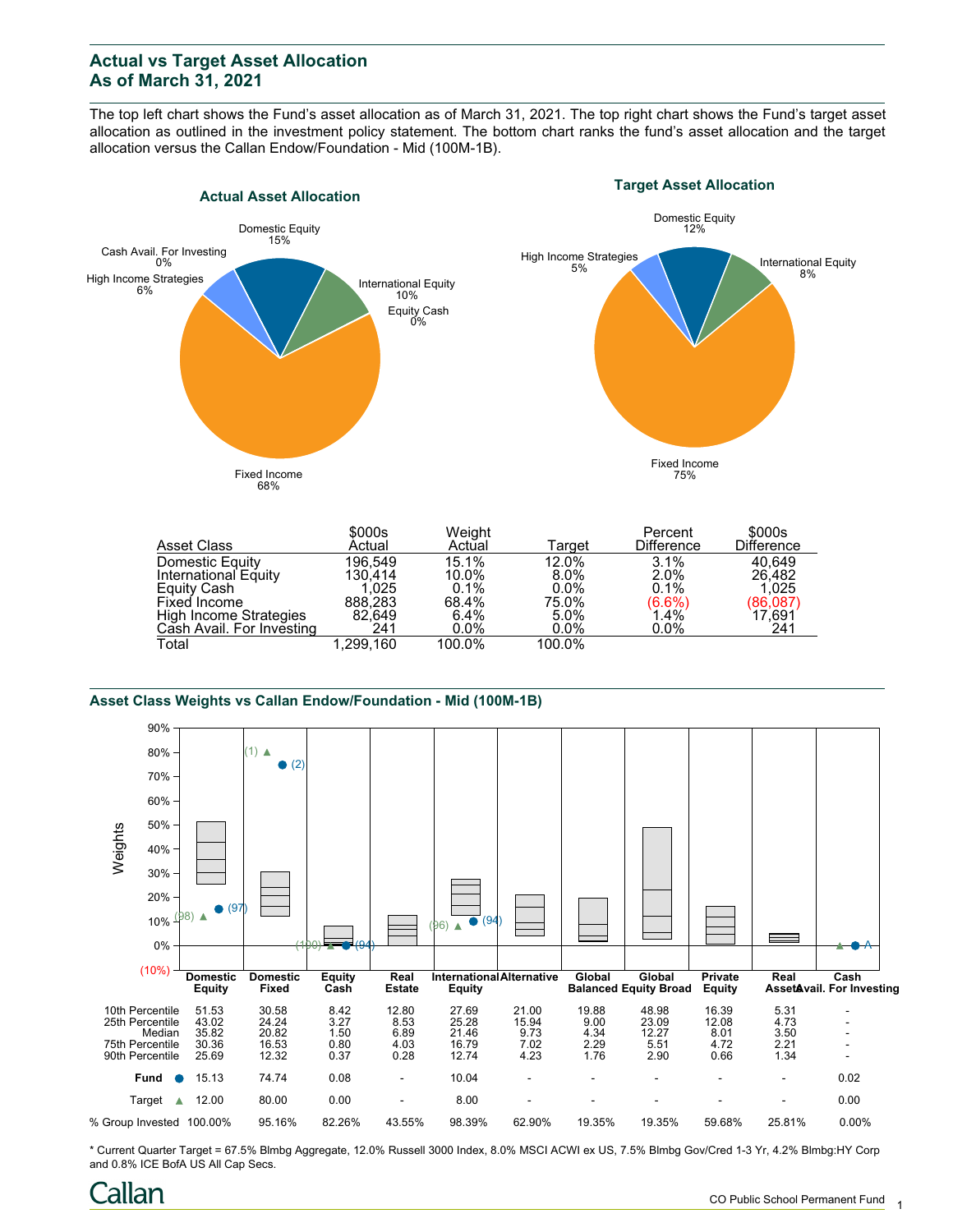## **Investment Manager Asset Allocation**

The table below contrasts the distribution of assets across the Fund's investment managers as of March 31, 2021, with the distribution as of December 31, 2020. The change in asset distribution is broken down into the dollar change due to Net New Investment and the dollar change due to Investment Return.

|                                     |                     | <b>March 31, 2021</b> |                  |                  | <b>December 31, 2020</b> |          |  |
|-------------------------------------|---------------------|-----------------------|------------------|------------------|--------------------------|----------|--|
|                                     | <b>Market Value</b> | Weight                | Net New Inv.     | Inv. Return      | <b>Market Value</b>      | Weight   |  |
| <b>Total Equity</b>                 | \$327,987,893       | 25.25%                | \$23,049,995     | \$16,465,962     | \$288,471,936            | 21.84%   |  |
| <b>Domestic Equity</b>              | \$196,548,591       | 15.13%                | \$12,488,168     | \$11.324.600     | \$172.735.823            | 13.08%   |  |
| iShares S&P 1500 ETF (1)            | 196,548,591         | 15.13%                | 12.488.168       | 11,324,600       | 172.735.823              | 13.08%   |  |
| <b>International Equity</b>         | \$130,414,423       | 10.04%                | \$9,672,637      | \$5,141,345      | \$115,600,442            | 8.75%    |  |
| iShares MSCI Emerging ETF (1)       | 39,964,407          | 3.08%                 | 4,316,305        | 1,226,014        | 34,422,088               | 2.61%    |  |
| iShares MSCI Canada ETF (1)         | 10,734,977          | 0.83%                 | 300,951          | 925,838          | 9,508,188                | 0.72%    |  |
| iShares Core MSCI EAFE ETF (1)      | 79.715.039          | 6.14%                 | 5.055.380        | 2,989,493        | 71.670.166               | 5.43%    |  |
| Equity Cash                         | 1,024,879           | 0.08%                 | 889,190          | 17               | 135,671                  | 0.01%    |  |
| <b>Total Fixed Income</b>           | \$888,282,599       | 68.37%                | $$$ (46,101,785) | $$$ (30,710,128) | \$965,094,512            | 73.07%   |  |
| <b>Market Duration</b>              | \$791,286,210       | 60.91%                | \$(46, 025, 237) | \$(30, 473, 433) | \$867,784,880            | 65.70%   |  |
| Colorado Treasurer's Portfolio      | 791,286,210         | 60.91%                | (46,025,237)     | (30, 473, 433)   | 867,784,880              | 65.70%   |  |
| <b>Short Duration</b>               | \$96,996,389        | 7.47%                 | \$(76, 548)      | \$(236, 694)     | \$97,309,632             | 7.37%    |  |
| Janus Henderson Short Duration (2)  | 96.996.389          | 7.47%                 | (76, 548)        | (236, 694)       | 97,309,632               | 7.37%    |  |
| <b>High Income Strategies</b>       | \$82,648,826        | 6.36%                 | \$14,951,034     | \$588,311        | \$67,109,481             | 5.08%    |  |
| <b>High Yield Fixed Income</b>      | \$70,570,518        | 5.43%                 | \$12,580,752     | \$581,440        | \$57,408,326             | 4.35%    |  |
| Mackay Shield US High Yield (3)     | 70.570.518          | 5.43%                 | 12.580.752       | 581,440          | 57,408,326               | 4.35%    |  |
| <b>Preferred Securities</b>         | \$12.078.308        | 0.93%                 | \$2.370.283      | \$6.871          | \$9.701.155              | 0.73%    |  |
| Principal Preferred Securities (3)  | 12,078,308          | 0.93%                 | 2.370.283        | 6.871            | 9.701.155                | 0.73%    |  |
| <b>Cash Available For Investing</b> | \$240.609           | 0.02%                 | \$187.016        | \$256            | \$53.337                 | $0.00\%$ |  |
| <b>Total Fund</b>                   | \$1,299,159,928     | 100.0%                | \$(7,913,739)    | \$(13,655,599)   | \$1,320,729,265          | 100.0%   |  |

## **Asset Distribution Across Investment Managers**

(1) Funded in December 2017. (2) Funded in November 2018. (3) Funded in July 2020.

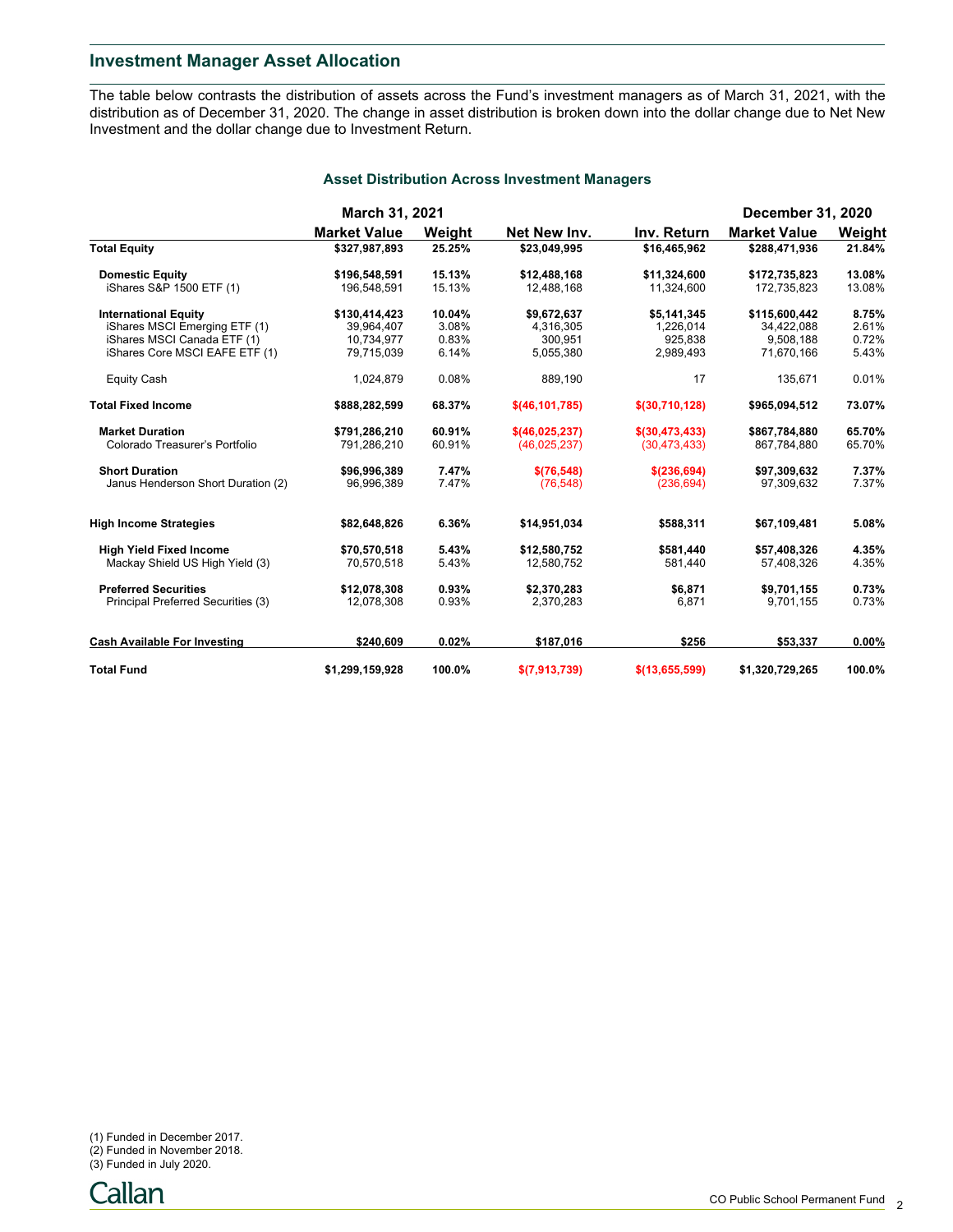## **Investment Manager Returns**

The table below details the rates of return for the Fund's investment managers over various time periods ended March 31, 2021. Negative returns are shown in red, positive returns in black. Returns for one year or greater are annualized. The first set of returns for each asset class represents the composite returns for all the fund's accounts for that asset class.

| <b>Returns for Periods Ended March 31, 2021</b>                                                                     |                                                 |                                  |                                  |                                  |  |  |  |  |  |
|---------------------------------------------------------------------------------------------------------------------|-------------------------------------------------|----------------------------------|----------------------------------|----------------------------------|--|--|--|--|--|
|                                                                                                                     | Last                                            | Last                             | Last<br>5                        | Last<br>10 <sup>1</sup>          |  |  |  |  |  |
|                                                                                                                     | Quarter                                         | Year                             | Years                            | Years                            |  |  |  |  |  |
| <b>Total Equity</b><br>60% Russell 3000/40% ACWI ex US                                                              | 5.75%<br>5.21%                                  | 58.43%<br>57.23%                 | $\overline{a}$<br>13.90%         | $\blacksquare$<br>10.24%         |  |  |  |  |  |
| <b>Domestic Equity</b><br>Russell 3000 Index                                                                        | 6.59%<br>6.35%                                  | 62.84%<br>62.53%                 | 16.64%                           | 13.79%                           |  |  |  |  |  |
| <b>International Equity</b><br><b>MSCI ACWI ex US</b>                                                               | 4.59%<br>3.49%                                  | 52.68%<br>49.41%                 | 9.76%                            | 4.93%                            |  |  |  |  |  |
| <b>Total Fixed Income</b><br>Total Fixed Income Benchmark (1)                                                       | (3.23%)<br>$(3.04\%)$                           | 1.01%<br>0.80%                   | 2.95%<br>2.91%                   | 3.21%<br>2.88%                   |  |  |  |  |  |
| <b>Market Duration</b><br>Colorado Treasurer's Portfolio (2)<br>PSPF Custom Benchmark (3)                           | (3.57%)<br>(3.57%)<br>(3.37%)                   | 0.48%<br>0.48%<br>0.71%          | 3.03%<br>3.03%<br>3.01%          | 3.25%<br>3.25%<br>2.93%          |  |  |  |  |  |
| <b>Short Duration</b><br>Janus Henderson Short Duration<br>Blmbg Gov/Cred 1-3 Yr<br>85% 1-3YR G/C; 15% 1-3YR BB (4) | $(0.24\%)$<br>$(0.24\%)$<br>$(0.04\%)$<br>0.09% | 5.74%<br>5.74%<br>1.57%<br>3.56% | $\blacksquare$<br>2.00%<br>2.50% | $\blacksquare$<br>1.57%<br>2.11% |  |  |  |  |  |
| <b>High Income Strategies</b><br>High Income Strategies Benchmark (5)                                               | 0.88%<br>0.66%                                  | 23.32%                           | 7.85%                            |                                  |  |  |  |  |  |
| <b>High Yield Fixed Income</b><br>Mackay Shield US High Yield<br><b>Blmbg High Yield</b>                            | 0.99%<br>0.99%<br>0.85%                         | 23.72%                           | 8.06%                            | 6.48%                            |  |  |  |  |  |
| <b>Preferred Securities</b><br><b>Principal Preferred Securities</b><br>ICE BofA US All Cap Secs                    | 0.22%<br>0.22%<br>$(0.41\%)$                    | 21.06%                           | 6.66%                            |                                  |  |  |  |  |  |
| Total Fund w/o CAI (6)<br>Total Fund Benchmark (6)                                                                  | $(1.04\%)$<br>$(1.21\%)$                        | 11.26%<br>11.18%                 | 4.03%<br>4.27%                   | 3.74%<br>3.56%                   |  |  |  |  |  |

(1) Total Fixed Income Benchmark consists of 100% PFSF Fixed Income Benchmark through December 31, 2018

and 90% Bloomberg Barclays U.S. Aggregate and 10% Bloomberg Barclays Gov/Credit 1-3 Yrs, thereafter.

(2) Includes cash returns starting July 2017.

(3) The PSPF Fixed Income Portfolio Custom Benchmark consisted of 37% U.S. Treasury 1-10 Year Index, 34% Mortgages

0-10 Year WAL Index, 19% AAA U.S. Agencies 1-10 Year Index and 10% U.S. Corporates AAA Rated 1-10

Years Index through March 31, 2017, 100% Bloomberg Barclays U.S. Aggregate, thereafter.

(4) Benchmark consists of 85% Bloomberg Barclays 1-3 Year Government/Credit Index and 15% BofAML

1-3 Year BB US Cash Pay High Yield Index.

(5) Benchmark consists of 85% Blmbg High Yield Index and 15% ICE BofA US All Cap Secs Index.

(6) Total Fund Benchmark consists of 100% PFSF Fixed Income Benchmark through December 31, 2017, 12% Russell 3000,

80% Bloomberg Barclays U.S. Aggregate, 8% MSCI ACWI ex US Index from December 31, 2017 through December 31, 2018, and

12% Russell 3000, 8% MSCI ACWI ex US Index, 72% Bloomberg Barclays U.S. Aggregate, 8% Bloomberg Barclays

Gov/Credit 1-3 Yrs from December 31, 2018 through September 30, 2020 and 12.0% Russell 3000, 8.0% MSCI ACWI ex US, 67.5%

Bloomberg Barclays U.S. Aggregate, 7.5% Bloomberg Gov/Credit 1-3 Yrs, 4.25% Bloomberg US High Yield and

0.75% ICE BofA U.S. All Capital Securities Index, thereafter. The Total Fund return calculations

do not include Cash Available for Investing.

\*All composites and manager returns are shown gross-of-fees.

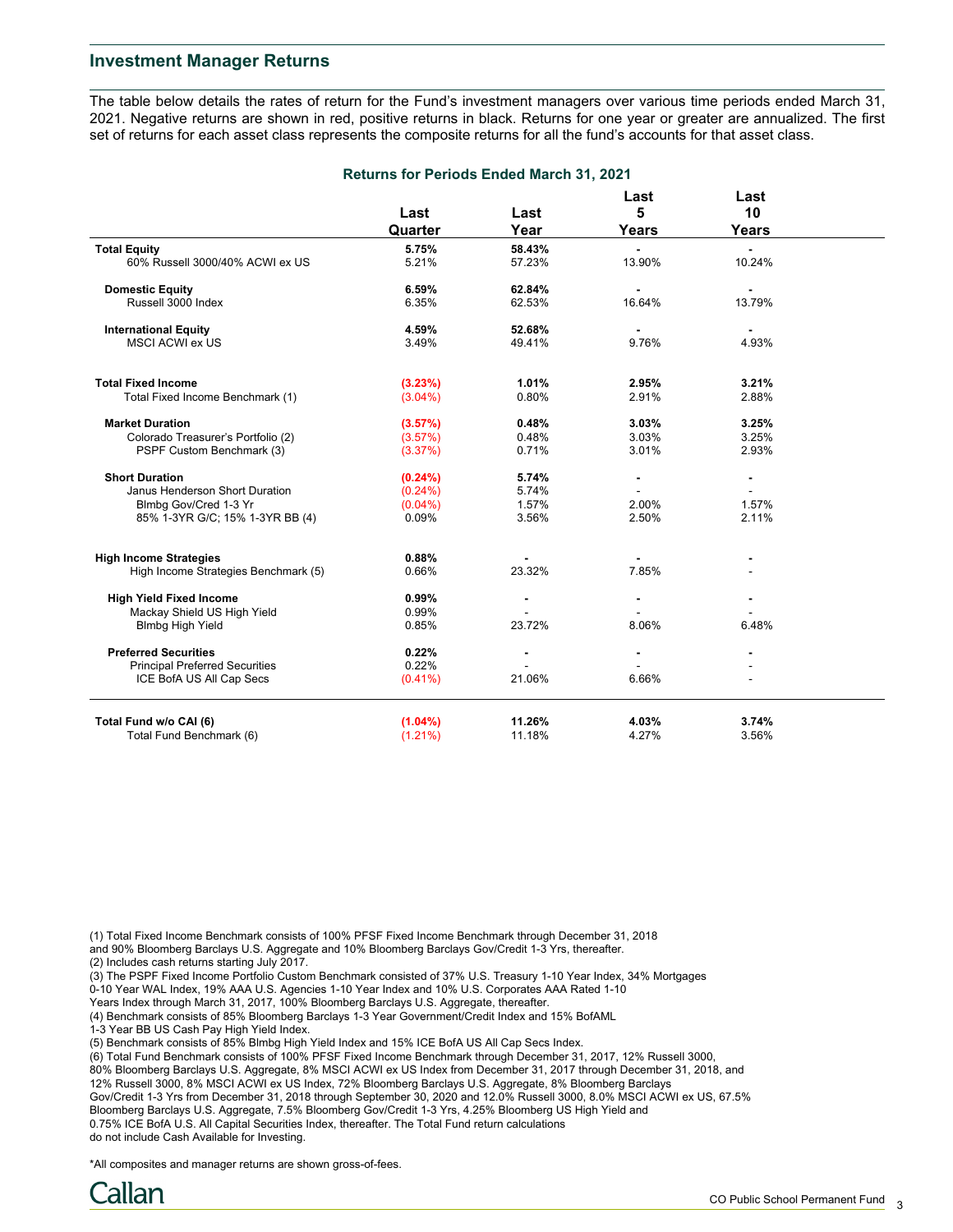## **Investment Manager Returns**

The table below details the rates of return for the Fund's investment managers over various time periods ended June 30. Negative returns are shown in red, positive returns in black. Returns for one year or greater are annualized. The first set of returns for each asset class represents the composite returns for all the fund's accounts for that asset class.

|         |                                                          |                                    |                                    | FY 2017                                                                |
|---------|----------------------------------------------------------|------------------------------------|------------------------------------|------------------------------------------------------------------------|
|         |                                                          |                                    |                                    |                                                                        |
|         |                                                          |                                    |                                    | 19.35%                                                                 |
| 33.51%  | 6.40%                                                    | 8.85%                              |                                    |                                                                        |
|         |                                                          |                                    |                                    | 18.51%                                                                 |
| 30.44%  | $(4.71\%)$                                               | 0.67%                              |                                    |                                                                        |
| 28.67%  | $(4.80\%)$                                               | 1.29%                              | 7.28%                              | 20.45%                                                                 |
|         | 8.79%                                                    | 7.38%                              |                                    | 0.09%                                                                  |
| (1.87%) | 8.28%                                                    | 7.52%                              | $(0.40\%)$                         | 0.26%                                                                  |
| (2.56%) | 9.26%                                                    | 7.77%                              | $(0.39\%)$                         | 0.09%                                                                  |
| (2.56%) | 9.26%                                                    | 7.77%                              | $(0.39\%)$                         | 0.09%                                                                  |
| (2.12%) | 8.74%                                                    | 7.87%                              | $(0.40\%)$                         | 0.26%                                                                  |
| 1.65%   | 4.41%                                                    |                                    |                                    | $\blacksquare$                                                         |
| 1.65%   | 4.41%                                                    |                                    |                                    |                                                                        |
| 0.40%   | 4.20%                                                    | 4.27%                              | 0.21%                              | 0.35%                                                                  |
| 1.44%   | 3.94%                                                    | 4.59%                              | 0.44%                              | 1.15%                                                                  |
|         |                                                          |                                    |                                    |                                                                        |
| 11.96%  | 0.46%                                                    | 7.58%                              | 2.39%                              | 11.99%                                                                 |
| 6.02%   |                                                          |                                    |                                    |                                                                        |
| 6.02%   |                                                          |                                    |                                    |                                                                        |
| 12.29%  | 0.03%                                                    | 7.48%                              | 2.62%                              | 12.70%                                                                 |
| 6.91%   |                                                          |                                    |                                    |                                                                        |
| 10.11%  | 2.86%                                                    | 8.12%                              | 1.14%                              | 7.89%                                                                  |
| 4.84%   | 7.37%                                                    | 6.94%                              | (0.36%)                            | 0.09%                                                                  |
| 4.78%   | 7.87%                                                    |                                    |                                    | 0.26%                                                                  |
|         | 3/2021<br>32.22%<br>31.39%<br>33.19%<br>(2.13%)<br>6.16% | FY 2020<br>1.82%<br>1.90%<br>6.53% | FY 2019<br>5.64%<br>5.92%<br>8.98% | 6/2020-<br>FY 2018<br>11.78%<br>14.78%<br>$(0.39\%)$<br>7.49%<br>0.01% |

(1) Total Fixed Income Benchmark consists of 100% PFSF Fixed Income Benchmark through December 31, 2018

and 90% Bloomberg Barclays U.S. Aggregate and 10% Bloomberg Barclays Gov/Credit 1-3 Yrs, thereafter.

(2) Includes cash returns starting July 2017.

(3) The PSPF Fixed Income Portfolio Custom Benchmark consisted of 37% U.S. Treasury 1-10 Year Index, 34% Mortgages

0-10 Year WAL Index, 19% AAA U.S. Agencies 1-10 Year Index and 10% U.S. Corporates AAA Rated 1-10

Years Index through March 31, 2017, 100% Bloomberg Barclays U.S. Aggregate, thereafter.

(4) Benchmark consists of 85% Bloomberg Barclays 1-3 Year Government/Credit Index and 15% BofAML

1-3 Year BB US Cash Pay High Yield Index.

(5) Benchmark consists of 85% Blmbg High Yield Index and 15% ICE BofA US All Cap Secs Index.

(6) Total Fund Benchmark consists of 100% PFSF Fixed Income Benchmark through December 31, 2017, 12% Russell 3000,

80% Bloomberg Barclays U.S. Aggregate, 8% MSCI ACWI ex US Index from December 31, 2017 through December 31, 2018, and

12% Russell 3000, 8% MSCI ACWI ex US Index, 72% Bloomberg Barclays U.S. Aggregate, 8% Bloomberg Barclays

Gov/Credit 1-3 Yrs from December 31, 2018 through September 30, 2020 and 12.0% Russell 3000, 8.0% MSCI ACWI ex US, 67.5%

Bloomberg Barclays U.S. Aggregate, 7.5% Bloomberg Gov/Credit 1-3 Yrs, 4.25% Bloomberg US High Yield and

0.75% ICE BofA U.S. All Capital Securities Index, thereafter. The Total Fund return calculations

do not include Cash Available for Investing.

\*All composites and manager returns are shown gross-of-fees.

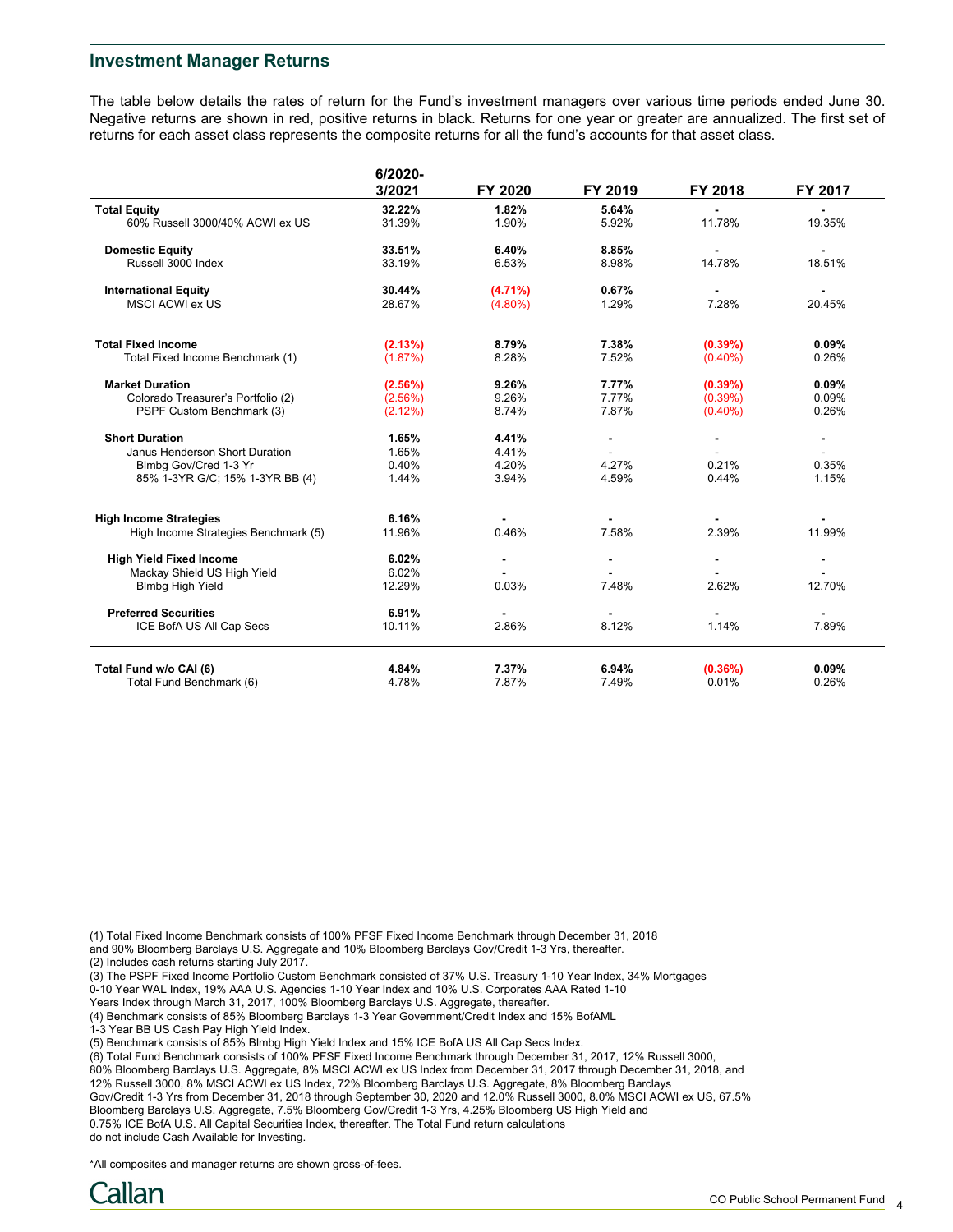## **Quarterly Total Fund Relative Attribution - March 31, 2021**

The following analysis approaches Total Fund Attribution from the perspective of relative return. Relative return attribution separates and quantifies the sources of total fund excess return relative to its target. This excess return is separated into two relative attribution effects: Asset Allocation Effect and Manager Selection Effect. The Asset Allocation Effect represents the excess return due to the actual total fund asset allocation differing from the target asset allocation. Manager Selection Effect represents the total fund impact of the individual managers excess returns relative to their benchmarks.



**Asset Class Under or Overweighting**

#### **Actual vs Target Returns**



### **Relative Attribution Effects for Quarter ended March 31, 2021**

| <b>Asset Class</b>                                                         | Effective<br>Actual<br>Weight | Effective<br>Target<br>Weight | Actual<br>Return                | Target<br>Return                | Manager<br>Effect               | Asset<br>Allocation        | Total<br>Relative<br>Return     |
|----------------------------------------------------------------------------|-------------------------------|-------------------------------|---------------------------------|---------------------------------|---------------------------------|----------------------------|---------------------------------|
| <b>Total Equity</b><br><b>Total Fixed Income</b><br>High Income Strategies | 22%<br>73%<br>5%              | 20%<br>75%<br>5%              | 5.75%<br>$(3.23\%)$<br>$0.88\%$ | 5.21%<br>$(3.04\%)$<br>$0.66\%$ | 0.12%<br>$(0.14\%)$<br>$0.01\%$ | 0.13%<br>0.04%<br>$0.00\%$ | 0.25%<br>$(0.10\%)$<br>$0.01\%$ |
| <b>Total</b>                                                               |                               |                               | $(1.04\%) = (1.21\%)$           |                                 | $(0.01\%)$                      | 0.17%                      | 0.17%                           |

\* Current Quarter Target = 67.5% Blmbg Aggregate, 12.0% Russell 3000 Index, 8.0% MSCI ACWI ex US, 7.5% Blmbg Gov/Cred 1-3 Yr, 4.2% Blmbg:HY Corp and 0.8% ICE BofA US All Cap Secs.

**Relative Attribution by Asset Class**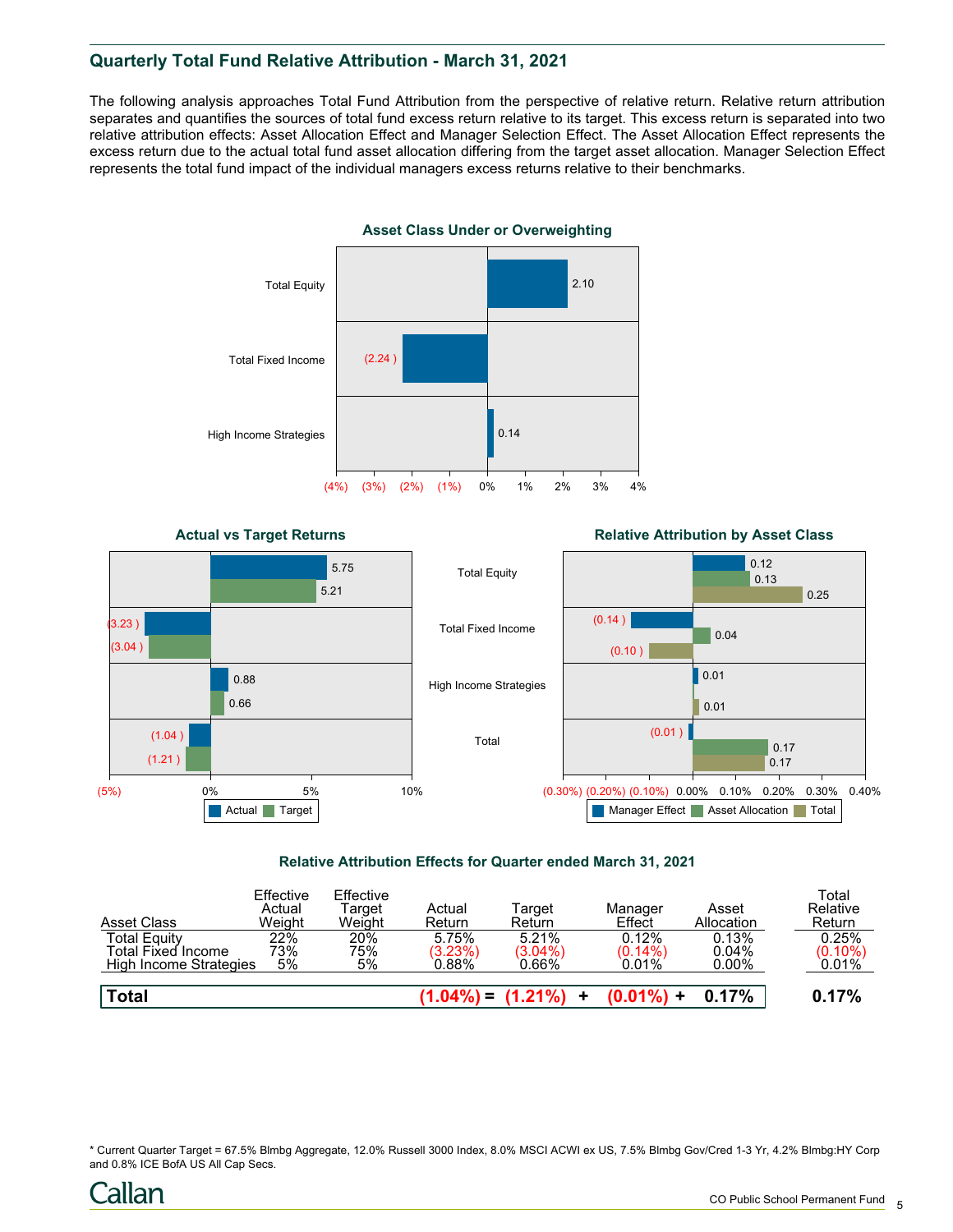## **Cumulative Total Fund Relative Attribution - March 31, 2021**

The charts below accumulate the Total Fund Attribution Analysis (shown earlier) over multiple periods to examine the cumulative sources of excess total fund performance relative to target. These cumulative results quantify the longer-term sources of total fund excess return relative to target by asset class. These relative attribution effects separate the cumulative sources of total fund excess return into Asset Allocation Effect and Manager Selection Effect.

#### **One Year Relative Attribution Effects**



#### **Cumulative Relative Attribution Effects**



## **One Year Relative Attribution Effects**

| <b>Asset Class</b><br><b>Total Equity</b>    | <b>Effective</b><br>Actual<br>Weight<br>20% | Effective<br>Target<br>Weight<br>20% | Actual<br>Return<br>58.43%        | Target<br>Return<br>57.23% | Manager<br>Effect<br>0.19% | Asset<br>Allocation<br>(0.25%) | Total<br>Relative<br>Return<br>$(0.06\%)$ |
|----------------------------------------------|---------------------------------------------|--------------------------------------|-----------------------------------|----------------------------|----------------------------|--------------------------------|-------------------------------------------|
| Total Fixed Income<br>High Income Strategies | 77%<br>3%                                   | 78%<br>3%                            | 1.01%<br>$\overline{\phantom{0}}$ | $0.80\%$                   | 0.21%<br>$(0.06\%)$        | $0.01\%$<br>$(0.02\%)$         | 0.22%<br>$(0.08\%)$                       |
| <b>Total</b>                                 |                                             |                                      | $11.26\% = 11.18\%$               |                            | $0.33\%$<br>٠              | (0.25%)                        | 0.08%                                     |

\* Current Quarter Target = 67.5% Blmbg Aggregate, 12.0% Russell 3000 Index, 8.0% MSCI ACWI ex US, 7.5% Blmbg Gov/Cred 1-3 Yr, 4.2% Blmbg:HY Corp and 0.8% ICE BofA US All Cap Secs.

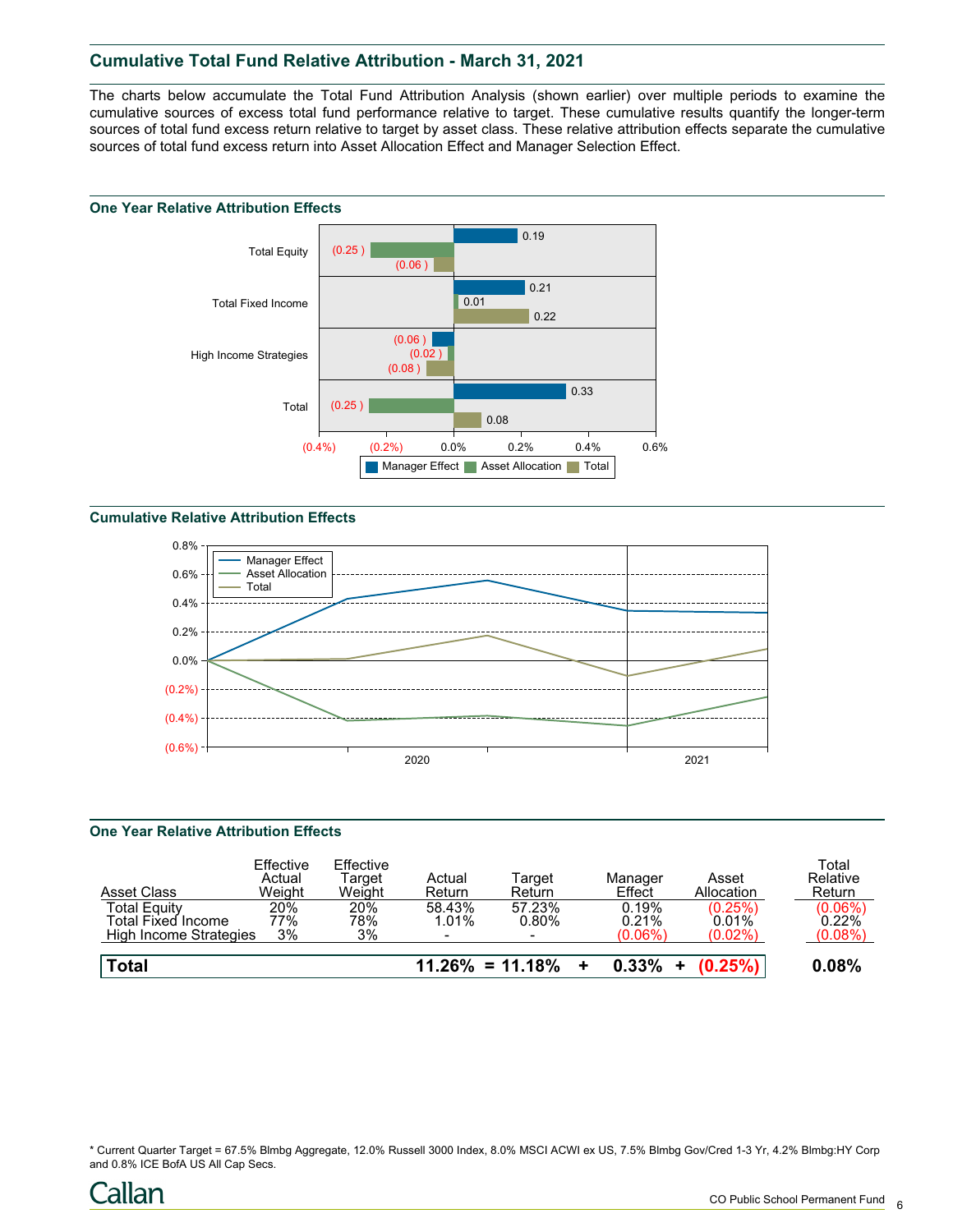## **Cumulative Total Fund Relative Attribution - March 31, 2021**

The charts below accumulate the Total Fund Attribution Analysis (shown earlier) over multiple periods to examine the cumulative sources of excess total fund performance relative to target. These cumulative results quantify the longer-term sources of total fund excess return relative to target by asset class. These relative attribution effects separate the cumulative sources of total fund excess return into Asset Allocation Effect and Manager Selection Effect.

## **Three Year Annualized Relative Attribution Effects**



### **Cumulative Relative Attribution Effects**



## **Three Year Annualized Relative Attribution Effects**

| <b>Asset Class</b><br>Total Equity<br>Total Fixed Income<br>High Income Strategies | Effective<br>Actual<br>Weight<br>19%<br>80%<br>1% | Effective<br>Target<br>Weight<br>20%<br>79%<br>$1\%$ | Actual<br>Return<br>12.82%<br>4.59%<br>$\overline{\phantom{0}}$ | Target<br>Return<br>12.83%<br>4.48% | Manager<br>Effect<br>0.03%<br>$0.11\%$<br>$(0.02\%)$ | Asset<br>Allocation<br>$(0.40\%)$<br>(0.08%)<br>$(0.01\%)$ | Total<br>Relative<br>Return<br>(0.37%)<br>0.04%<br>(0.03%) |
|------------------------------------------------------------------------------------|---------------------------------------------------|------------------------------------------------------|-----------------------------------------------------------------|-------------------------------------|------------------------------------------------------|------------------------------------------------------------|------------------------------------------------------------|
| <b>Total</b>                                                                       |                                                   |                                                      | $6.38\% =$                                                      | 6.75%                               | $0.12\%$ +                                           | $(0.48\%)$                                                 | (0.37%)                                                    |

\* Current Quarter Target = 67.5% Blmbg Aggregate, 12.0% Russell 3000 Index, 8.0% MSCI ACWI ex US, 7.5% Blmbg Gov/Cred 1-3 Yr, 4.2% Blmbg:HY Corp and 0.8% ICE BofA US All Cap Secs.

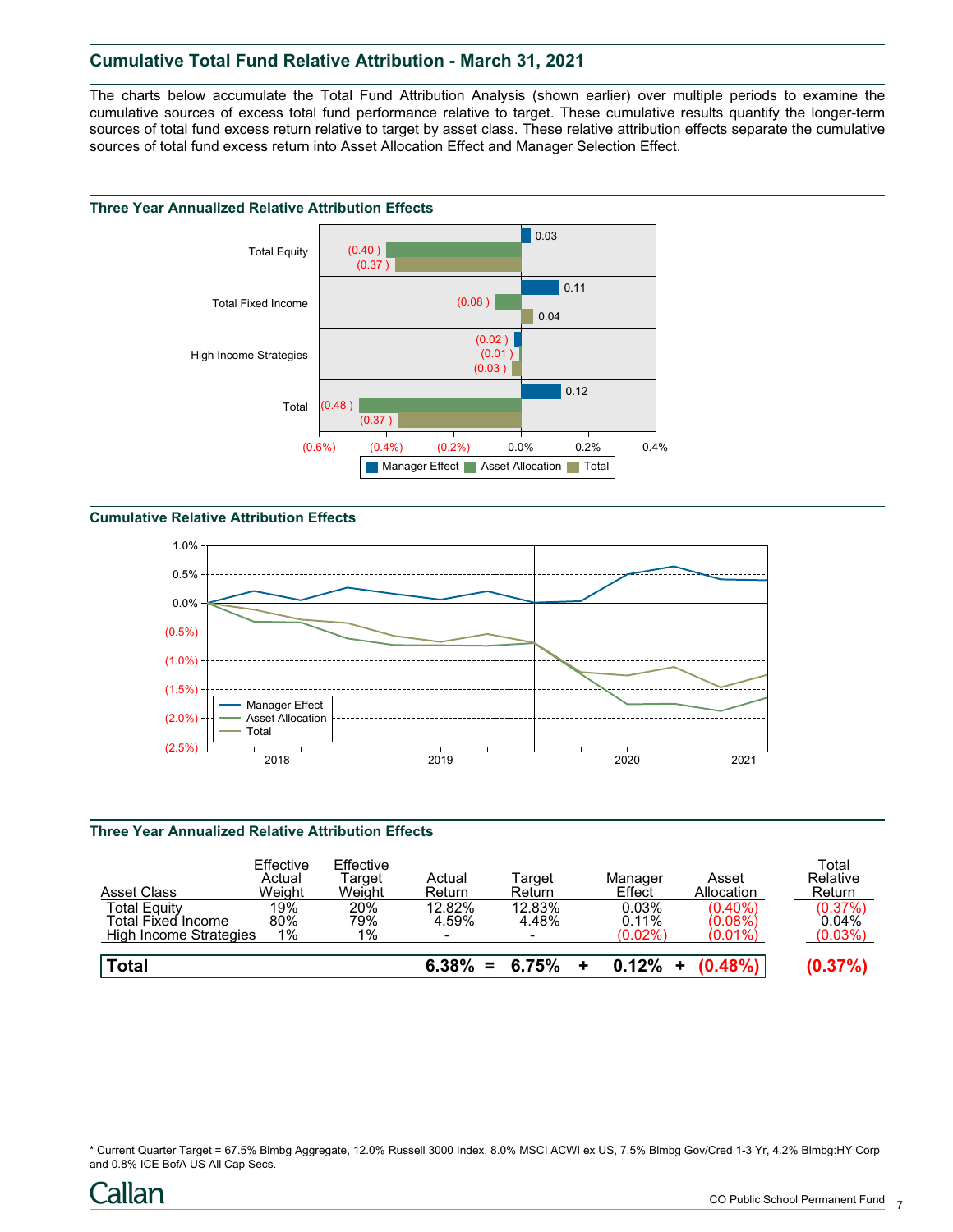[Equity](#page-1-0)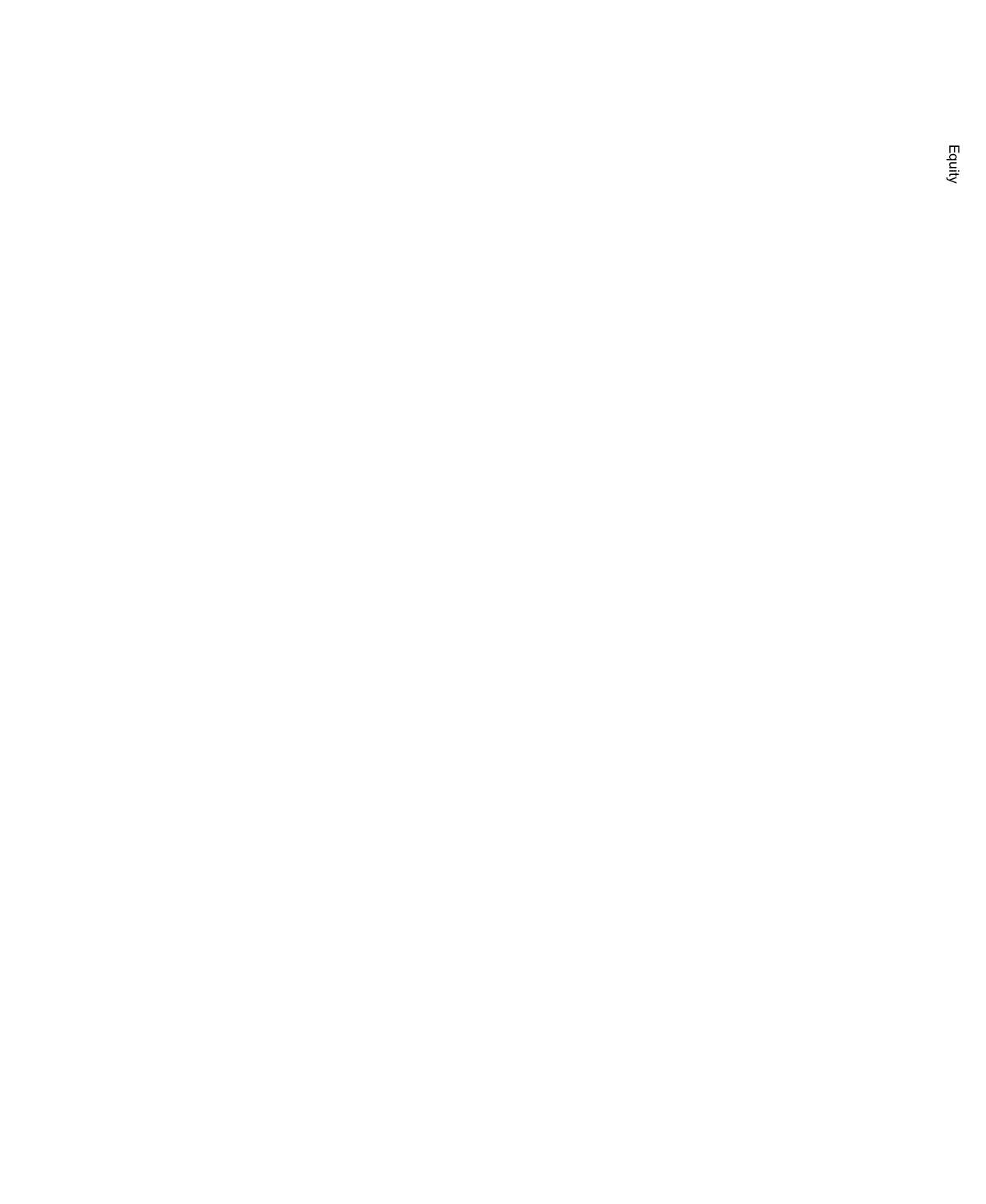## **Total Equity Period Ended March 31, 2021**

### **Inception Date**

Parametric was funded December 12th, 2017.

## **Quarterly Summary and Highlights**

Total Equity's portfolio outperformed the 60% Russell 3000/40% ACWI ex US by 0.55% for the quarter and outperformed the 60% Russell 3000/40% ACWI ex US for the year by 1.20%.



### **60% Russell 3000/40% ACWI ex US**



### **Annualized Three and One-Quarter Year Risk vs Return**

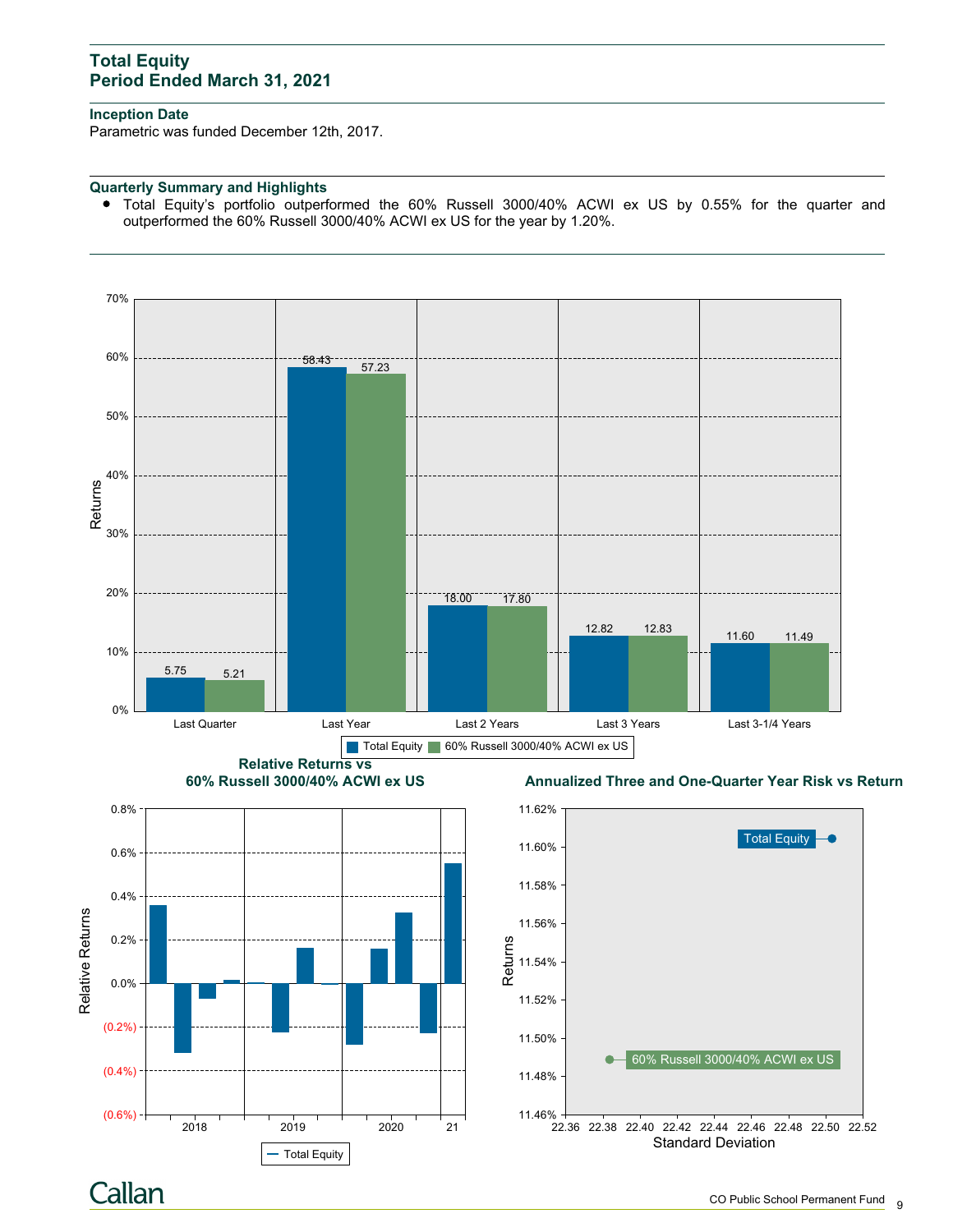## **Total Equity Equity Characteristics Analysis Summary**

### **Portfolio Characteristics**

This graph compares the manager's portfolio characteristics relative to the benchmark's portfolio characteristics.



#### **Sector Weights**

The graph below contrasts the manager's sector weights for the most recent quarter with those of the benchmark. The regional allocation chart also compares the manager's geographical region weights with those of the benchmark.

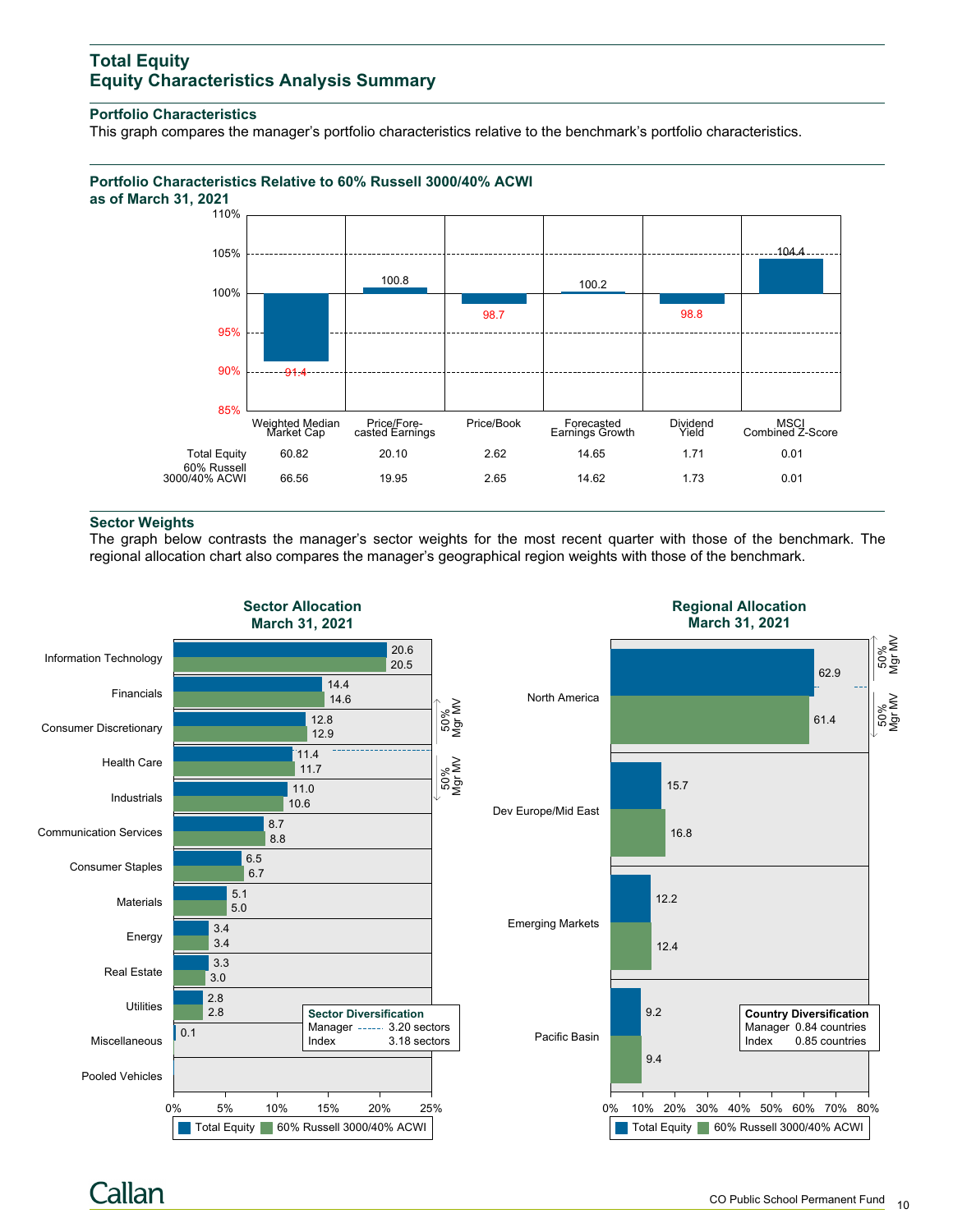## **Domestic Equity Period Ended March 31, 2021**

#### **Inception Date**

Parametric was funded December 12th, 2017.

## **Quarterly Summary and Highlights**

- Domestic Equity's portfolio posted a 6.59% return for the quarter placing it in the 59 percentile of the EF- Domestic Equity group for the quarter and in the 52 percentile for the last year.
- Domestic Equity's portfolio outperformed the Russell 3000 Index by 0.24% for the quarter and outperformed the Russell  $\bullet$ 3000 Index for the year by 0.31%.

#### **Performance vs EF- Domestic Equity (Gross)**





**Relative Return vs Russell 3000 Index**

**EF- Domestic Equity (Gross) Annualized Three and One-Quarter Year Risk vs Return**

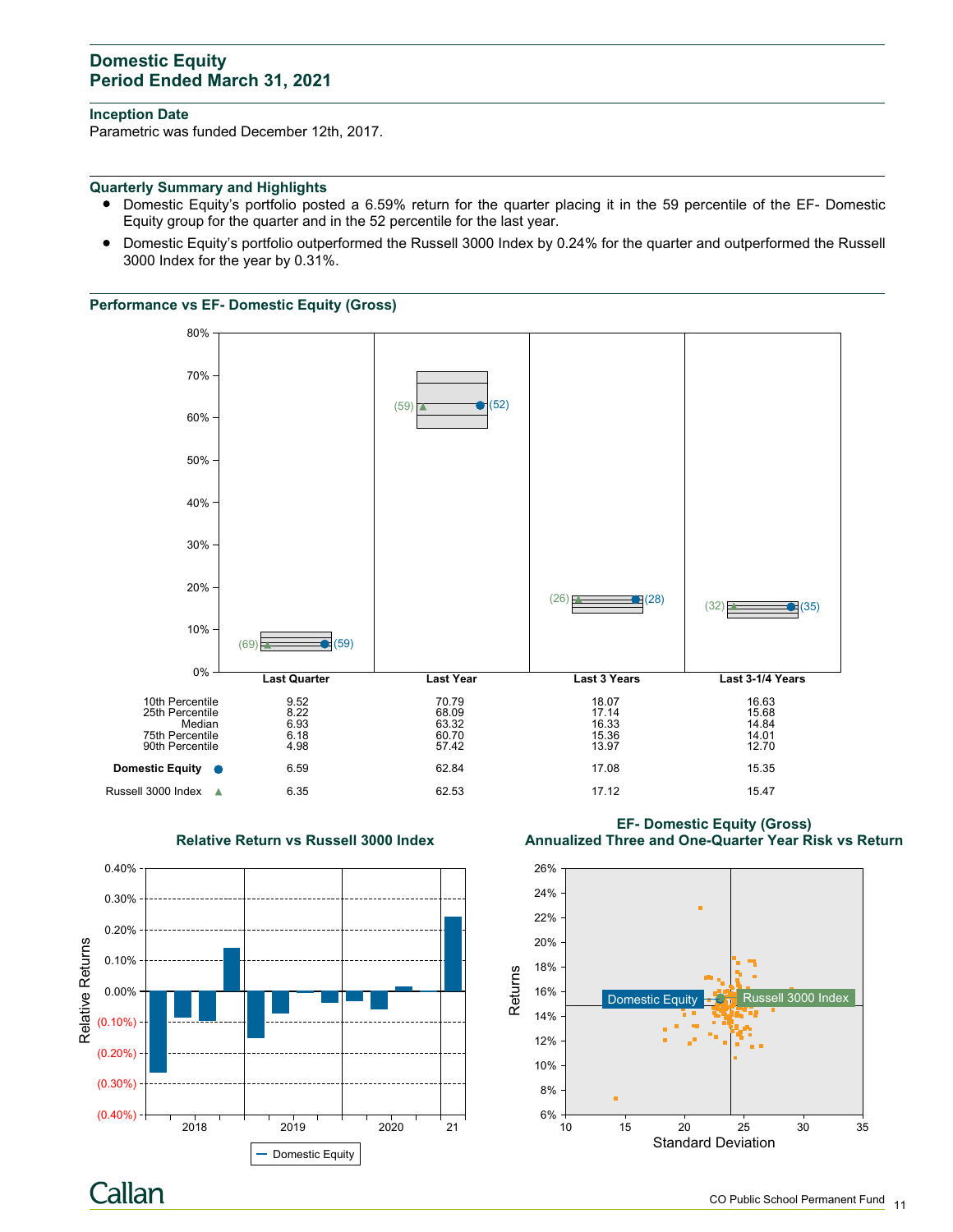## **Domestic Equity Return Analysis Summary**

#### **Return Analysis**

The graphs below analyze the manager's return on both a risk-adjusted and unadjusted basis. The first chart illustrates the manager's ranking over different periods versus the appropriate style group. The second chart shows the historical quarterly and cumulative manager returns versus the appropriate market benchmark. The last chart illustrates the manager's ranking relative to their style using various risk-adjusted return measures.

#### **Performance vs EF- Domestic Equity (Gross)**



### **Cumulative and Quarterly Relative Return vs Russell 3000 Index**



#### **Risk Adjusted Return Measures vs Russell 3000 Index Rankings Against EF- Domestic Equity (Gross) Three and One-Quarter Years Ended March 31, 2021**



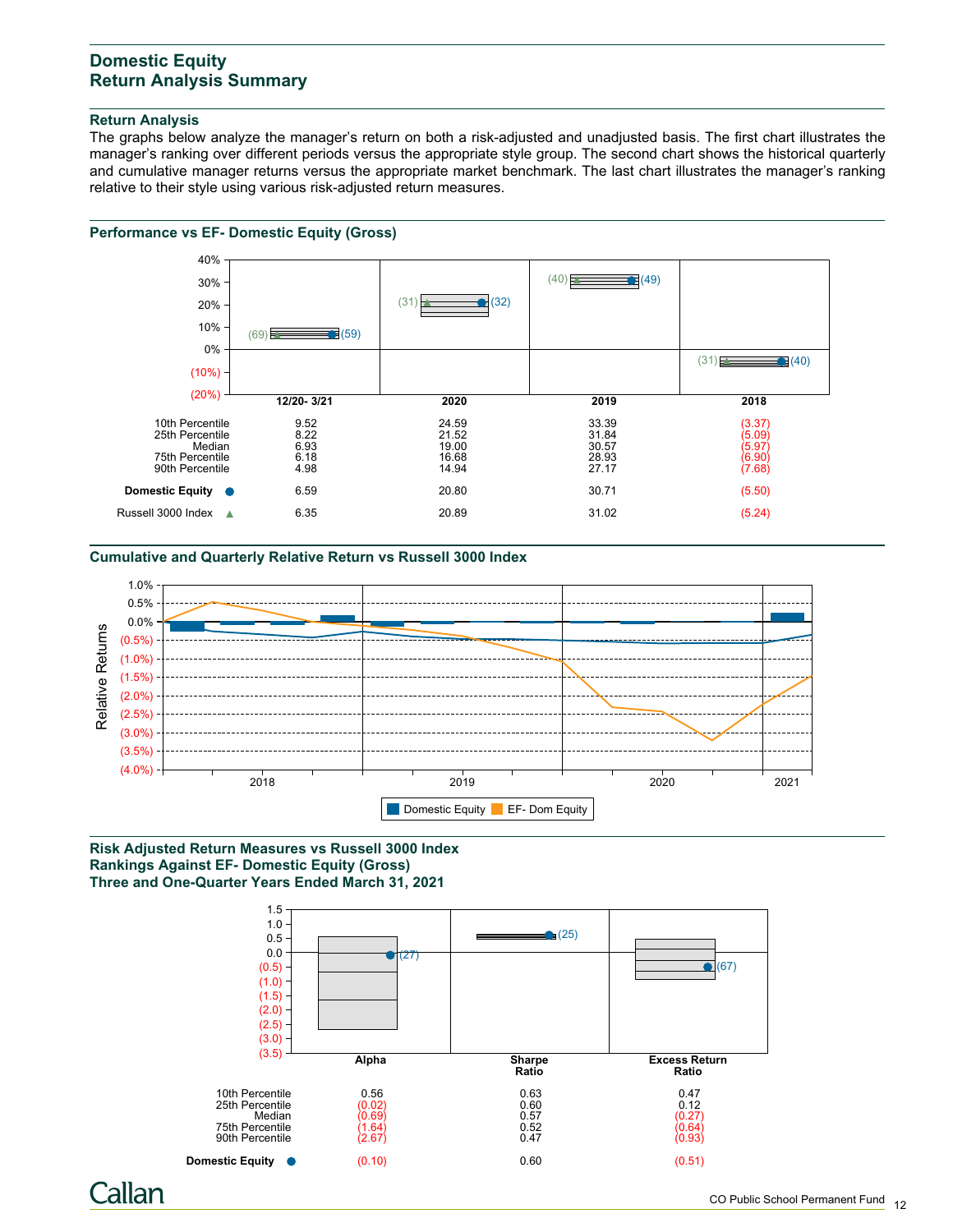## **Domestic Equity Risk Analysis Summary**

### **Risk Analysis**

The graphs below analyze the risk or variation of a manager's return pattern. The first scatter chart illustrates the relationship, called Excess Return Ratio, between excess return and tracking error relative to the benchmark. The second chart shows Up and Down Market Capture. The last two charts show the ranking of the manager's risk statistics versus the peer group.

**Risk Analysis vs EF- Domestic Equity (Gross) Three and One-Quarter Years Ended March 31, 2021**



#### **Market Capture vs Russell 3000 Index Rankings Against EF- Domestic Equity (Gross) Three and One-Quarter Years Ended March 31, 2021**



### **Risk Statistics Rankings vs Russell 3000 Index Rankings Against EF- Domestic Equity (Gross) Three and One-Quarter Years Ended March 31, 2021**



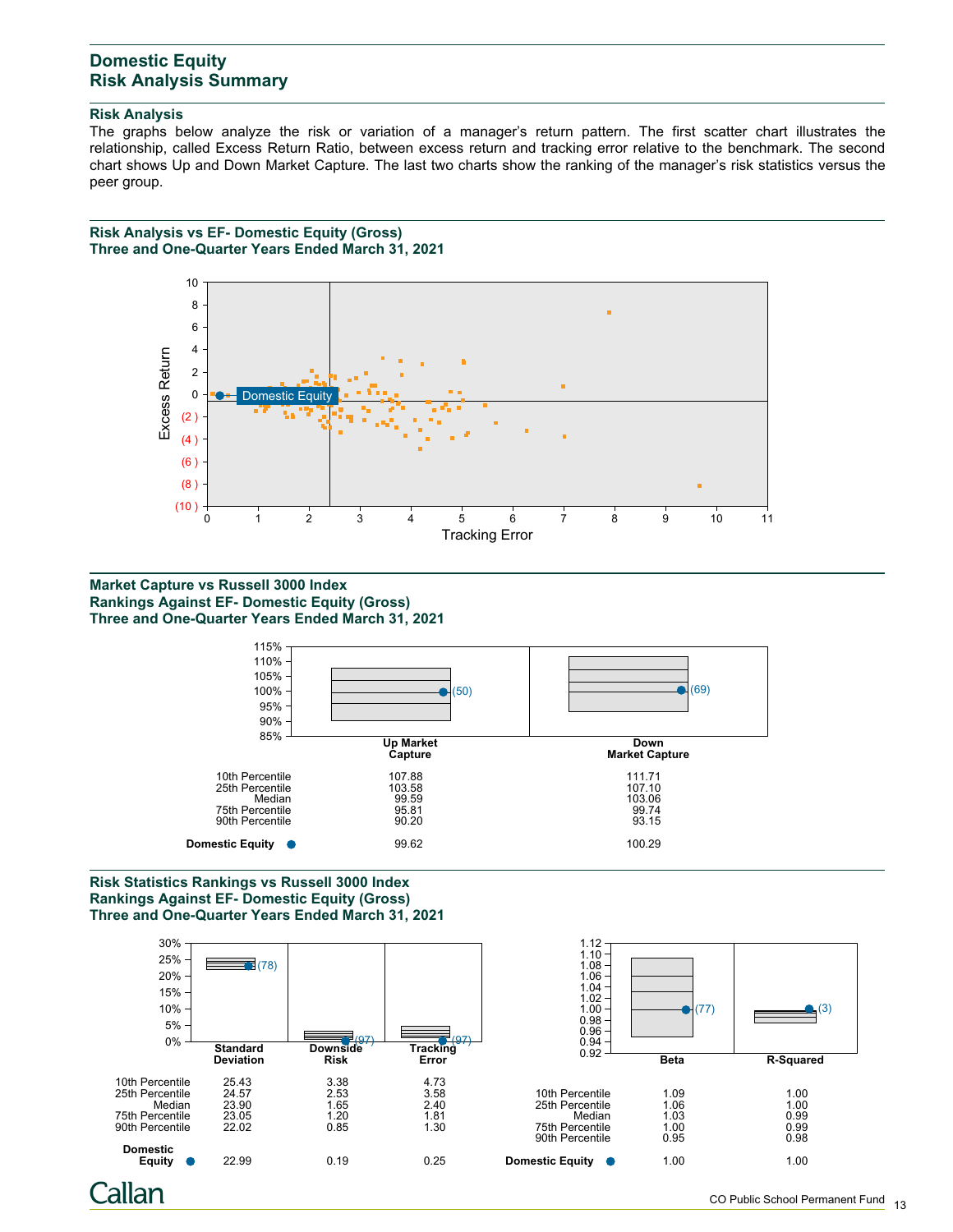## **Domestic Equity Equity Characteristics Analysis Summary**

### **Portfolio Characteristics**

This graph compares the manager's portfolio characteristics with the range of characteristics for the portfolios which make up the manager's style group. This analysis illustrates whether the manager's current holdings are consistent with other managers employing the same style.





## **Sector Weights**

The graph below contrasts the manager's sector weights with those of the benchmark and median sector weights across the members of the peer group. The magnitude of sector weight differences from the index and the manager's sector diversification are also shown. Diversification by number and concentration of holdings are also compared to the benchmark and peer group. Issue Diversification represents by count, and Diversification Ratio by percent, the number of holdings that account for half of the portfolio's market value.

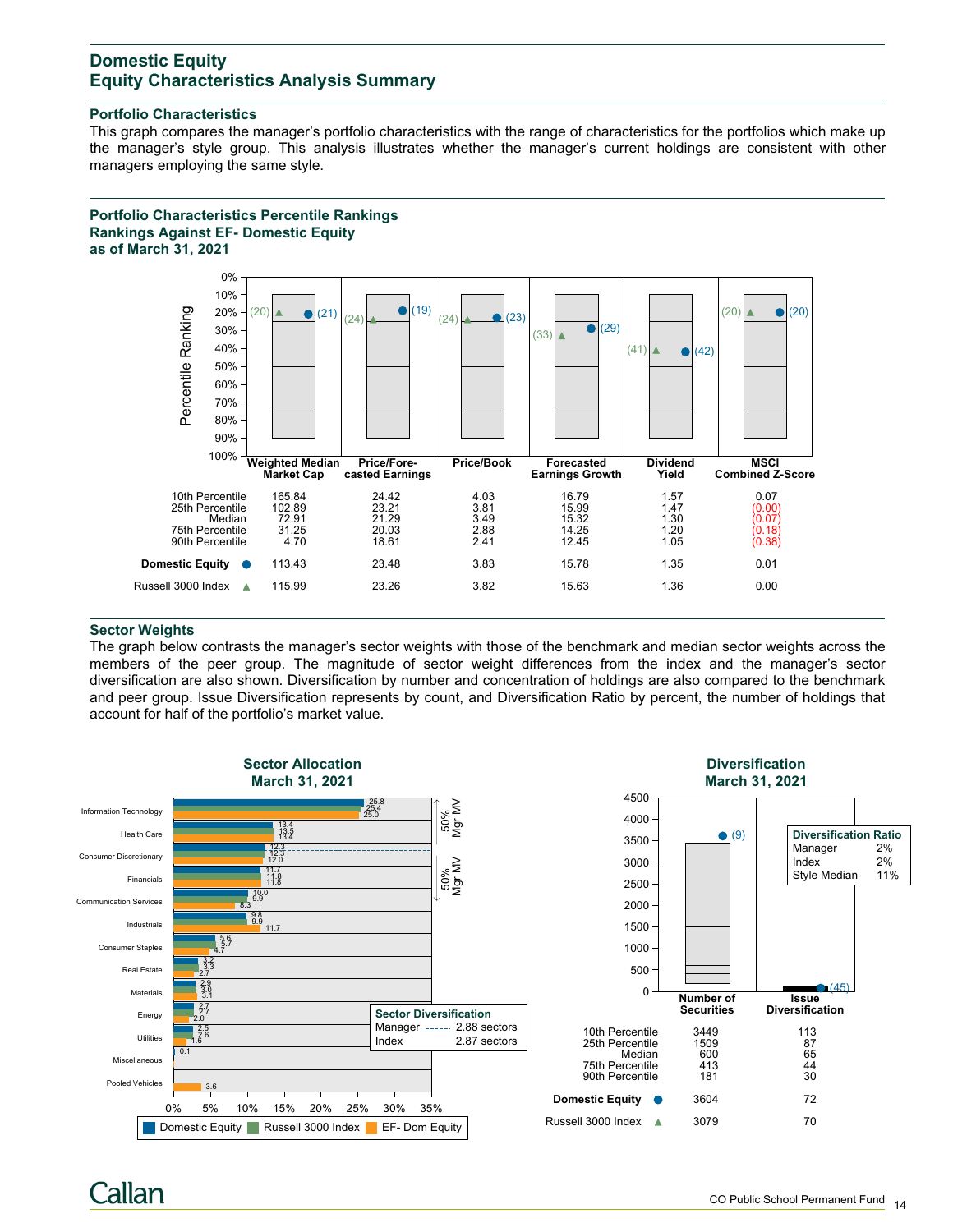## **International Equity Period Ended March 31, 2021**

#### **Inception Date**

Parametric was funded December 12th, 2017.

## **Quarterly Summary and Highlights**

- International Equity's portfolio posted a 4.59% return for the quarter placing it in the 17 percentile of the EF-International Equity group for the quarter and in the 65 percentile for the last year.
- International Equity's portfolio outperformed the MSCI ACWI ex US by 1.10% for the quarter and outperformed the  $\bullet$ MSCI ACWI ex US for the year by 3.27%.

#### **Performance vs EF- International Equity (Gross)**





**Relative Return vs MSCI ACWI ex US**

**EF- International Equity (Gross) Annualized Three and One-Quarter Year Risk vs Return**

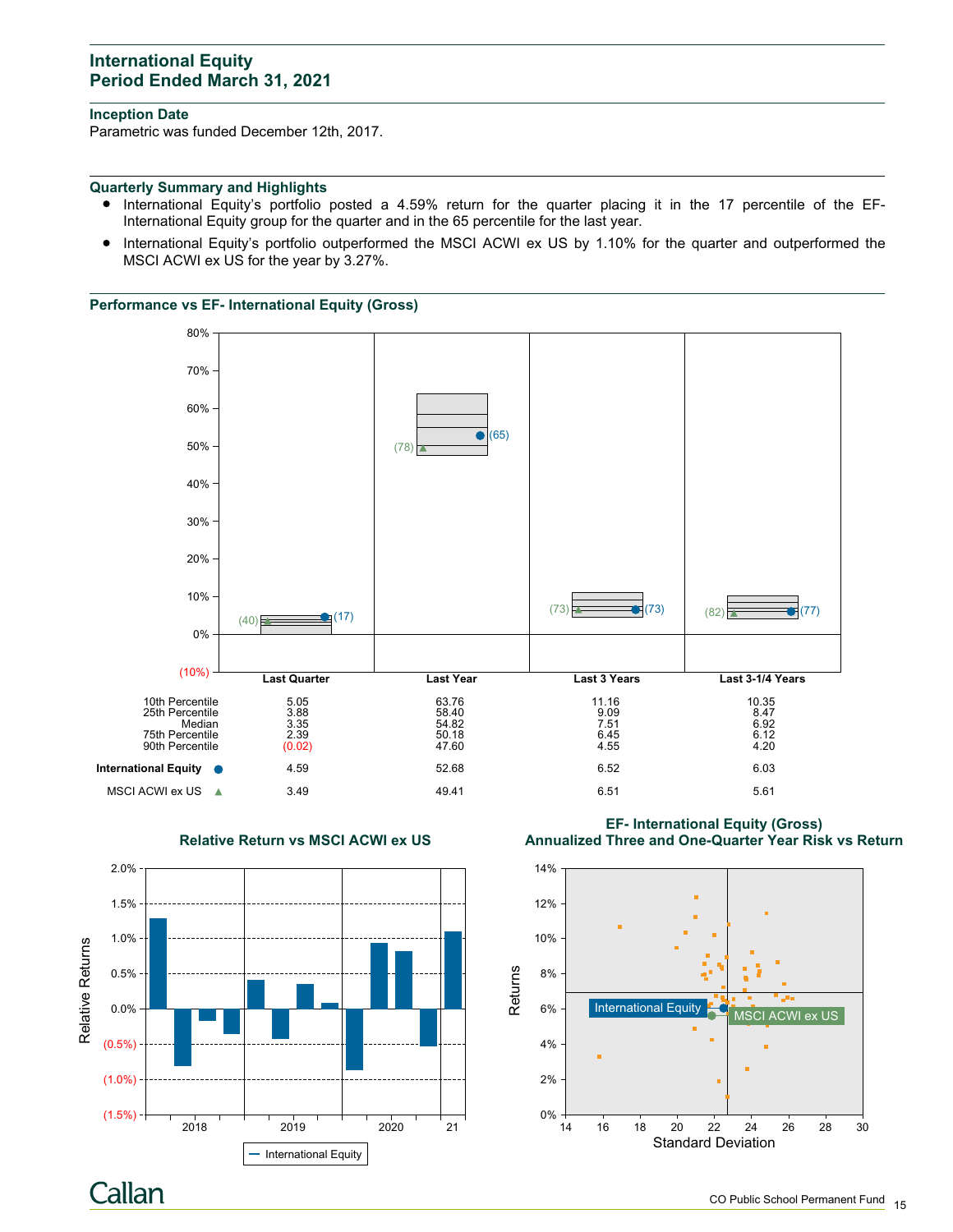## **International Equity Return Analysis Summary**

### **Return Analysis**

The graphs below analyze the manager's return on both a risk-adjusted and unadjusted basis. The first chart illustrates the manager's ranking over different periods versus the appropriate style group. The second chart shows the historical quarterly and cumulative manager returns versus the appropriate market benchmark. The last chart illustrates the manager's ranking relative to their style using various risk-adjusted return measures.

#### **Performance vs EF- International Equity (Gross)**



### **Cumulative and Quarterly Relative Return vs MSCI ACWI ex US**



#### **Risk Adjusted Return Measures vs MSCI ACWI ex US Rankings Against EF- International Equity (Gross) Three and One-Quarter Years Ended March 31, 2021**



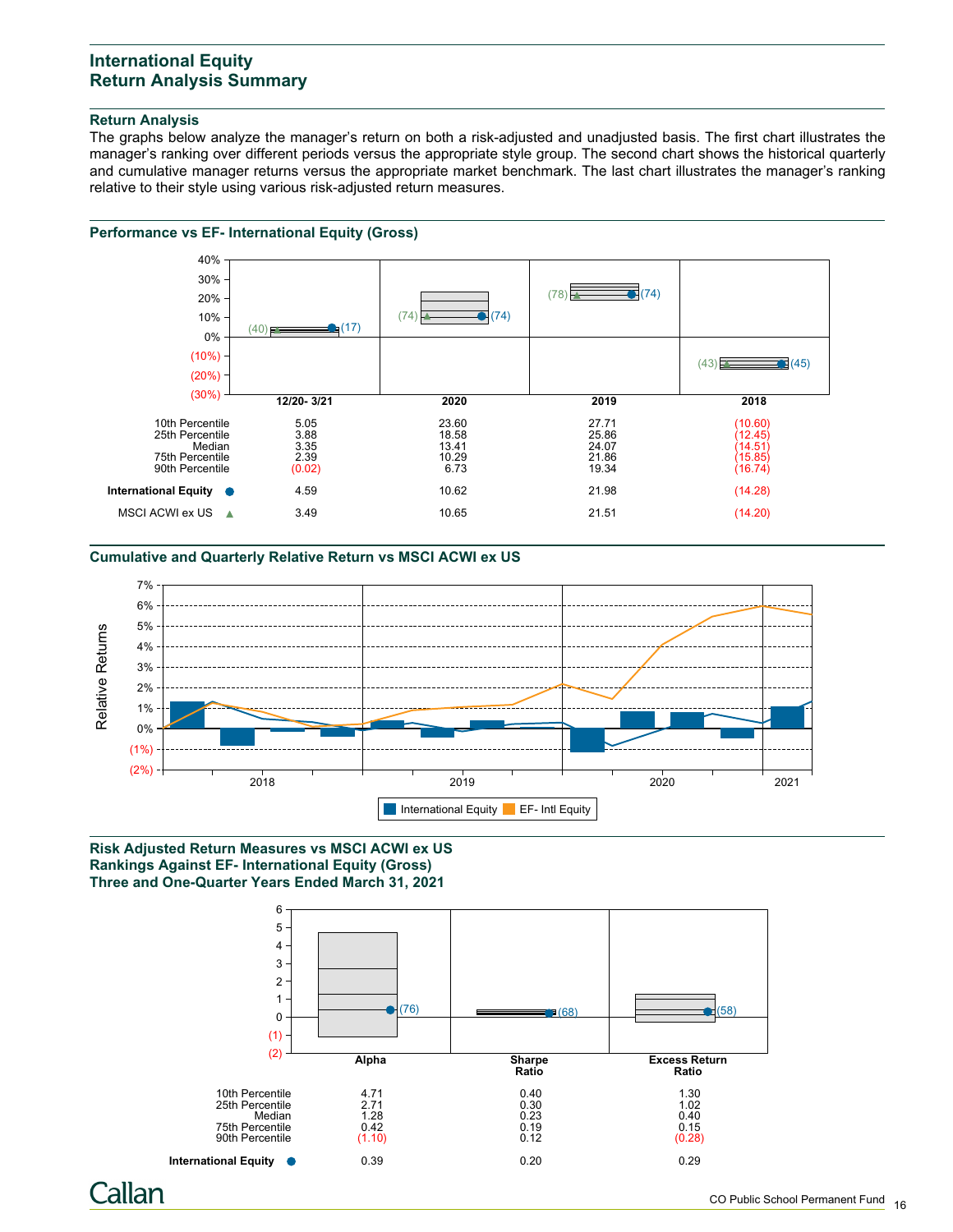## **International Equity Risk Analysis Summary**

#### **Risk Analysis**

The graphs below analyze the risk or variation of a manager's return pattern. The first scatter chart illustrates the relationship, called Excess Return Ratio, between excess return and tracking error relative to the benchmark. The second chart shows Up and Down Market Capture. The last two charts show the ranking of the manager's risk statistics versus the peer group.

**Risk Analysis vs EF- International Equity (Gross) Three and One-Quarter Years Ended March 31, 2021**



### **Market Capture vs MSCI ACWI ex US Rankings Against EF- International Equity (Gross) Three and One-Quarter Years Ended March 31, 2021**



#### **Risk Statistics Rankings vs MSCI ACWI ex US Rankings Against EF- International Equity (Gross) Three and One-Quarter Years Ended March 31, 2021**

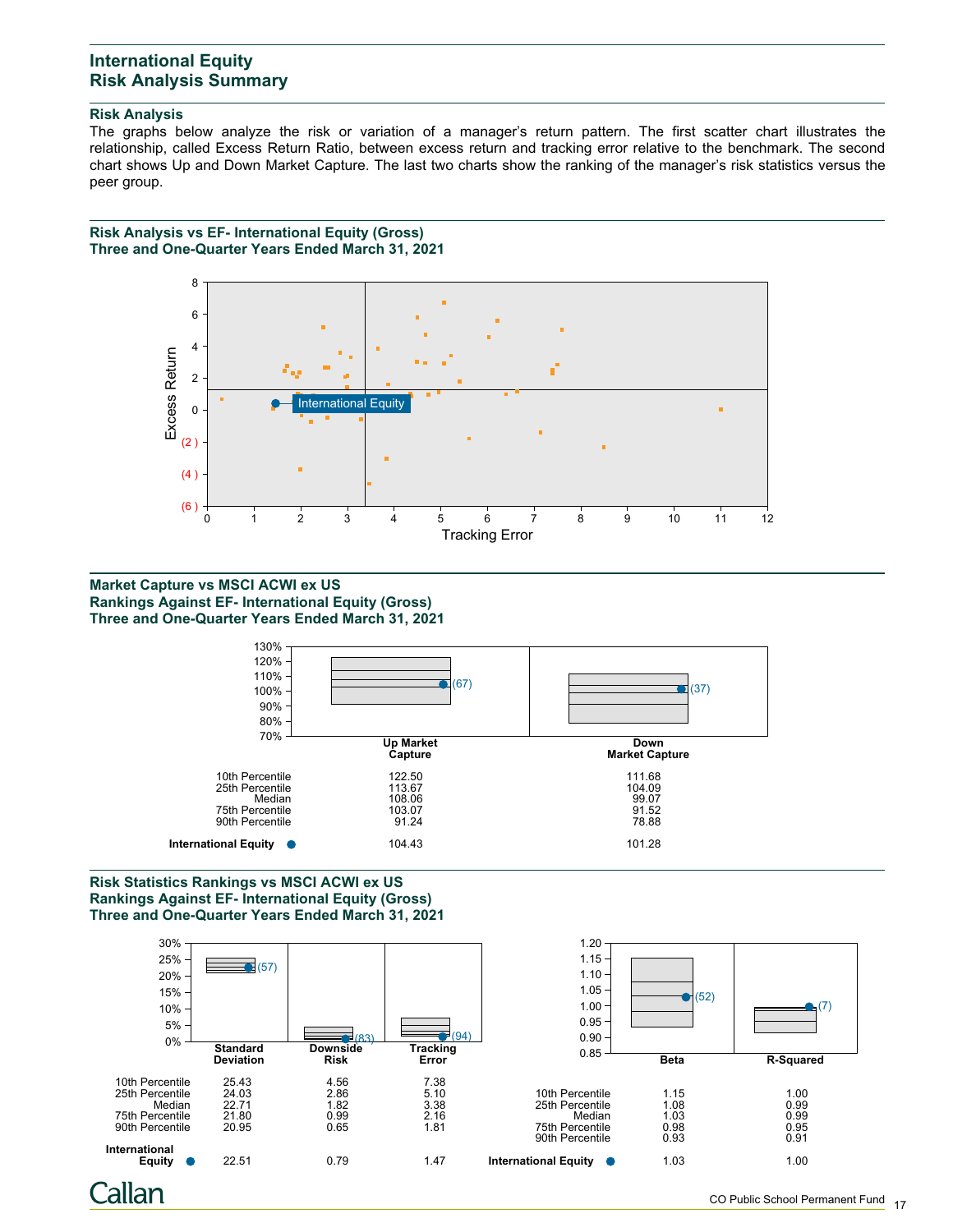## **International Equity Equity Characteristics Analysis Summary**

### **Portfolio Characteristics**

This graph compares the manager's portfolio characteristics with the range of characteristics for the portfolios which make up the manager's style group. This analysis illustrates whether the manager's current holdings are consistent with other managers employing the same style.

### **Portfolio Characteristics Percentile Rankings Rankings Against EF- International Equity as of March 31, 2021**



## **Sector Weights**

The graph below contrasts the manager's sector weights with those of the benchmark and median sector weights across the members of the peer group. The magnitude of sector weight differences from the index and the manager's sector diversification are also shown. The regional allocation chart compares the manager's geographical region weights with those of the benchmark as well as the median region weights of the peer group.

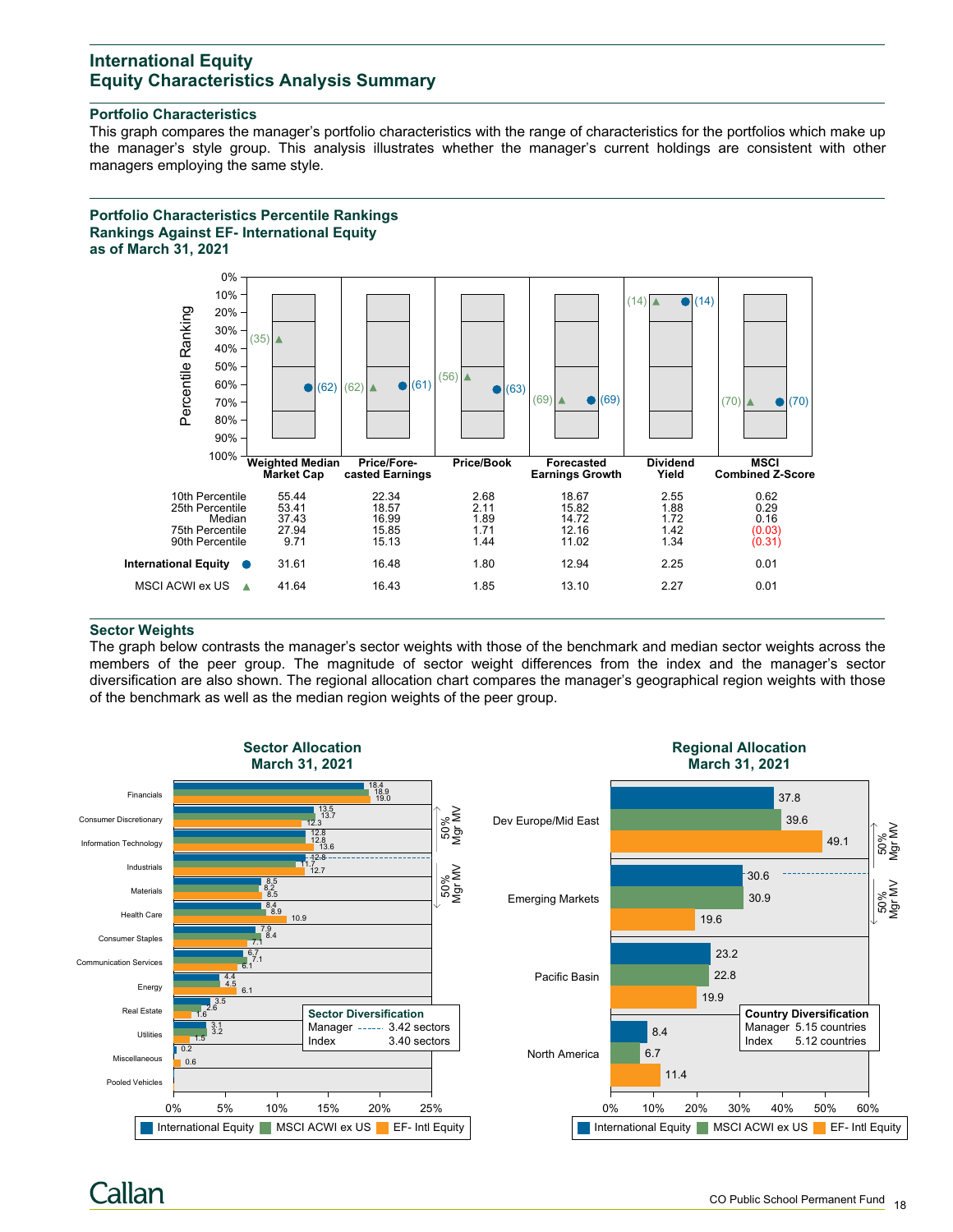Fixed Income [Fixed Income](#page-1-0)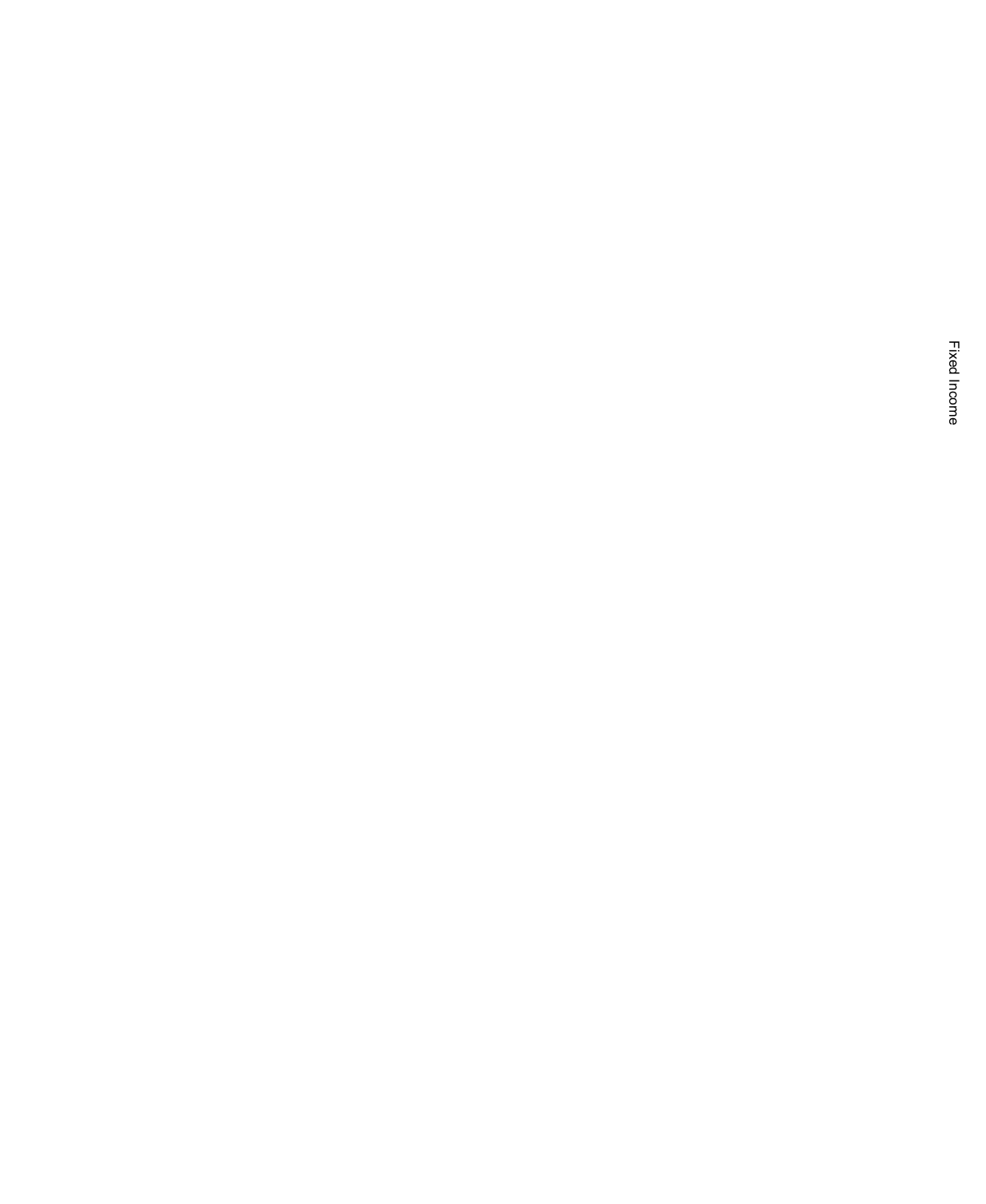## <span id="page-21-0"></span>**Total Fixed Income Period Ended March 31, 2021**

#### **Benchmark Definition**

Total Fixed Income Benchmark consists of 100% PFSF Fixed Income Benchmark through December 31, 2018 and 90% Bloomberg Barclays U.S. Aggregate and 10% Bloomberg Barclays Gov/Credit 1-3 Yrs, thereafter.

#### **Quarterly Summary and Highlights**

- Total Fixed Income's portfolio posted a (3.23)% return for the quarter placing it in the 56 percentile of the Callan Core Bond Fixed Income group for the quarter and in the 93 percentile for the last year.
- Total Fixed Income's portfolio underperformed the Total Fixed Income Benchmark by 0.19% for the quarter and  $\bullet$ outperformed the Total Fixed Income Benchmark for the year by 0.21%.

#### **Performance vs Callan Core Bond Fixed Income (Gross)**





#### **Relative Returns vs Total Fixed Income Benchmark**

#### **Callan Core Bond Fixed Income (Gross) Annualized Five Year Risk vs Return**

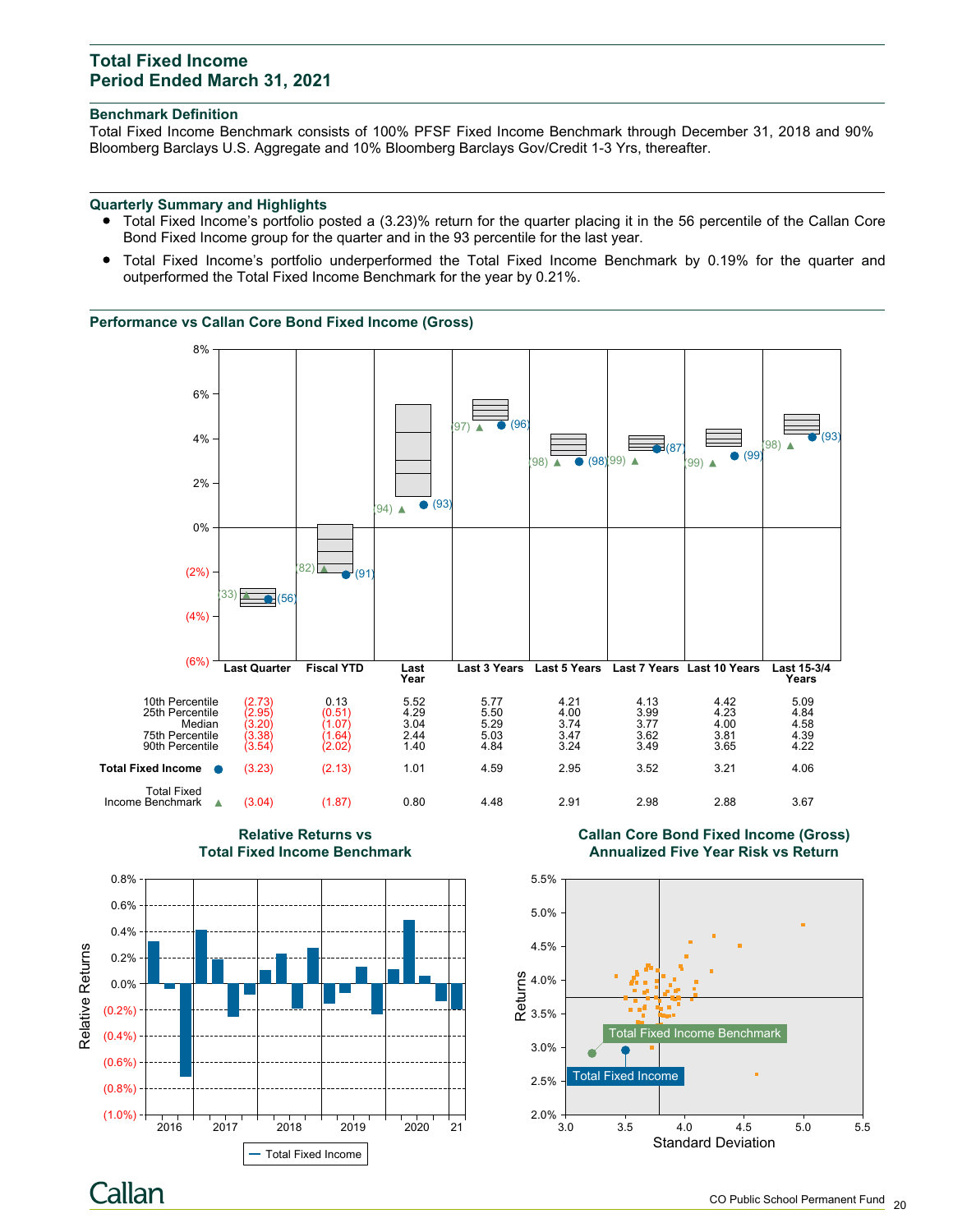## **Total Fixed Income Return Analysis Summary**

#### **Return Analysis**

The graphs below analyze the manager's return on both a risk-adjusted and unadjusted basis. The first chart illustrates the manager's ranking over different periods versus the appropriate style group. The second chart shows the historical quarterly and cumulative manager returns versus the appropriate market benchmark. The last chart illustrates the manager's ranking relative to their style using various risk-adjusted return measures.



#### **Performance vs Callan Core Bond Fixed Income (Gross)**

**Cumulative and Quarterly Relative Return vs Total Fixed Income Benchmark**







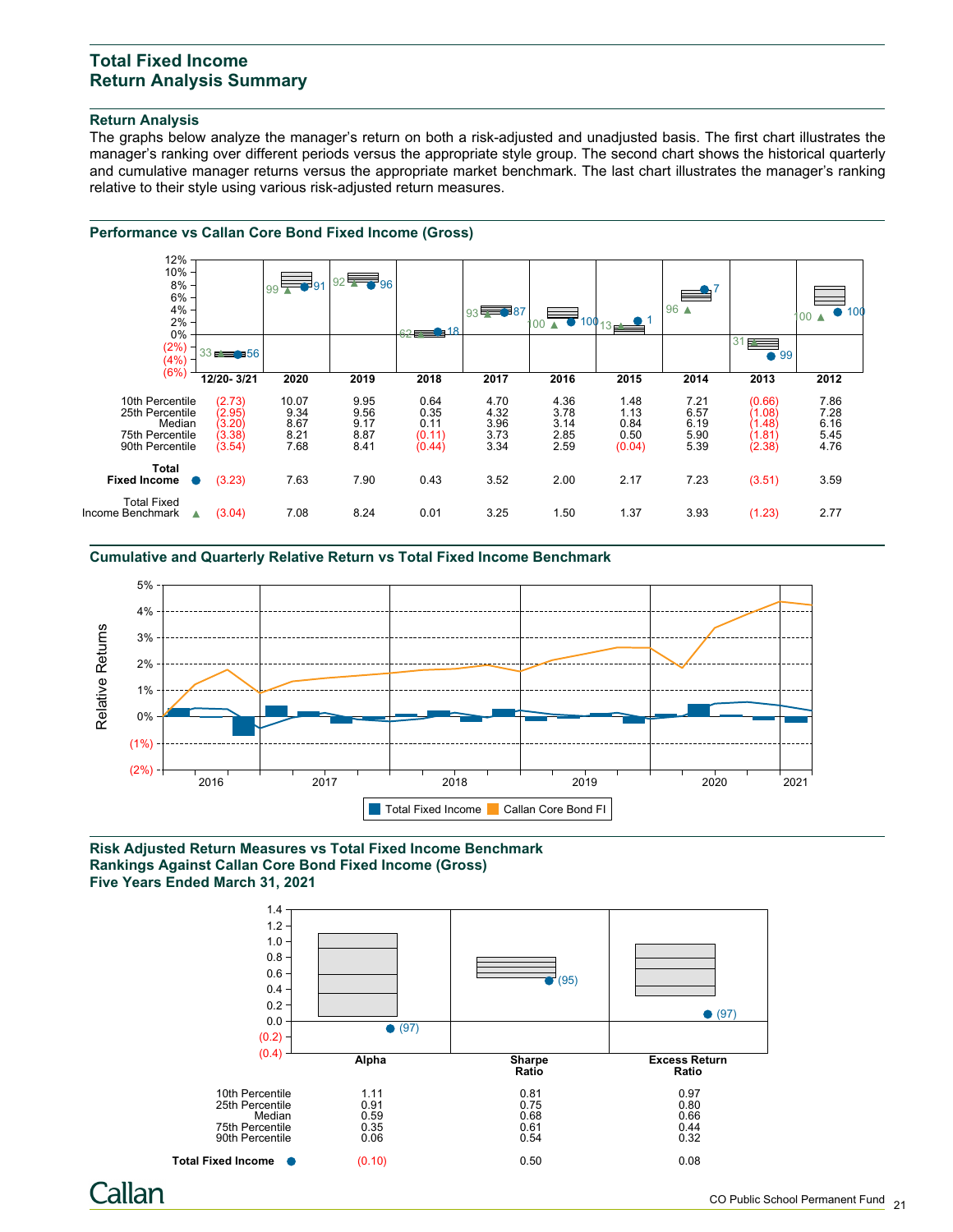## **Total Fixed Income Risk Analysis Summary**

#### **Risk Analysis**

The graphs below analyze the risk or variation of a manager's return pattern. The first scatter chart illustrates the relationship, called Excess Return Ratio, between excess return and tracking error relative to the benchmark. The second chart shows tracking error patterns versus the benchmark over time. The last two charts show the ranking of the manager's risk statistics versus the peer group.

**Risk Analysis vs Callan Core Bond Fixed Income (Gross) Five Years Ended March 31, 2021**









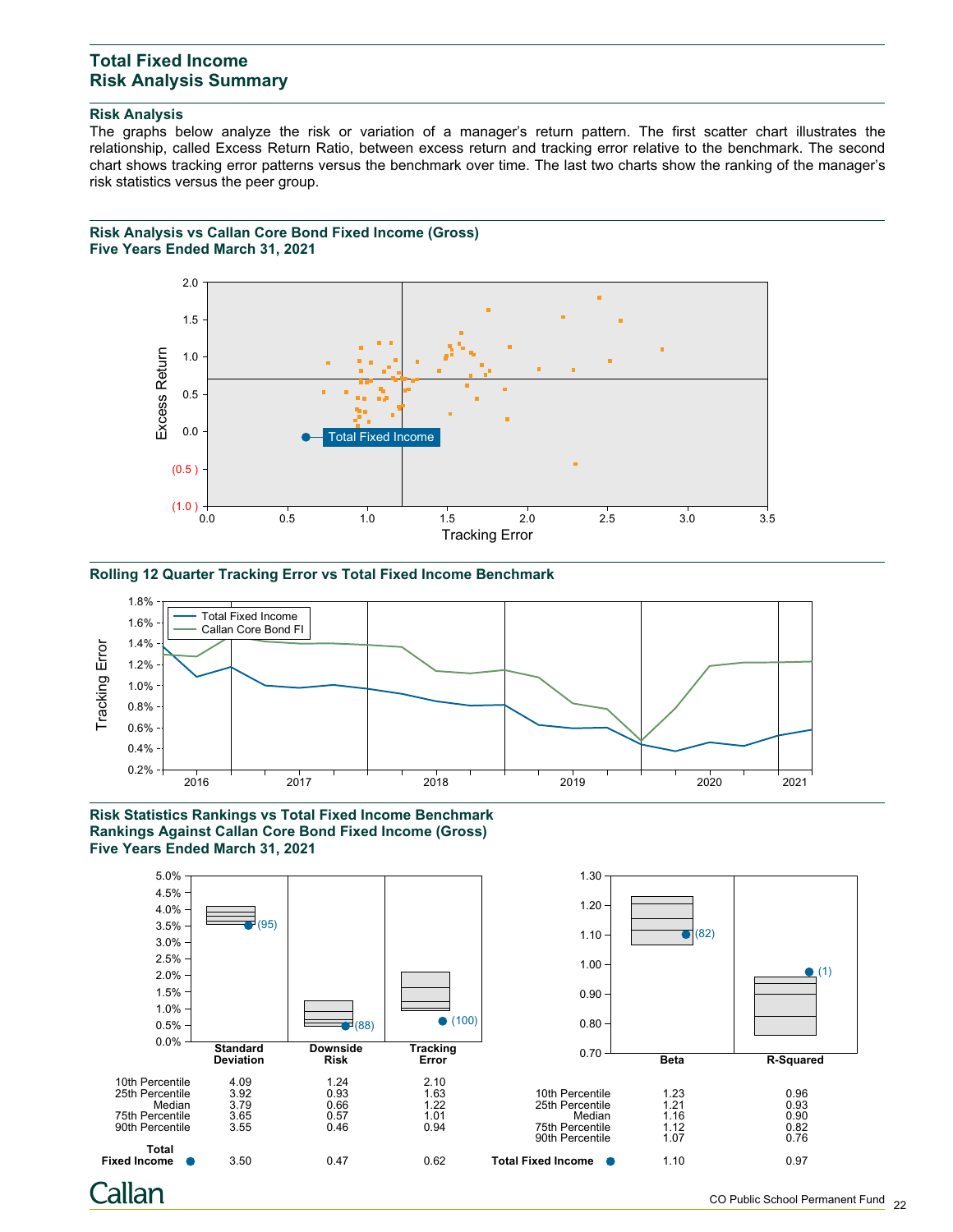## **Total Fixed Income Bond Characteristics Analysis Summary**

### **Portfolio Characteristics**

This graph compares the manager's portfolio characteristics with the range of characteristics for the portfolios which make up the manager's style group. This analysis illustrates whether the manager's current holdings are consistent with other managers employing the same style.

## **Fixed Income Portfolio Characteristics Rankings Against Callan Core Bond Fixed Income as of March 31, 2021**



## **Sector Allocation and Quality Ratings**

The first graph compares the manager's sector allocation with the average allocation across all the members of the manager's style. The second graph compares the manager's weighted average quality rating with the range of quality ratings for the style.



## **Quality Ratings vs Callan Core Bond Fixed Income**

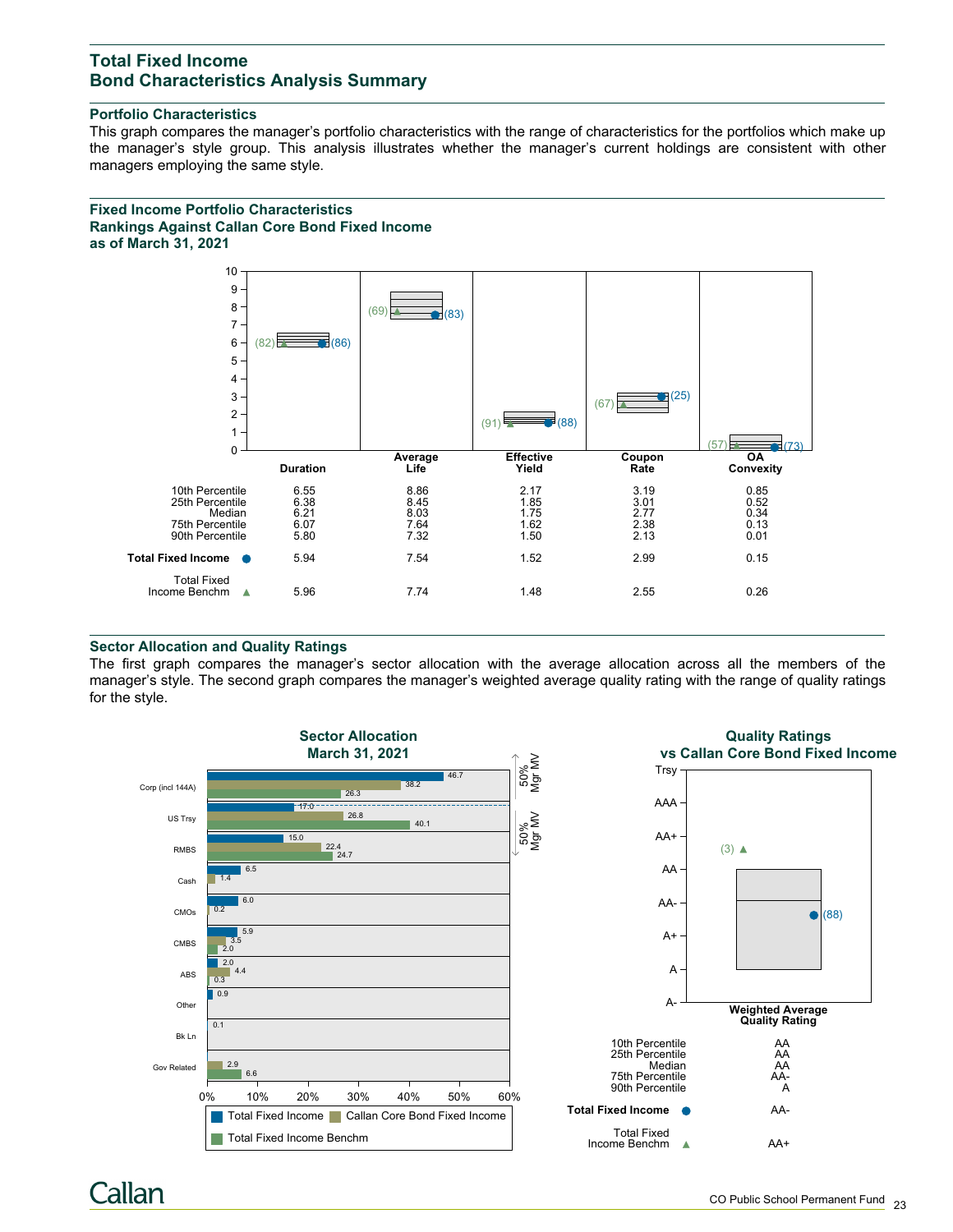## **Total Fixed Income Portfolio Characteristics Summary As of March 31, 2021**

## **Portfolio Structure Comparison**

The charts below compare the structure of the portfolio to that of the index from the three perspectives that have the greatest influence on return. The first chart compares the two portfolios across sectors. The second chart compares the duration distribution. The last chart compares the distribution across quality ratings.



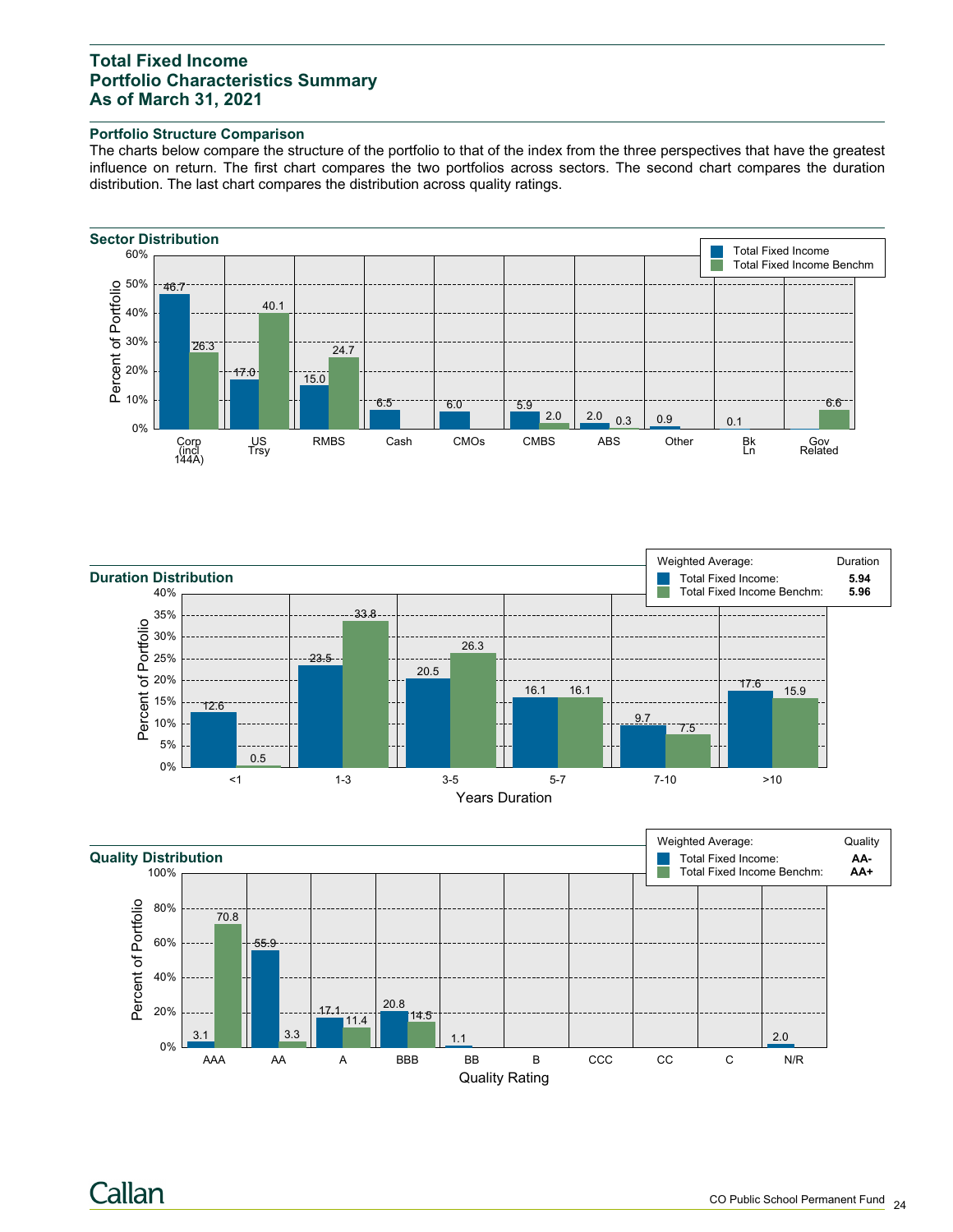## **Colorado Treasurer's Portfolio Period Ended March 31, 2021**

### **Investment Philosophy**

The Fixed Income Portfolio is managed by the Colorado State Treasury and was initially funded in 3Q 2005. The PSPF Custom Benchmark consisted of 37% U.S. Treasury 1-10 Year Index, 34% Mortgages 0-10 Year WAL Index, 19% AAA U.S. Agencies 1-10 Year Index and 10% U.S. Corporates AAA Rated 1-10 Years Index through March 31, 2017 and the Bloomberg Barclays U.S. Aggregate thereafter. It is important to note that the Fixed Income Portfolio has historically been managed under a buy and hold mandate for investment yield. The Callan Core Bond Fixed Income Manager Universe used to construct the floating bar chart exhibit below, representing 77 core fixed income managers and products, is largely composed of products following a total return mandate. The School Fund bond portfolio is subject to statutorily imposed net loss restrictions. As such, relative performance comparison of the Fixed Income Portfolio to this universe may not be entirely representative of relative performance.

#### **Quarterly Summary and Highlights**

- Colorado Treasurer's Portfolio's portfolio posted a (3.57)% return for the quarter placing it in the 91 percentile of the Callan Core Bond Fixed Income group for the quarter and in the 95 percentile for the last year.
- Colorado Treasurer's Portfolio's portfolio underperformed the PSPF Bond Custom Benchmark by 0.20% for the quarter and underperformed the PSPF Bond Custom Benchmark for the year by 0.23%.







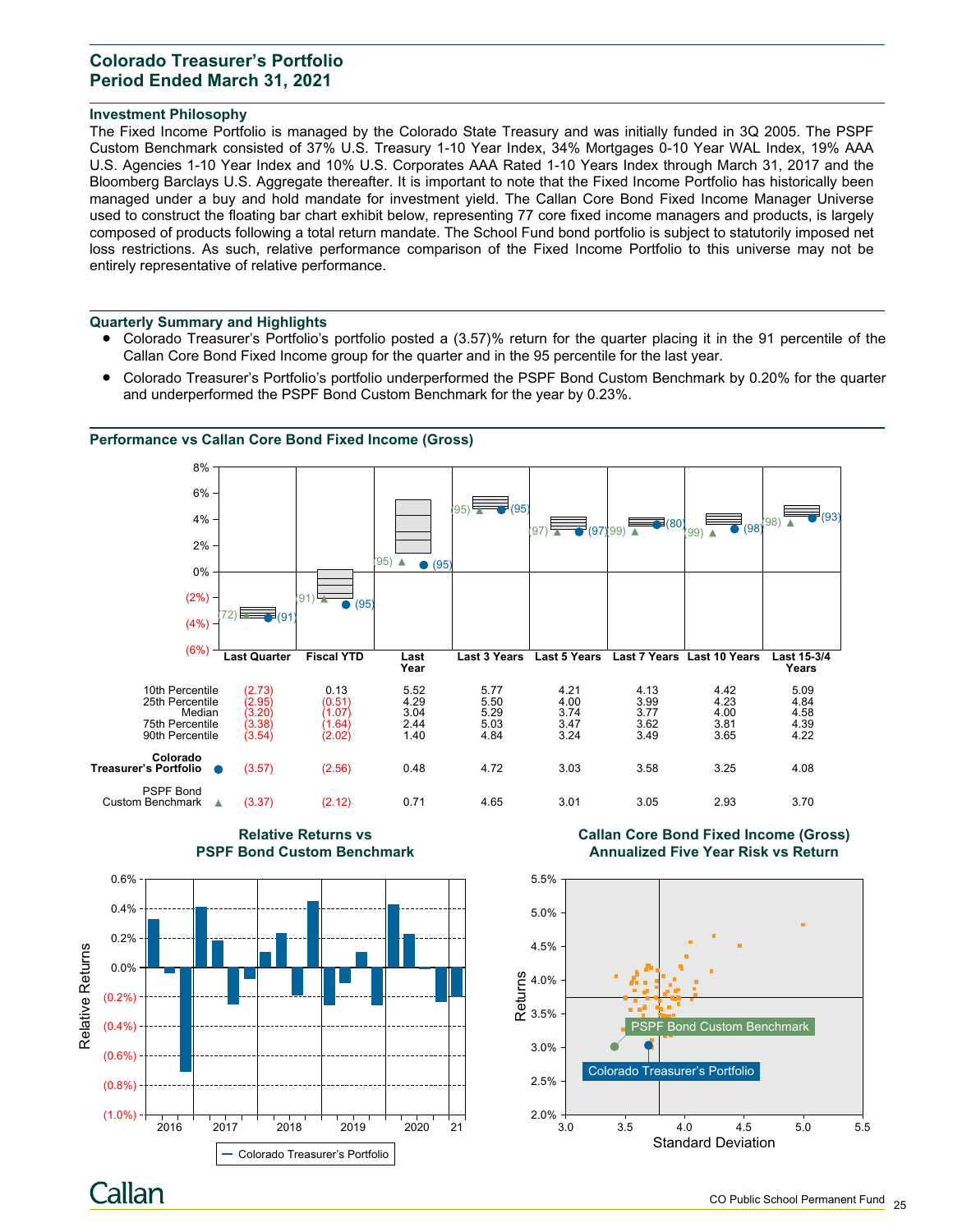## <span id="page-27-0"></span>**Colorado Treasurer's Portfolio Return Analysis Summary**

## **Return Analysis**

The graphs below analyze the manager's return on both a risk-adjusted and unadjusted basis. The first chart illustrates the manager's ranking over different periods versus the appropriate style group. The second chart shows the historical quarterly and cumulative manager returns versus the appropriate market benchmark. The last chart illustrates the manager's ranking relative to their style using various risk-adjusted return measures.

#### **Performance vs Callan Core Bond Fixed Income (Gross)**



**Cumulative and Quarterly Relative Return vs PSPF Bond Custom Benchmark**



**Risk Adjusted Return Measures vs PSPF Bond Custom Benchmark Rankings Against Callan Core Bond Fixed Income (Gross) Five Years Ended March 31, 2021**



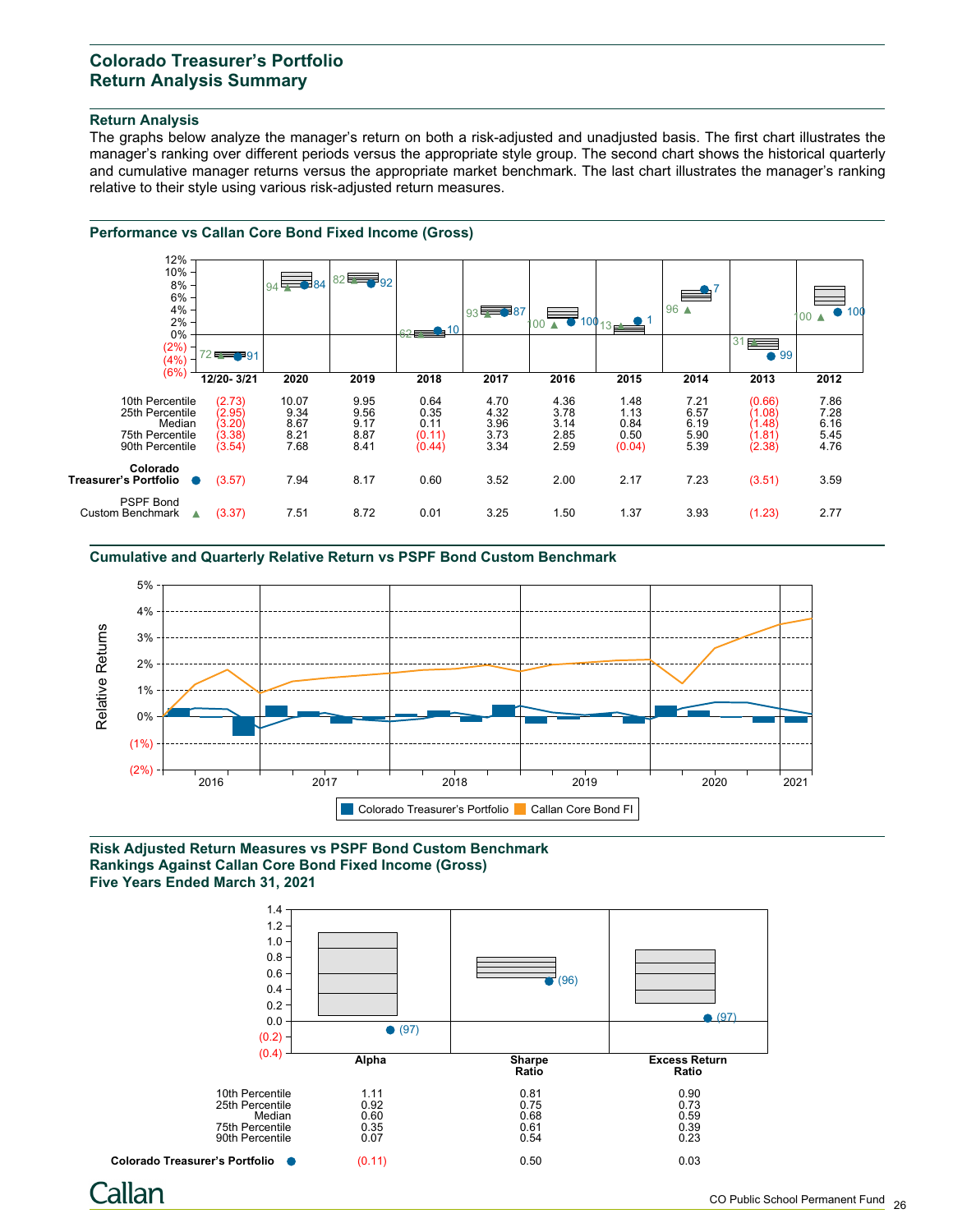## <span id="page-28-0"></span>**Colorado Treasurer's Portfolio Risk Analysis Summary**

#### **Risk Analysis**

The graphs below analyze the risk or variation of a manager's return pattern. The first scatter chart illustrates the relationship, called Excess Return Ratio, between excess return and tracking error relative to the benchmark. The second chart shows tracking error patterns versus the benchmark over time. The last two charts show the ranking of the manager's risk statistics versus the peer group.

**Risk Analysis vs Callan Core Bond Fixed Income (Gross) Five Years Ended March 31, 2021**











27 CO Public School Permanent Fund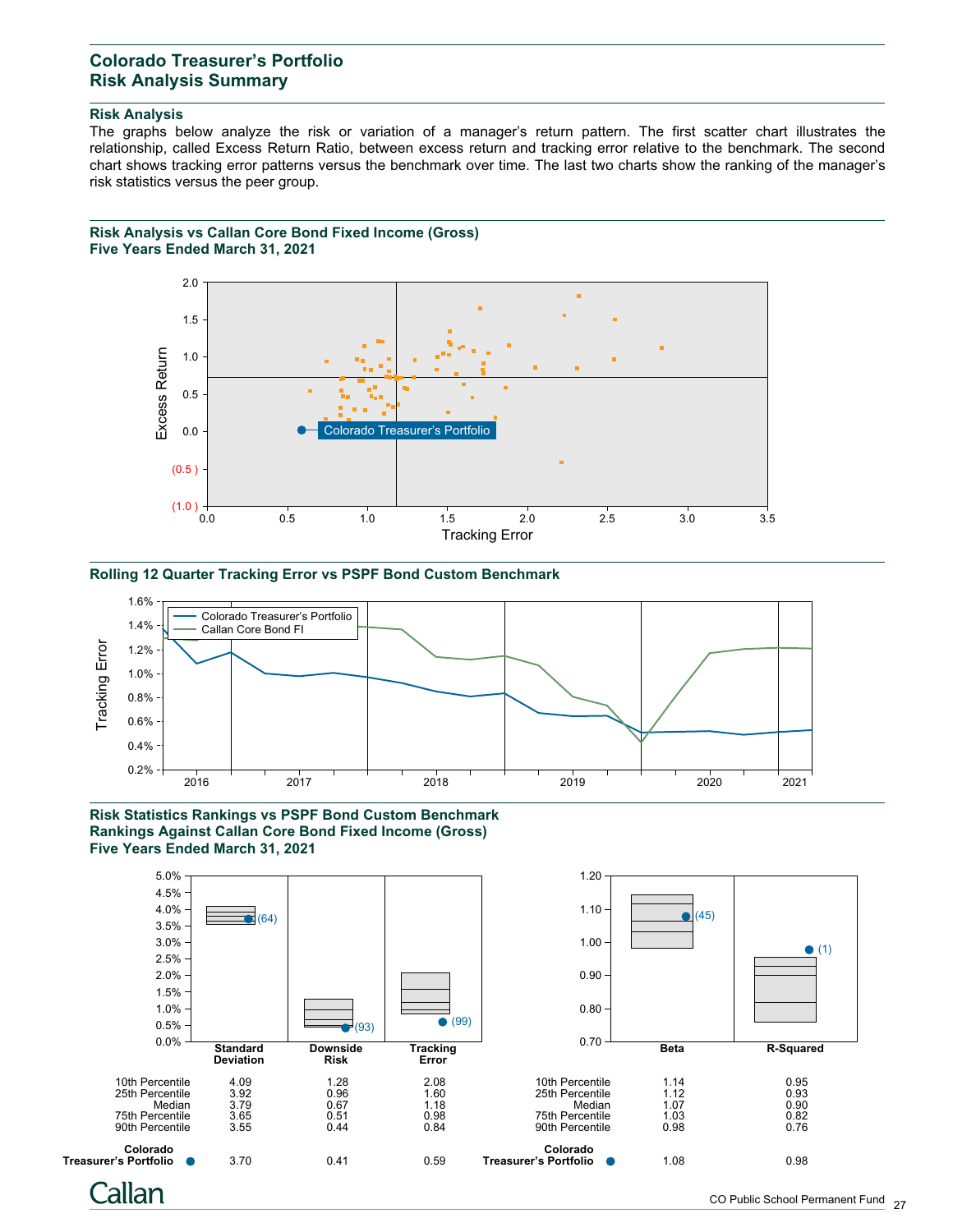## **Colorado Treasurer's Portfolio w/ Cash Bond Characteristics Analysis Summary**

### **Portfolio Characteristics**

This graph compares the manager's portfolio characteristics with the range of characteristics for the portfolios which make up the manager's style group. This analysis illustrates whether the manager's current holdings are consistent with other managers employing the same style. Fixed Income Portfolio characteristics includes Cash Pool allocation.

#### **Fixed Income Portfolio Characteristics Rankings Against Callan Core Bond Fixed Income as of March 31, 2021**



## **Sector Allocation and Quality Ratings**

The first graph compares the manager's sector allocation with the average allocation across all the members of the manager's style. The second graph compares the manager's weighted average quality rating with the range of quality ratings for the style.

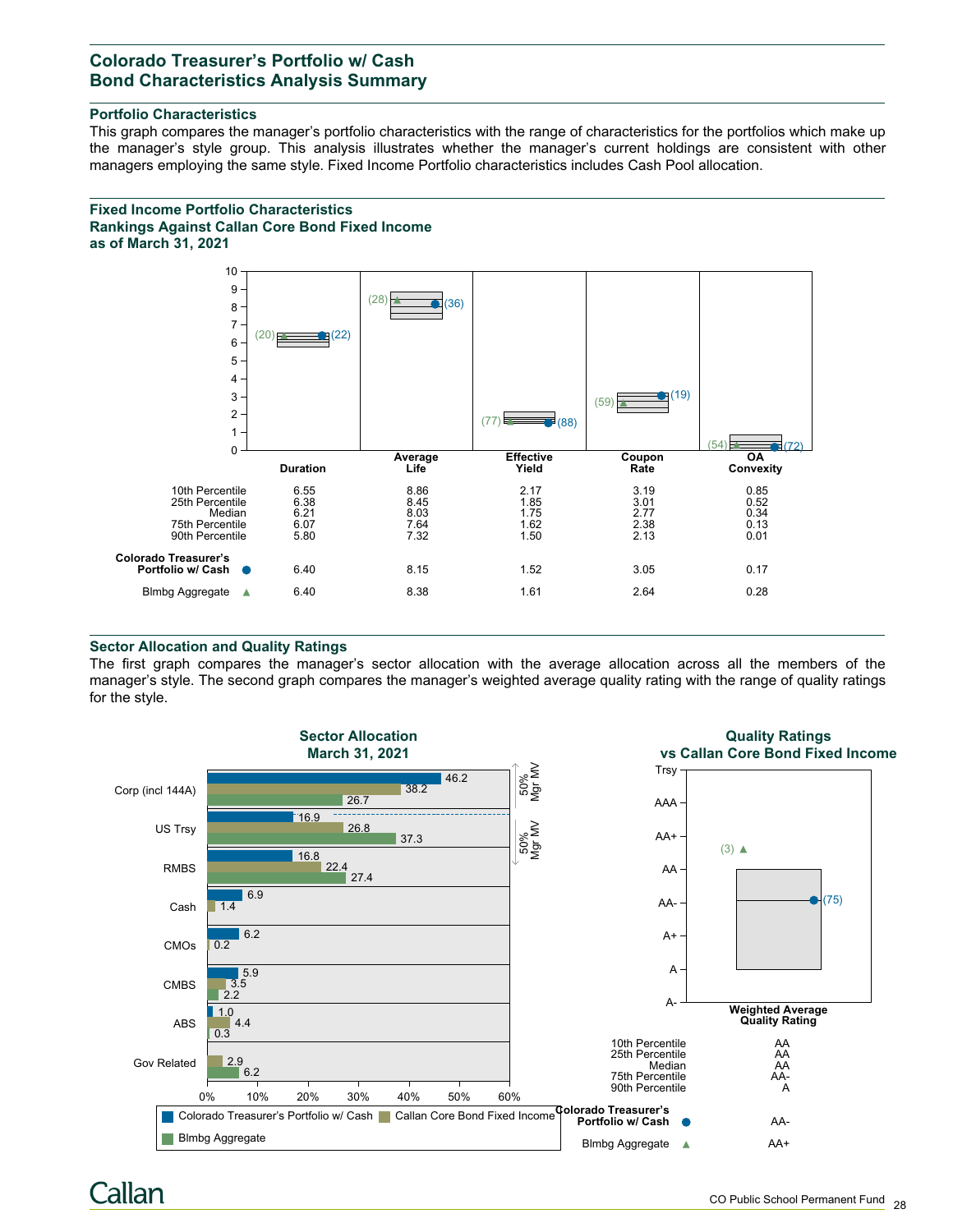## <span id="page-30-0"></span>**Colorado Treasurer's Portfolio w/ Cash Portfolio Characteristics Summary As of March 31, 2021**

## **Portfolio Structure Comparison**

The charts below compare the structure of the portfolio to that of the index from the three perspectives that have the greatest influence on return. The first chart compares the two portfolios across sectors. The second chart compares the duration distribution. The last chart compares the distribution across quality ratings.







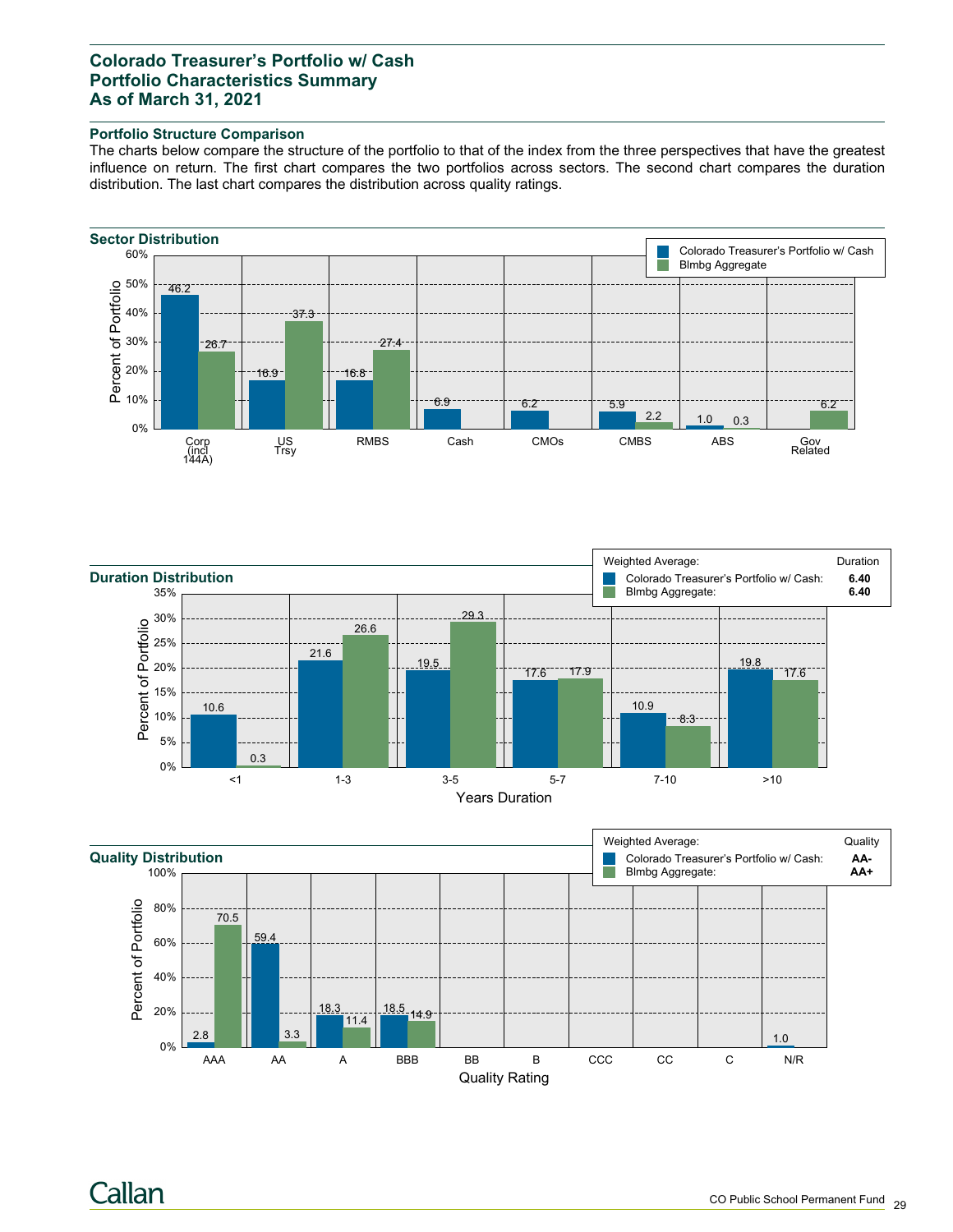## **Janus Henderson Short Duration Period Ended March 31, 2021**

#### **Investment Philosophy**

Janus Henderson believes a bottom-up, fundamentally driven investment process that focuses on credit-oriented investments can generate risk-adjusted outperformance over time. A comprehensive bottom-up view drives decision-making at a macro level, enabling them to make informed decisions about allocations to all sectors of the fixed income universe. The Short Duration Fixed Income strategy emphasizes risk-adjusted performance and capital preservation with value generated principally from prudent credit selection and credit sector positioning. The Janus Henderson short duration portfolio was funded November 9th, 2018. Prior returns represent the manager's composite returns.

## **Quarterly Summary and Highlights**

- Janus Henderson Short Duration's portfolio posted a (0.24)% return for the quarter placing it in the 75 percentile of the Callan Short Term Fixed Income group for the quarter and in the 16 percentile for the last year.
- Janus Henderson Short Duration's portfolio underperformed the Blmbg Gov/Cred 1-3 Yr by 0.20% for the quarter and outperformed the Blmbg Gov/Cred 1-3 Yr for the year by 4.16%.



#### **Performance vs Callan Short Term Fixed Income (Gross)**







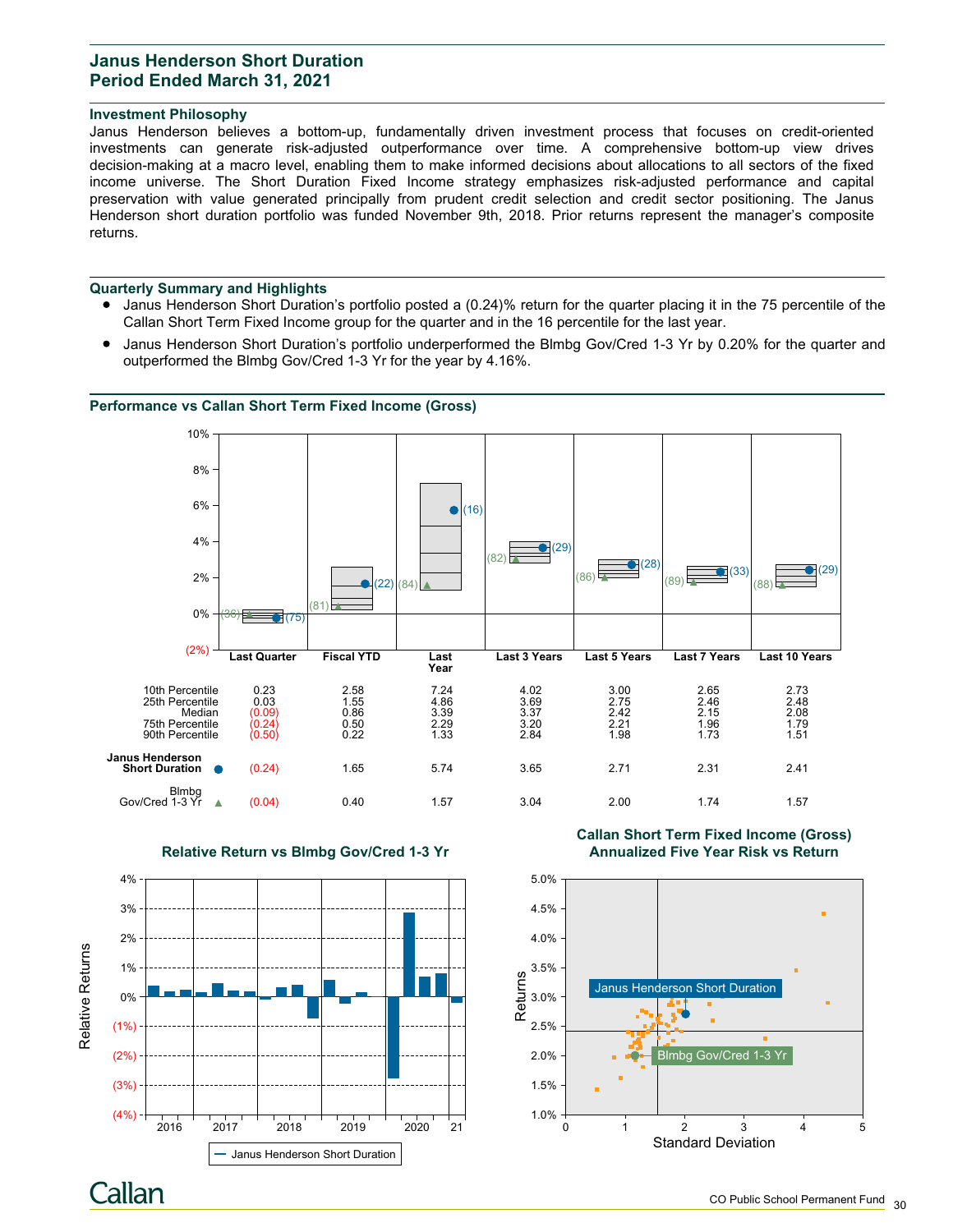## **Janus Henderson Short Duration Return Analysis Summary**

## **Return Analysis**

The graphs below analyze the manager's return on both a risk-adjusted and unadjusted basis. The first chart illustrates the manager's ranking over different periods versus the appropriate style group. The second chart shows the historical quarterly and cumulative manager returns versus the appropriate market benchmark. The last chart illustrates the manager's ranking relative to their style using various risk-adjusted return measures.



#### **Performance vs Callan Short Term Fixed Income (Gross)**

**Cumulative and Quarterly Relative Return vs Blmbg Gov/Cred 1-3 Yr**



**Risk Adjusted Return Measures vs Blmbg Gov/Cred 1-3 Yr Rankings Against Callan Short Term Fixed Income (Gross) Five Years Ended March 31, 2021**



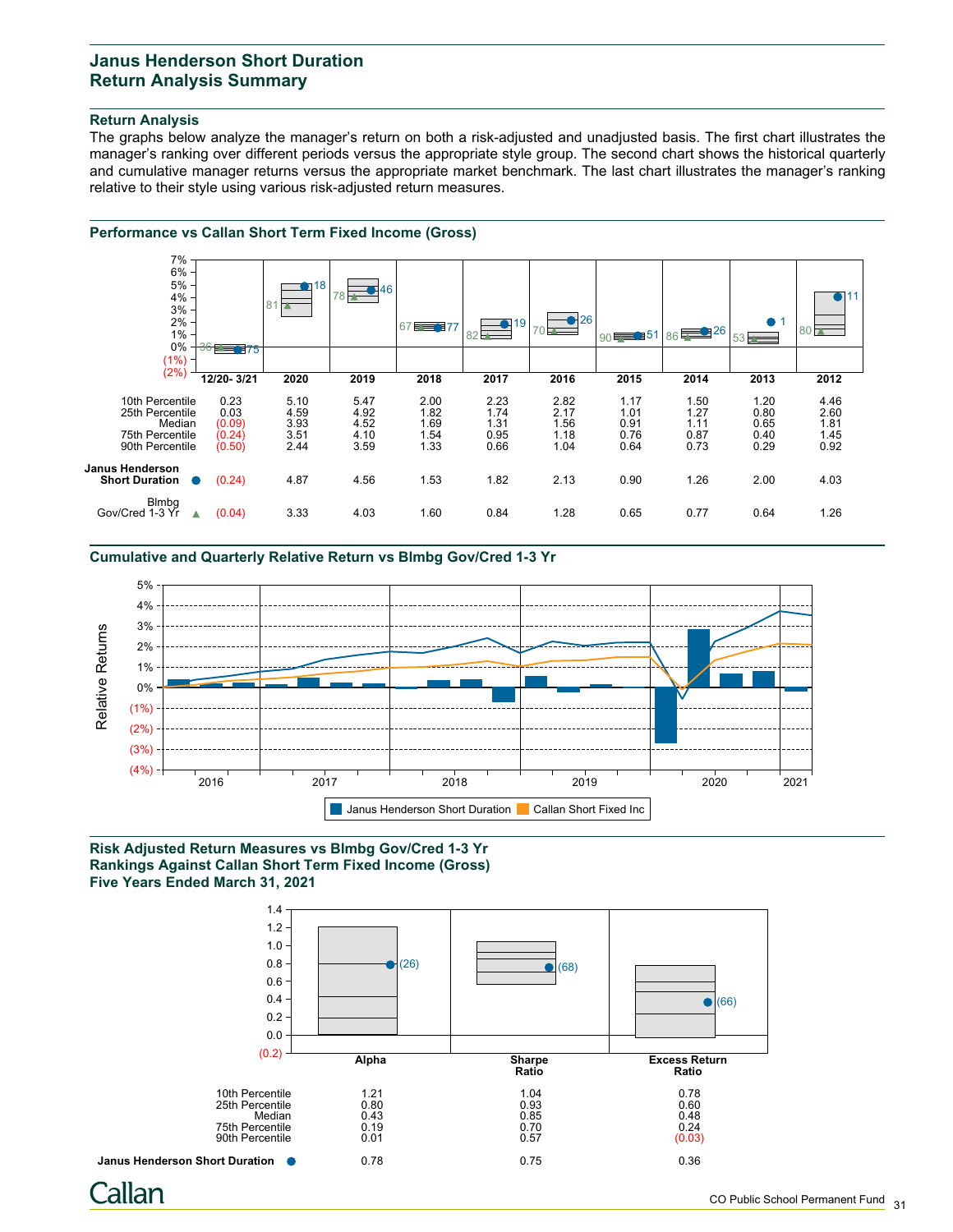## **Janus Henderson Short Duration Risk Analysis Summary**

#### **Risk Analysis**

The graphs below analyze the risk or variation of a manager's return pattern. The first scatter chart illustrates the relationship, called Excess Return Ratio, between excess return and tracking error relative to the benchmark. The second chart shows tracking error patterns versus the benchmark over time. The last two charts show the ranking of the manager's risk statistics versus the peer group.

**Risk Analysis vs Callan Short Term Fixed Income (Gross) Five Years Ended March 31, 2021**









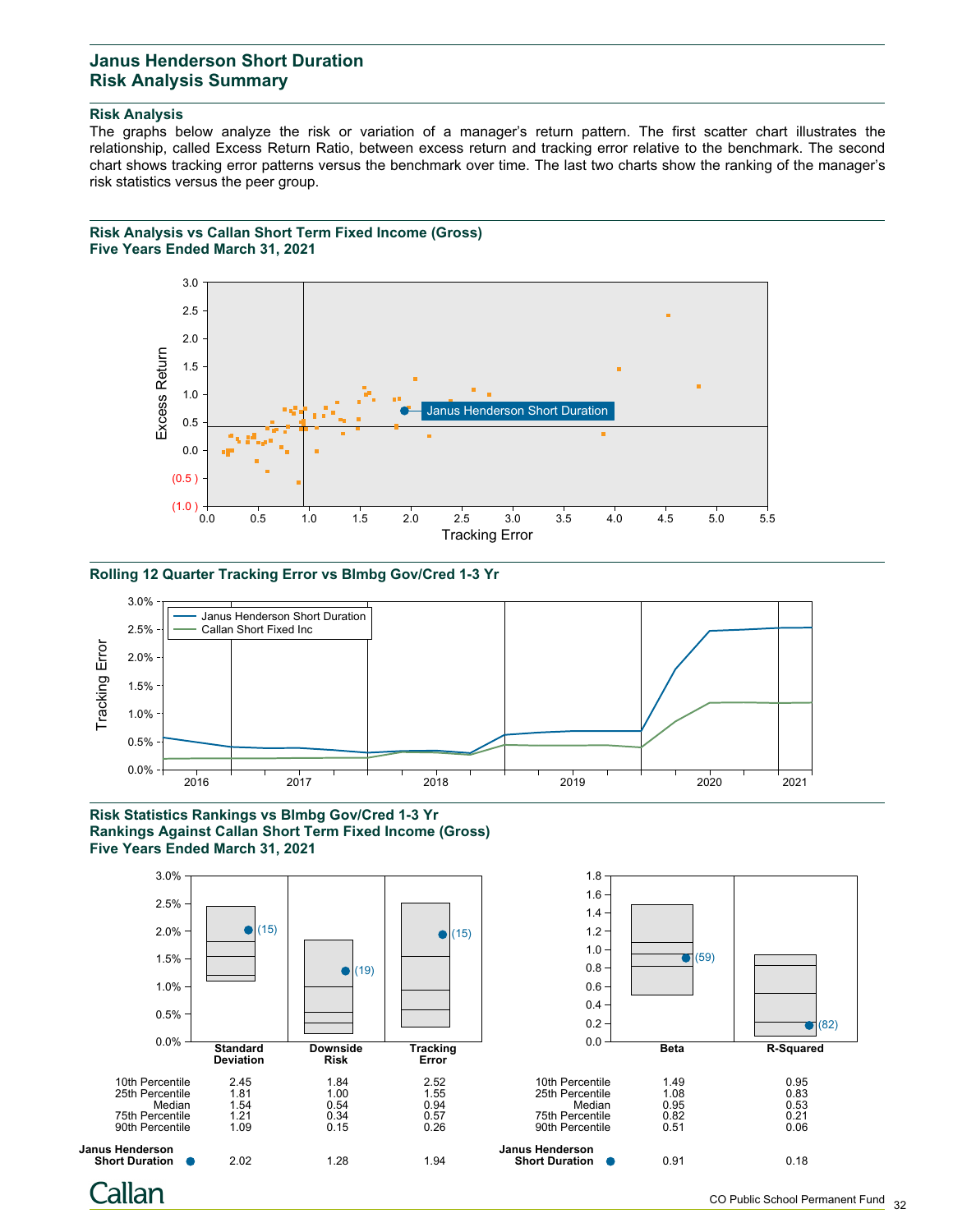## <span id="page-34-0"></span>**Janus Henderson Short Duration Bond Characteristics Analysis Summary**

### **Portfolio Characteristics**

This graph compares the manager's portfolio characteristics with the range of characteristics for the portfolios which make up the manager's style group. This analysis illustrates whether the manager's current holdings are consistent with other managers employing the same style. Fixed Income Portfolio characteristics includes Cash Pool allocation.

### **Fixed Income Portfolio Characteristics Rankings Against Callan Short Term Fixed Income as of March 31, 2021**



## **Sector Allocation and Quality Ratings**

The first graph compares the manager's sector allocation with the average allocation across all the members of the manager's style. The second graph compares the manager's weighted average quality rating with the range of quality ratings for the style.

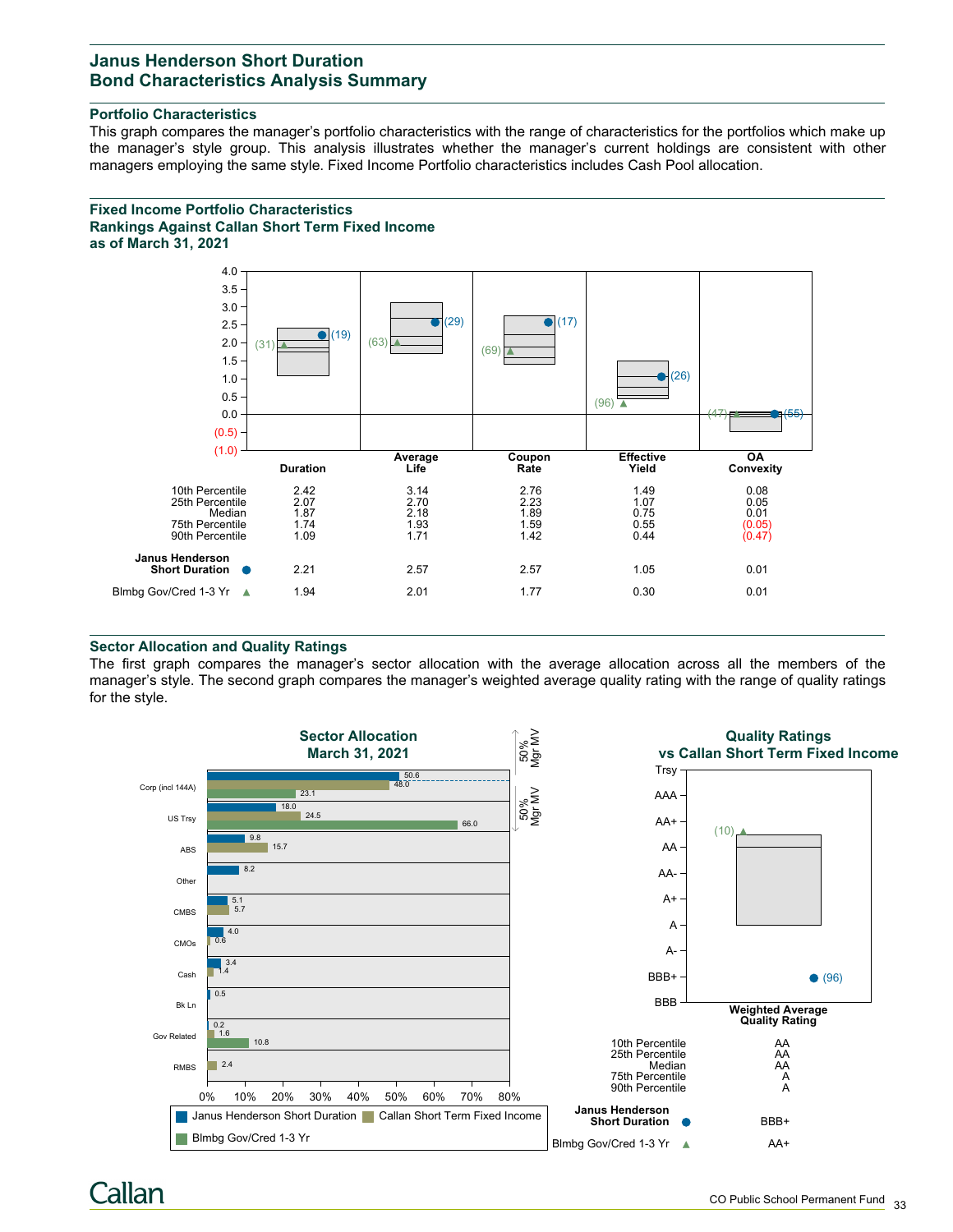## **Janus Henderson Portfolio Characteristics Summary As of March 31, 2021**

## **Portfolio Structure Comparison**

The charts below compare the structure of the portfolio to that of the index from the three perspectives that have the greatest influence on return. The first chart compares the two portfolios across sectors. The second chart compares the duration distribution. The last chart compares the distribution across quality ratings.

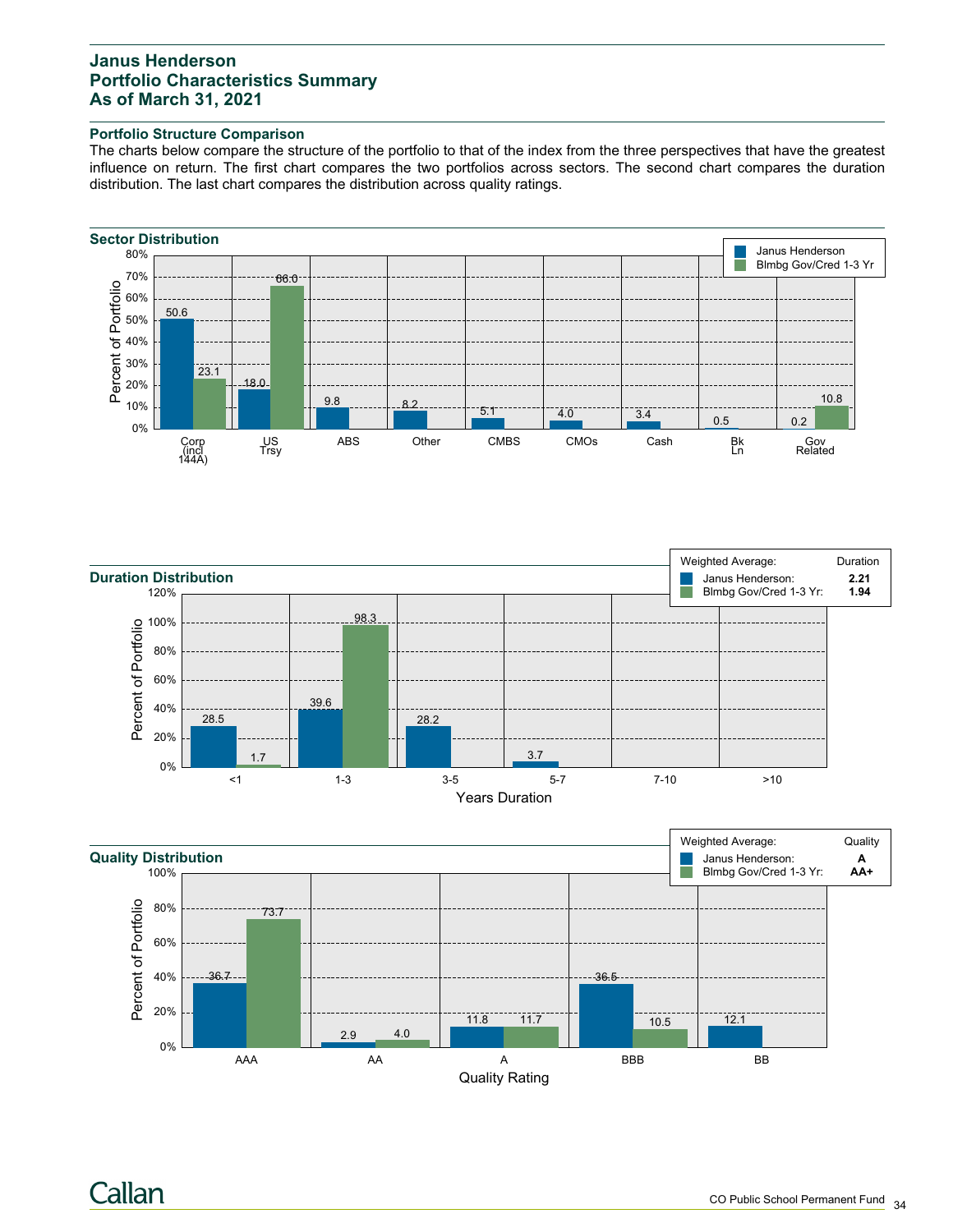High Income Strategies [High Income Strategies](#page-1-0)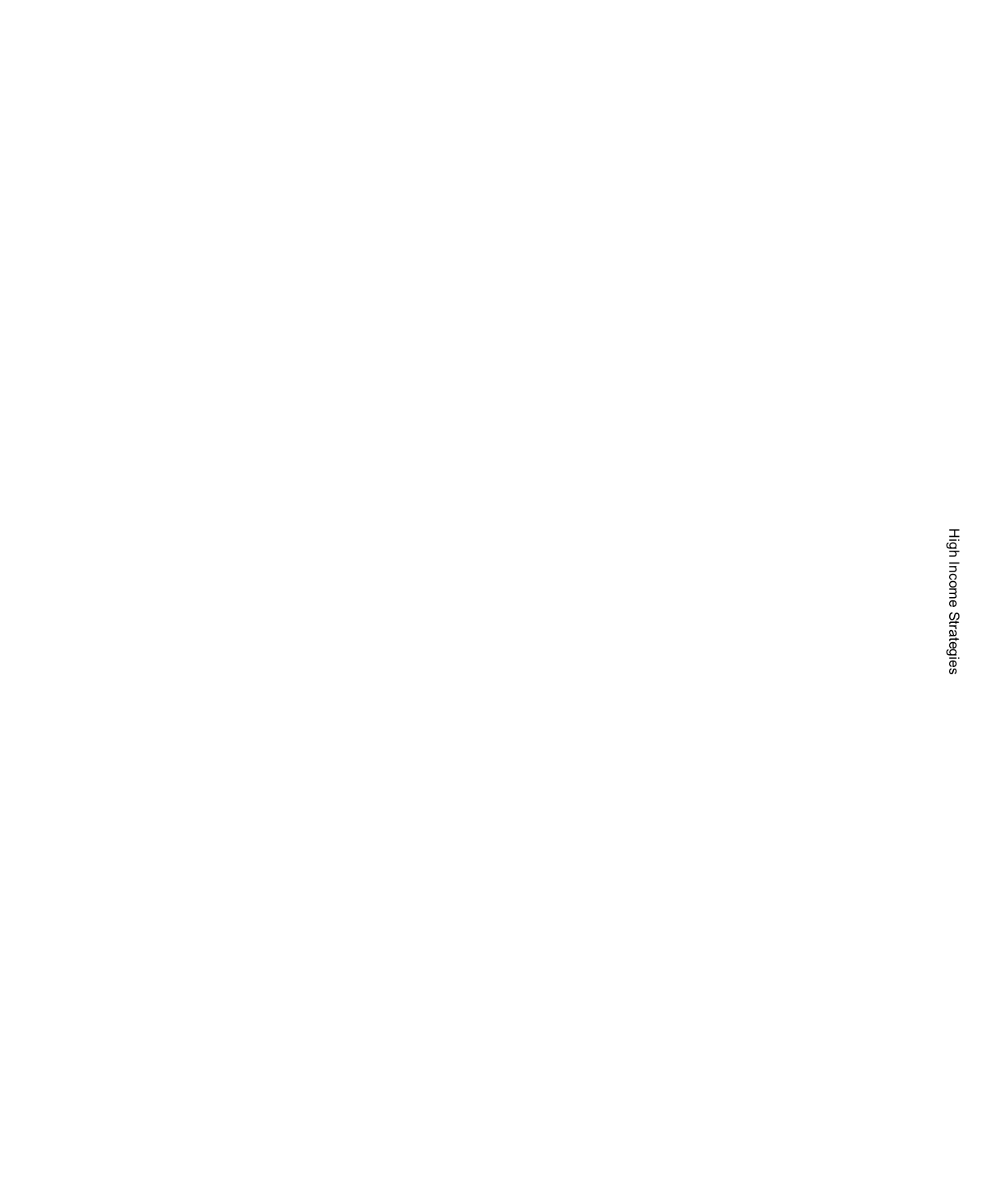## **High Income Strategies Period Ended March 31, 2021**

#### **Benchmark Definition**

The High Income Strategies Benchmark consists of 85% Blmbg High Yield Index and 15% ICE BofA US All Cap Secs Index.

#### **Quarterly Summary and Highlights**

- High Income Strategies's portfolio posted a 0.88% return for the quarter placing it in the 54 percentile of the Callan High Yield Fixed Income group for the quarter and in the 87 percentile for the last one-half year.
- High Income Strategies's portfolio outperformed the High Income Strategies BM by 0.22% for the quarter and  $\bullet$ underperformed the High Income Strategies BM for the one-half year by 1.22%.

#### **Performance vs Callan High Yield Fixed Income (Gross)**





## **High Income Strategies BM**

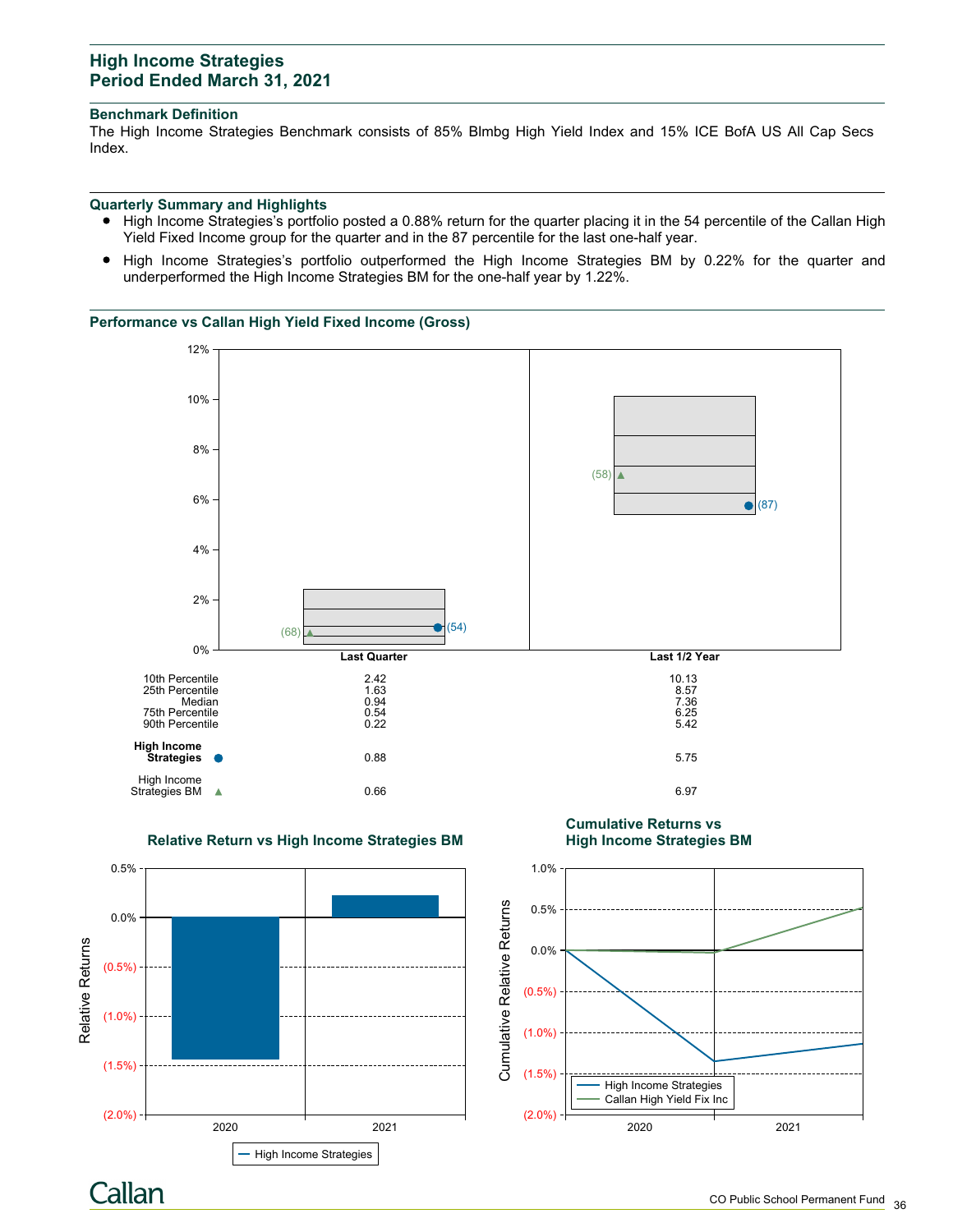## <span id="page-38-0"></span>**High Income Strategies Bond Characteristics Analysis Summary**

### **Portfolio Characteristics**

This graph compares the manager's portfolio characteristics with the range of characteristics for the portfolios which make up the manager's style group. This analysis illustrates whether the manager's current holdings are consistent with other managers employing the same style. Fixed Income Portfolio characteristics includes Cash Pool allocation.

#### **Fixed Income Portfolio Characteristics Rankings Against Callan High Yield Fixed Income as of March 31, 2021**



## **Sector Allocation and Quality Ratings**

The first graph compares the manager's sector allocation with the average allocation across all the members of the manager's style. The second graph compares the manager's weighted average quality rating with the range of quality ratings for the style.

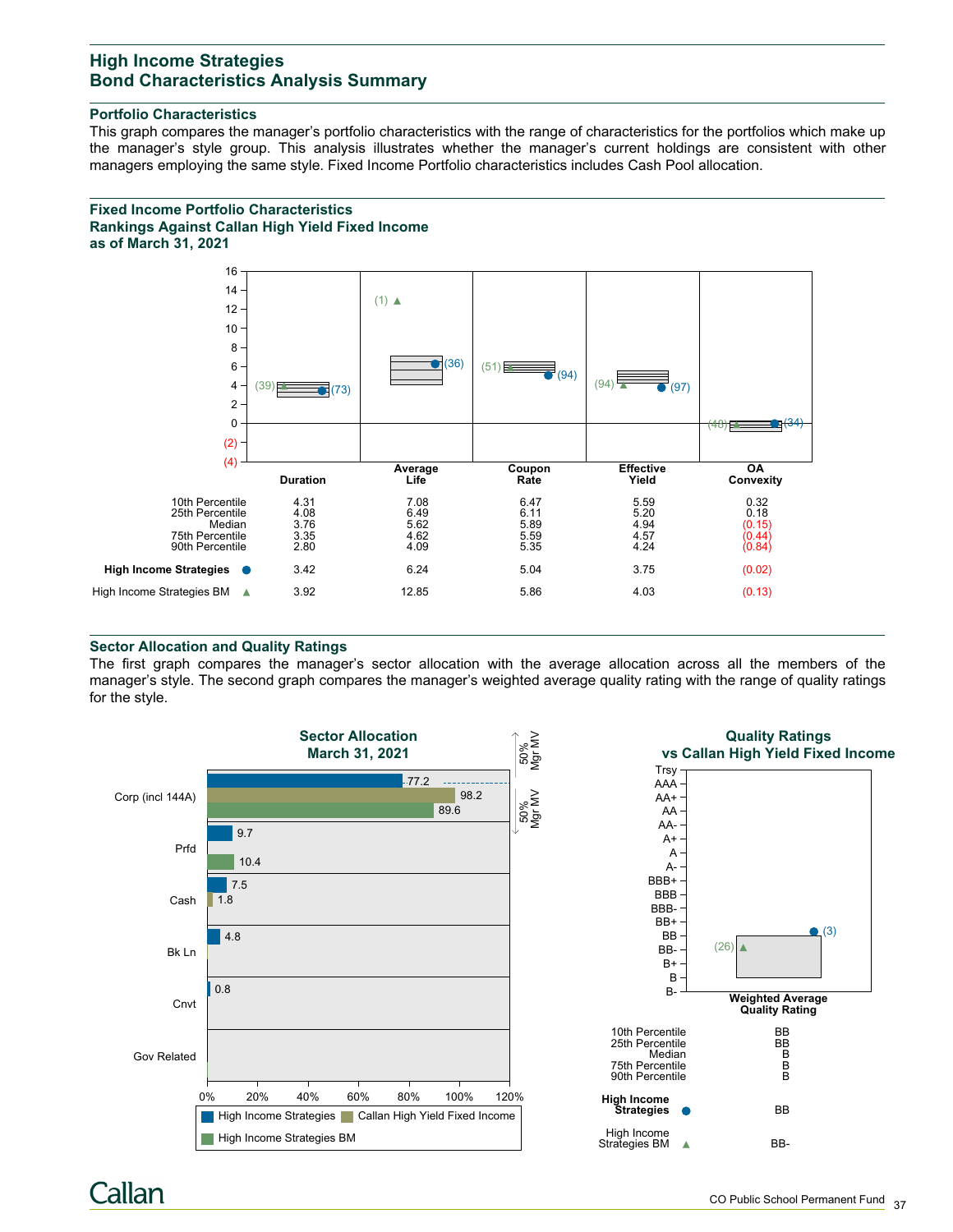## <span id="page-39-0"></span>**High Income Strategies Portfolio Characteristics Summary As of March 31, 2021**

## **Portfolio Structure Comparison**

The charts below compare the structure of the portfolio to that of the index from the three perspectives that have the greatest influence on return. The first chart compares the two portfolios across sectors. The second chart compares the duration distribution. The last chart compares the distribution across quality ratings.

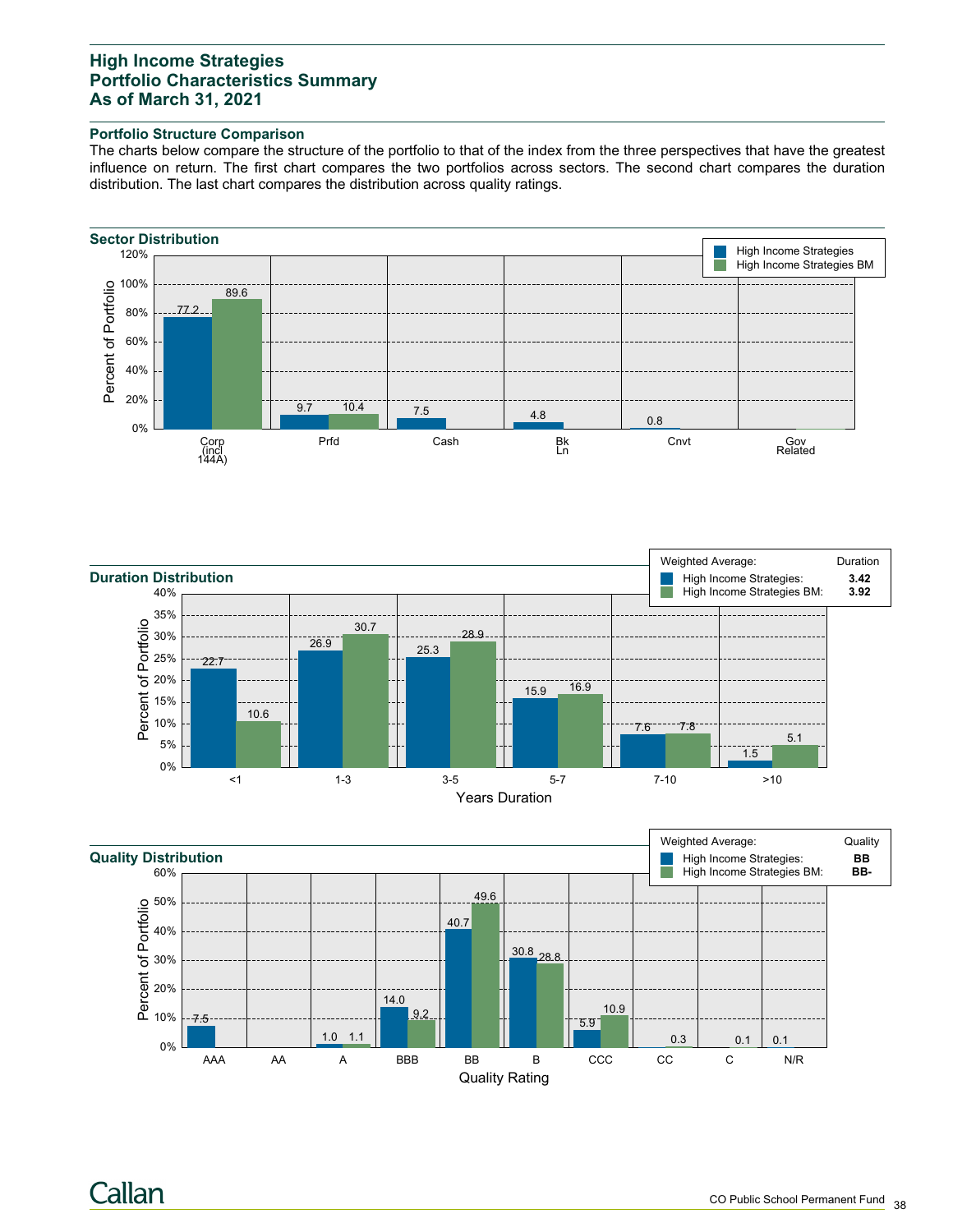## **Mackay Shield US High Yield Period Ended March 31, 2021**

#### **Investment Philosophy**

MacKay Shields' High Yield Group's strategy is a bottom-up, value-oriented approach to investing in the high yield market. Their objective is to outperform the high yield market over the long term through superior credit selection, while mitigating downside risks. The key feature of their strategy is their bottom-up investment process. Mackay Shield US High Yield was funded July 24, 2020. Returns prior to inception reflect the manager's high yield composite returns.

#### **Quarterly Summary and Highlights**

- Mackay Shield US High Yield's portfolio posted a 0.99% return for the quarter placing it in the 45 percentile of the Callan High Yield Fixed Income group for the quarter and in the 64 percentile for the last year.
- Mackay Shield US High Yield's portfolio outperformed the Blmbg:HY Corp by 0.14% for the quarter and  $\bullet$ underperformed the Blmbg:HY Corp for the year by 1.70%.

**Performance vs Callan High Yield Fixed Income (Gross)**





## **Relative Return vs Blmbg:HY Corp**

#### **Callan High Yield Fixed Income (Gross) Annualized Five Year Risk vs Return**

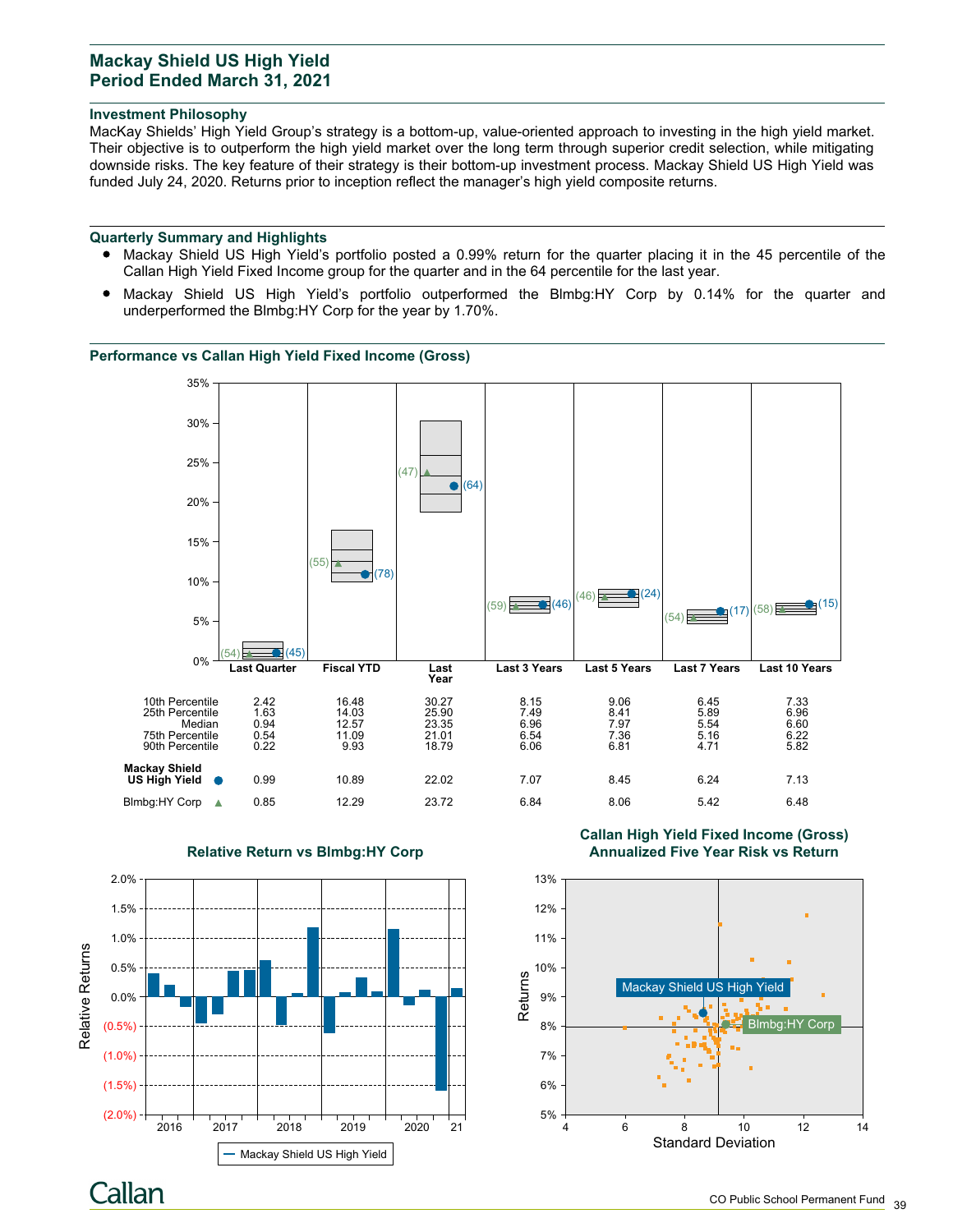## **Mackay Shield US High Yield Return Analysis Summary**

## **Return Analysis**

The graphs below analyze the manager's return on both a risk-adjusted and unadjusted basis. The first chart illustrates the manager's ranking over different periods versus the appropriate style group. The second chart shows the historical quarterly and cumulative manager returns versus the appropriate market benchmark. The last chart illustrates the manager's ranking relative to their style using various risk-adjusted return measures.

#### **Performance vs Callan High Yield Fixed Income (Gross)**



**Cumulative and Quarterly Relative Return vs Blmbg:HY Corp**



**Risk Adjusted Return Measures vs Blmbg:HY Corp Rankings Against Callan High Yield Fixed Income (Gross) Five Years Ended March 31, 2021**



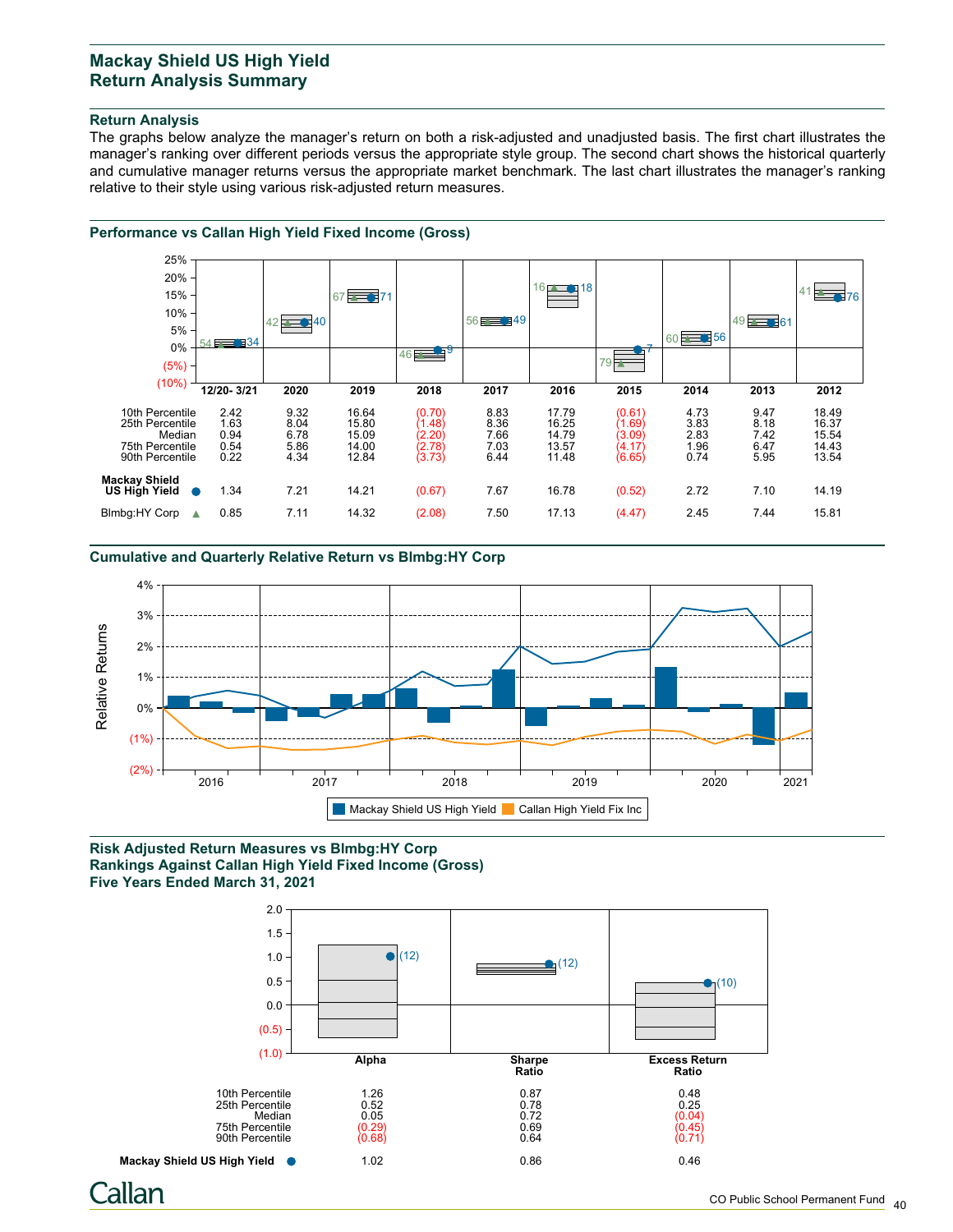## **Mackay Shield US High Yield Risk Analysis Summary**

#### **Risk Analysis**

The graphs below analyze the risk or variation of a manager's return pattern. The first scatter chart illustrates the relationship, called Excess Return Ratio, between excess return and tracking error relative to the benchmark. The second chart shows tracking error patterns versus the benchmark over time. The last two charts show the ranking of the manager's risk statistics versus the peer group.

**Risk Analysis vs Callan High Yield Fixed Income (Gross) Five Years Ended March 31, 2021**









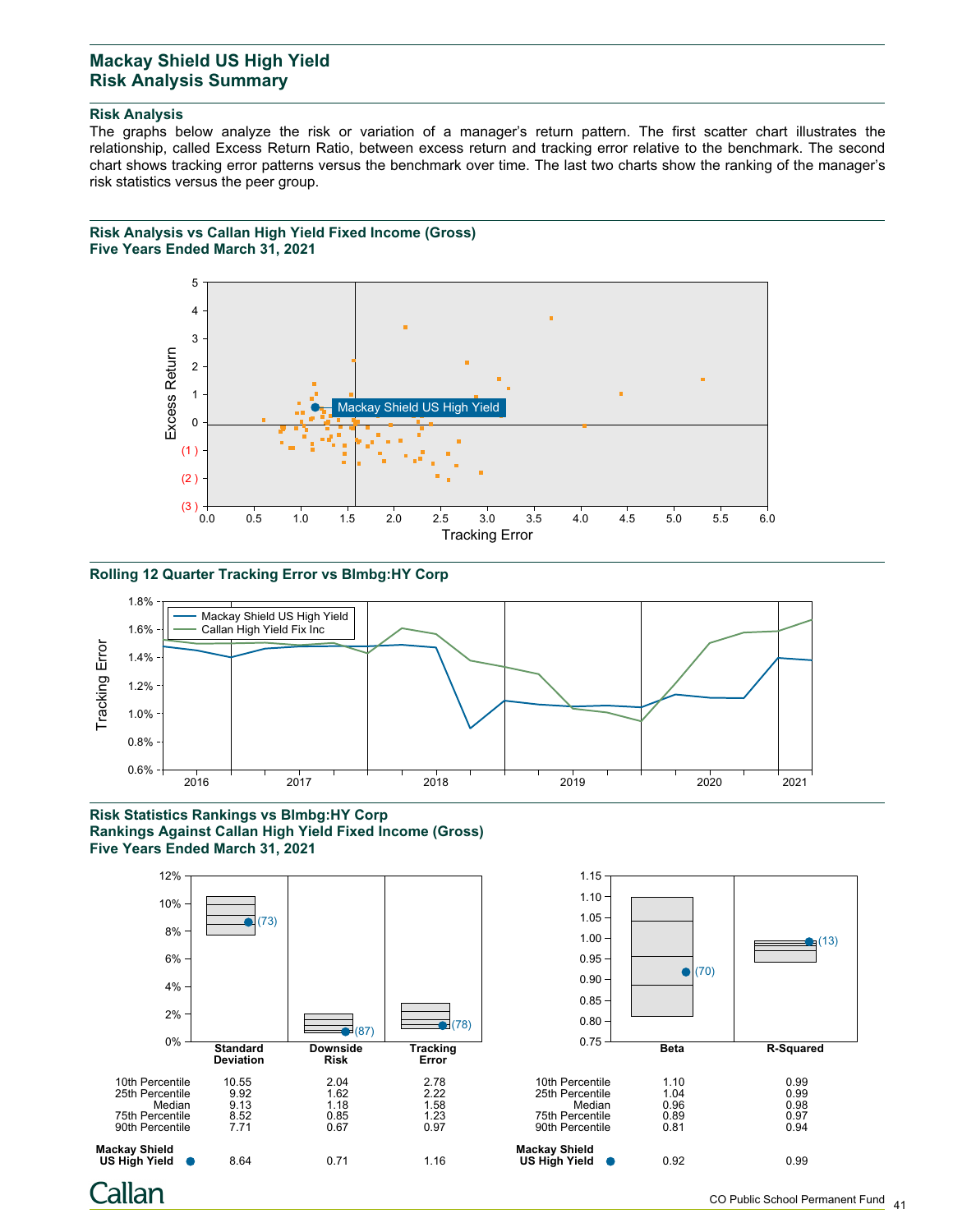## **Mackay Shield US High Yield Bond Characteristics Analysis Summary**

### **Portfolio Characteristics**

This graph compares the manager's portfolio characteristics with the range of characteristics for the portfolios which make up the manager's style group. This analysis illustrates whether the manager's current holdings are consistent with other managers employing the same style. Fixed Income Portfolio characteristics includes Cash Pool allocation.

### **Fixed Income Portfolio Characteristics Rankings Against Callan High Yield Fixed Income as of March 31, 2021**



#### **Sector Allocation and Quality Ratings**

The first graph compares the manager's sector allocation with the average allocation across all the members of the manager's style. The second graph compares the manager's weighted average quality rating with the range of quality ratings for the style.

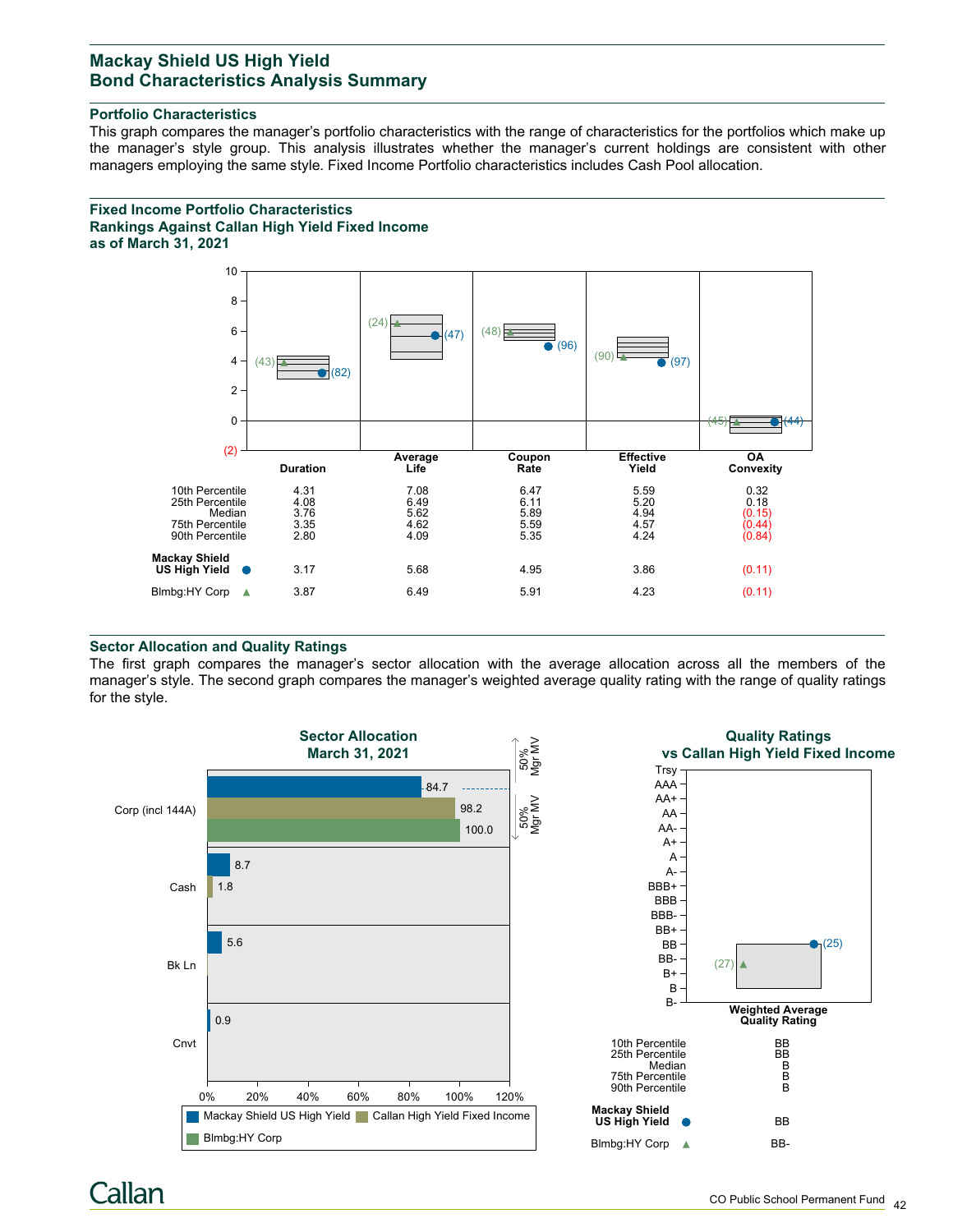## <span id="page-44-0"></span>**Mackay Shield US High Yield Portfolio Characteristics Summary As of March 31, 2021**

## **Portfolio Structure Comparison**

The charts below compare the structure of the portfolio to that of the index from the three perspectives that have the greatest influence on return. The first chart compares the two portfolios across sectors. The second chart compares the duration distribution. The last chart compares the distribution across quality ratings.

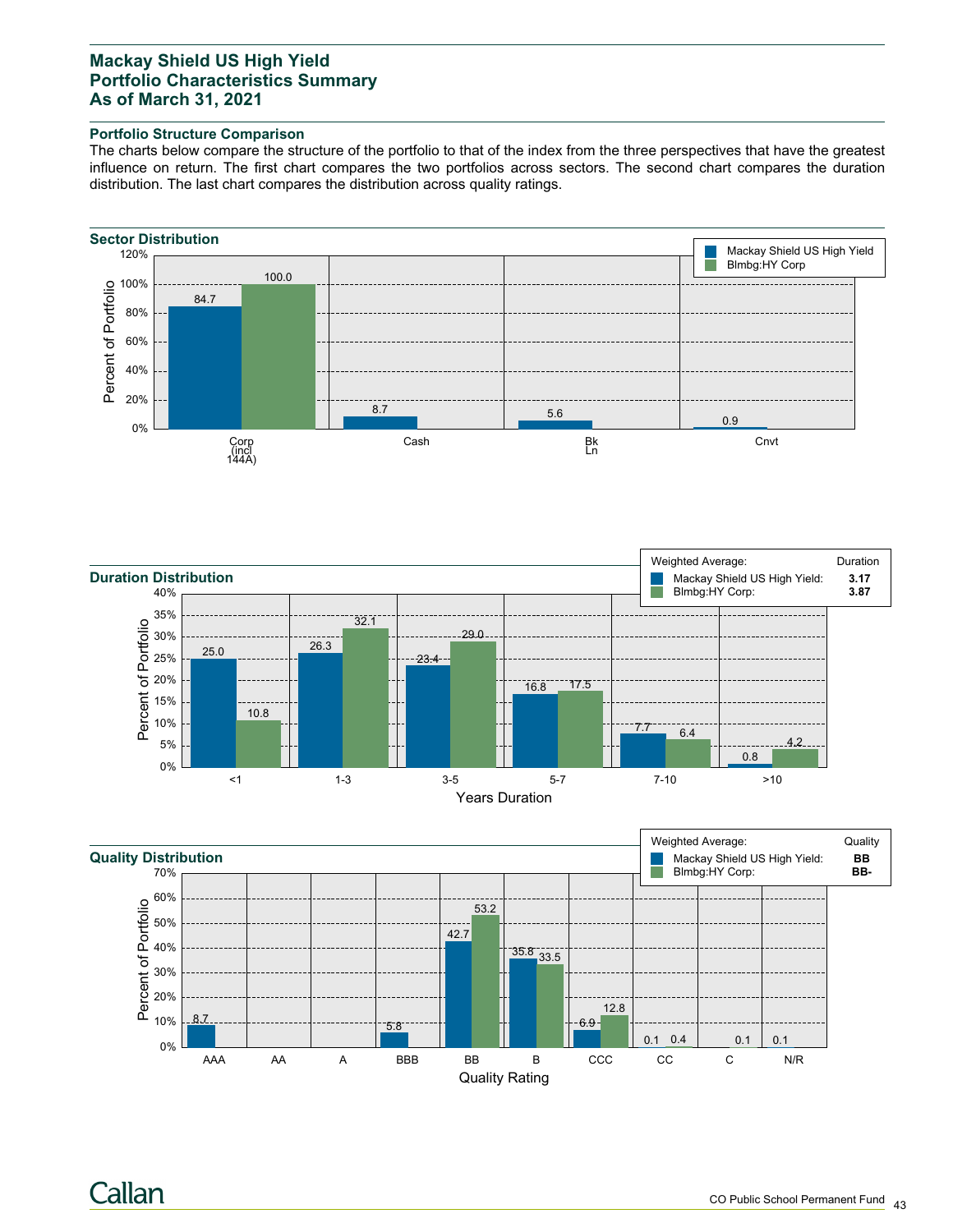## **Principal Preferred Securities Period Ended March 31, 2021**

#### **Investment Philosophy**

Principal Preferred Securities was funded July 30, 2020. Returns prior to inception reflect the Principal Preferred Securities mutual fund historical returns.

#### **Quarterly Summary and Highlights**

- Principal Preferred Securities (net)'s portfolio posted a 0.02% return for the quarter placing it in the 70 percentile of the Morningstar Preferred Stock Funds group for the quarter and in the 79 percentile for the last year.
- Principal Preferred Securities (net)'s portfolio outperformed the ICE BofA US All Cap Secs by 0.42% for the quarter and  $\bullet$ underperformed the ICE BofA US All Cap Secs for the year by 0.87%.

#### **Performance vs Morningstar Preferred Stock Funds (Net)**





#### **Relative Return vs ICE BofA US All Cap Secs**

## **Morningstar Preferred Stock Funds (Net) Annualized Five Year Risk vs Return**

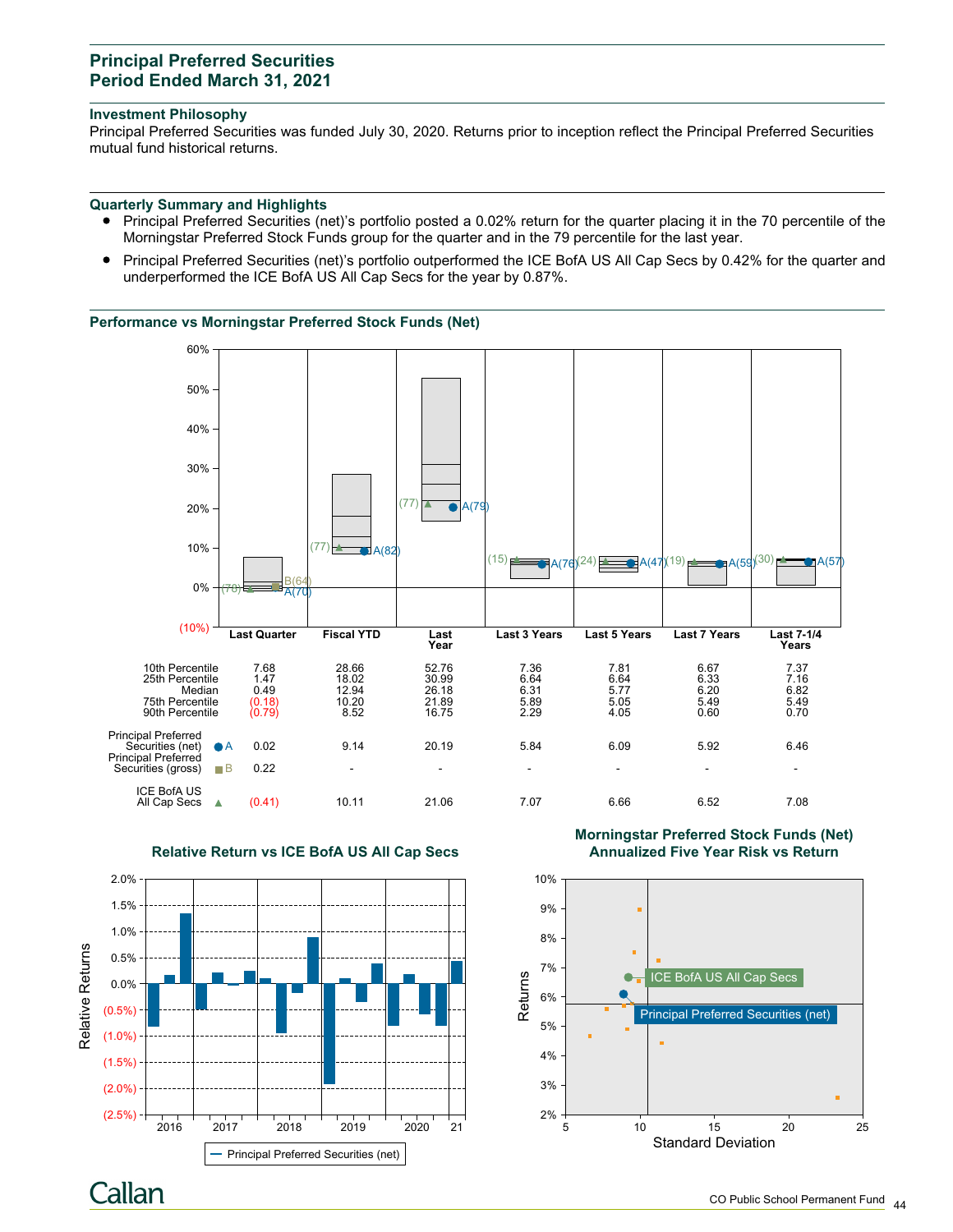## **Principal Preferred Securities (net) Return Analysis Summary**

## **Return Analysis**

The graphs below analyze the manager's return on both a risk-adjusted and unadjusted basis. The first chart illustrates the manager's ranking over different periods versus the appropriate style group. The second chart shows the historical quarterly and cumulative manager returns versus the appropriate market benchmark. The last chart illustrates the manager's ranking relative to their style using various risk-adjusted return measures.



## **Performance vs Morningstar Preferred Stock Funds (Net)**

**Cumulative and Quarterly Relative Return vs ICE BofA US All Cap Secs**



**Risk Adjusted Return Measures vs ICE BofA US All Cap Secs Rankings Against Morningstar Preferred Stock Funds (Net) Five Years Ended March 31, 2021**

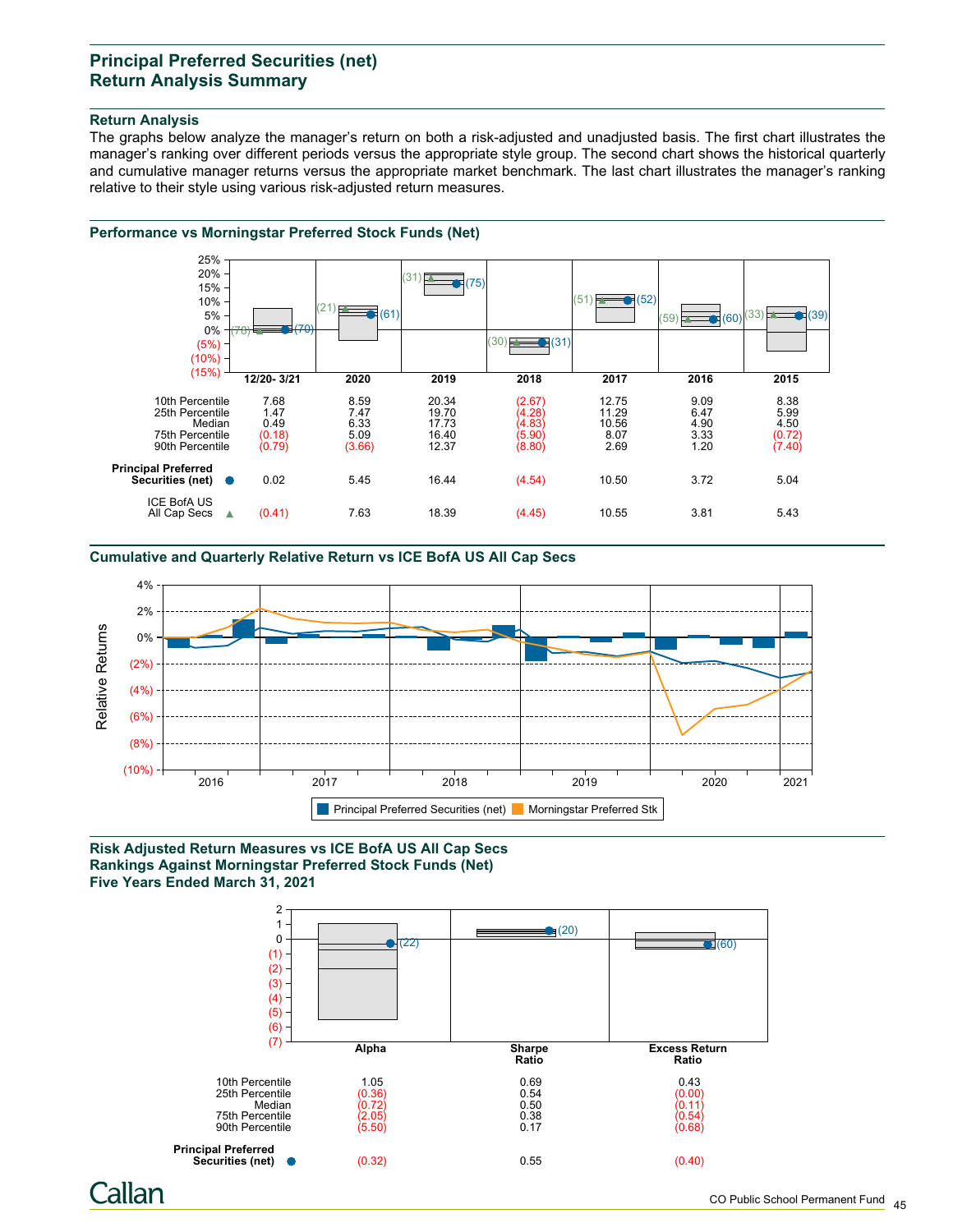## **Principal Preferred Securities Risk Analysis Summary**

#### **Risk Analysis**

The graphs below analyze the risk or variation of a manager's return pattern. The first scatter chart illustrates the relationship, called Excess Return Ratio, between excess return and tracking error relative to the benchmark. The second chart shows tracking error patterns versus the benchmark over time. The last two charts show the ranking of the manager's risk statistics versus the peer group.

**Risk Analysis vs Morningstar Preferred Stock Funds (Net) Five Years Ended March 31, 2021**









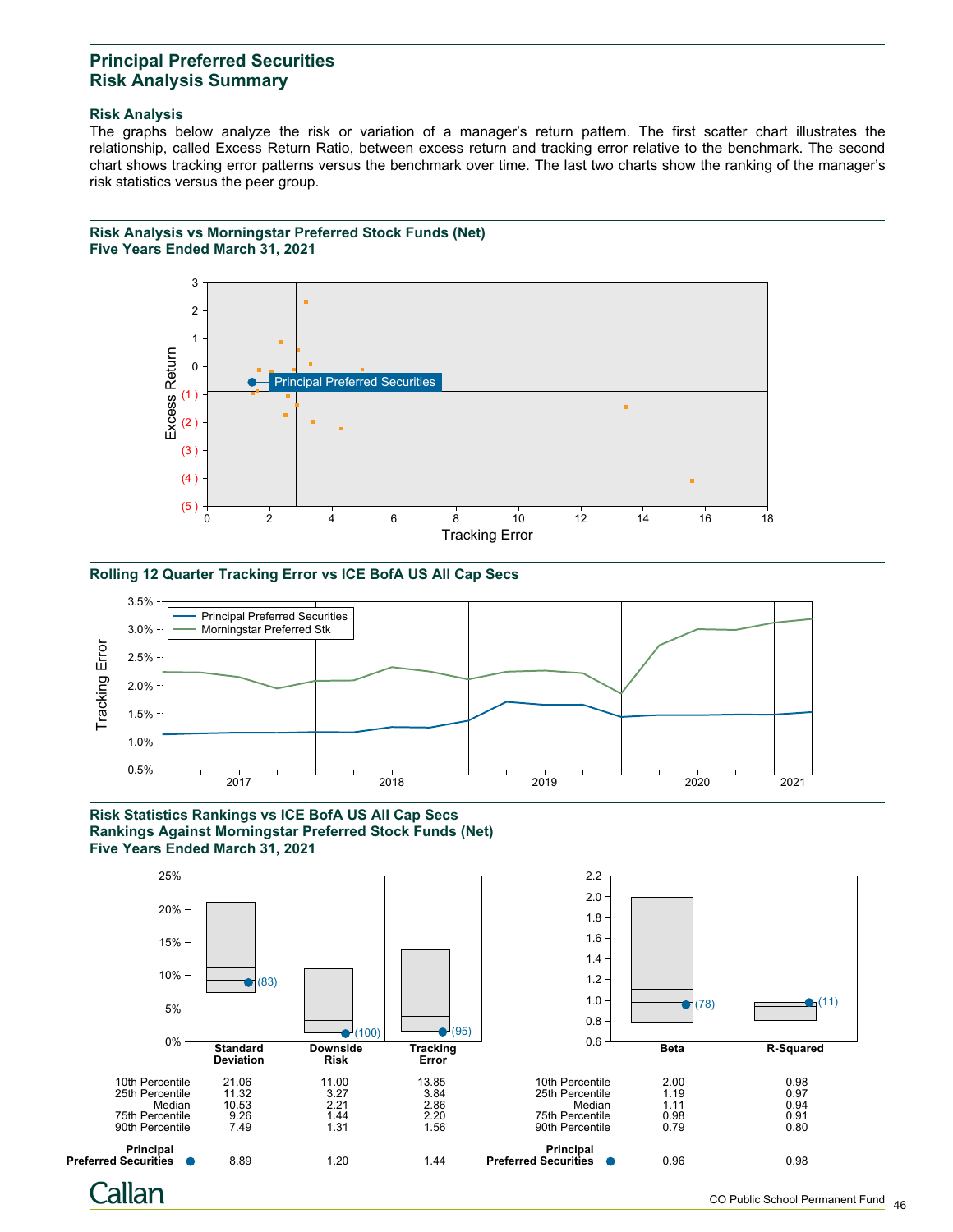## <span id="page-48-0"></span>**Principal Preferred Securities Bond Characteristics Analysis Summary**

## **Portfolio Characteristics**

This graph compares the manager's portfolio characteristics with the range of characteristics for the portfolios which make up the manager's style group. This analysis illustrates whether the manager's current holdings are consistent with other managers employing the same style. Fixed Income Portfolio characteristics includes Cash Pool allocation.



## **as of March 31, 2021**



## **Sector Allocation and Quality Ratings**

The first graph compares the manager's sector weights for the most recent quarter with those of the benchmark. The second graph compares the manager's weighted average quality rating with those of the benchmark.



## **Quality Ratings March 31, 2021**